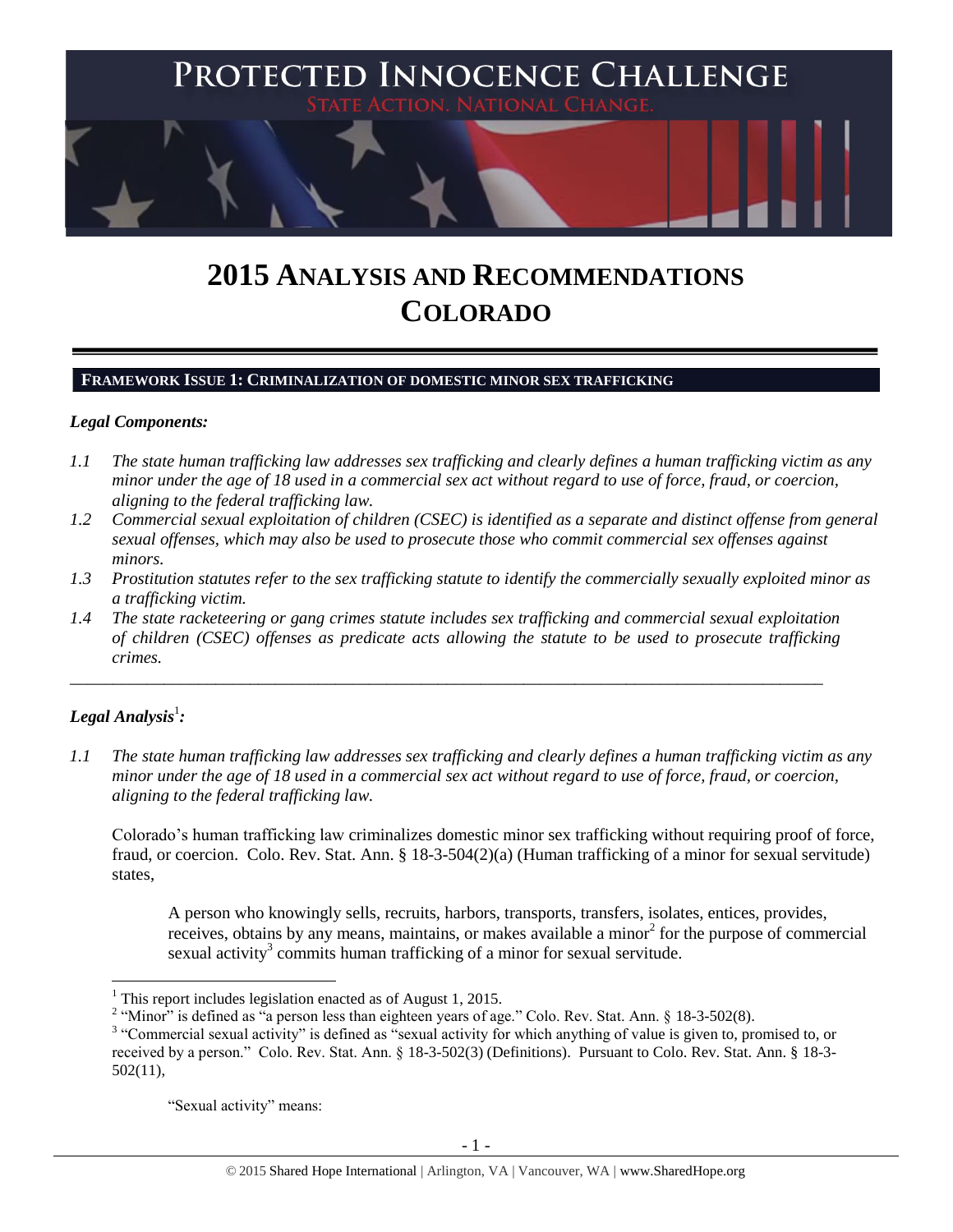A conviction under Colo. Rev. Stat. Ann. § 18-3-504(2) is punishable as a Class 2 felony by imprisonment for 8–24 years, a fine of \$5,000–\$1,000,000, 4 or both. Colo. Rev. Stat. Ann. §§ 18-3-504(2)(b), 18-1.3-  $401(1)(a)(III)(A),<sup>5</sup> (1)(a)(V)(A).<sup>6</sup>$ 

*1.2 Commercial sexual exploitation of children (CSEC) is identified as a separate and distinct offense from general sexual offenses, which may also be used to prosecute those who commit commercial sex offenses against minors.*

The following laws make CSEC a distinct crime in Colorado: $<sup>7</sup>$ </sup>

l

 $4$  The fines cited in this report are applicable to felonies committed on or after July 1, 1985, while the sentences of imprisonment apply to felonies committed after July 1, 1993. Sentencing ranges for felonies committed before July 1, 1993 are laid out in Colo. Rev. Stat. Ann. § 18-1.3-401(1)(a)(I), (II), and (IV).

 $5$  Unless otherwise specified, the sentences of imprisonment for all felonies provided throughout this report are based on the assumption that the defendant has no prior felony convictions and that none of the aggravating factors listed in Colo. Rev. Stat. Ann. § 18-1.3-401(8), (9), or (10) (Felonies classified―presumptive penalties) are present. "The court may consider aggravating circumstances such as serious bodily injury caused to the victim or the use of a weapon in the commission of a crime, notwithstanding the fact that such factors constitute elements of the offense." Colo. Rev. Stat. Ann. § 18-1.3-401(8)(f). If a defendant has 2 prior felony convictions, the defendant "shall not be eligible to receive a fine in lieu of any sentence to imprisonment. . . but shall be sentenced to at least the minimum sentence specified." Colo. Rev. Stat. Ann. § 18-1.3-401(1)(a)(III)(E).

 $6$  Colo. Rev. Stat. Ann. § 18-3-504(2) (Human trafficking of a minor for sexual servitude) is defined as an unlawful sexual offense pursuant to Colo. Rev. Stat. Ann. § 18-3-411(1) (Sex offenses against children).

As such, Colo. Rev. Stat. Ann. 18-3-504(2) may be subject to a penalty enhancement as a crime of violence pursuant to Colo. Rev. Stat. Ann. § 18-1.3-406(2)(b)(I) (Mandatory sentences for violent crimes). A "crime of violence" is an aggravating factor pursuant to Colo. Rev. Stat. Ann.  $\S 18-1.3-401(8)(a)(I)$  and includes all felony unlawful sex offenses as defined in Colo. Rev. Stat. Ann. § 18-3-411(1) (Sex offenses against children) "in which the defendant caused bodily injury to the victim or in which the defendant used threat, intimidation, or force against the victim." Colo. Rev. Stat. Ann. § 18-1.3-406(2)(b)(I). A defendant convicted of a crime of violence must be sentenced "for a term of incarceration of at least the midpoint in, but not more than twice the maximum of, the presumptive range" for the offense. Colo. Rev. Stat. Ann. § 18-1.3-406(1)(a). However, where an "unlawful sex offense," as defined in Colo. Rev. Stat. Ann. § 18-3-411(1) is also a "sex offense," as defined in Colo. Rev. Stat. Ann. § 18-1.3-1003(5)(a), and "the defendant caused bodily injury to the victim or . . . used threat, intimidation, or force against the victim," the offense becomes a sex offense constituting a crime of violence and the defendant "shall be sentenced to the department of corrections for an indeterminate term of incarceration of at least the midpoint in the presumptive range specified in section  $18-1.3-401(1)(a)(V)(A)$  up to a maximum of the person's natural life, as provided in section 18-1.3-1004 (1)." Colo. Rev. Stat. Ann. §§ 18-1.3-406(1)(b), (2)(b)(I), 18-1.3-1004(1)(b). Pursuant to Colo. Rev. Stat. Ann. § 18-1.3-401(1)(b)(III), a defendant convicted of a crime of violence may not be sentenced to pay a fine in lieu of imprisonment. Additionally, "A person convicted of two or more separate crimes of violence arising out of the same incident shall be sentenced for such crimes so that sentences are served consecutively rather than concurrently." Colo. Rev. Stat. Ann. § 18-1.3-406(1)(a).

<sup>7</sup> All crimes set out in Section 1.2 are unlawful sexual offenses pursuant to Colo. Rev. Stat. Ann. § 18-3-411(1) (Sex offenses against children). An "unlawful sex offense," as defined in Colo. Rev. Stat. Ann. § 18-3-411(1) (Sex offenses against children), includes the following offenses: Colo. Rev. Stat. Ann. § 18-3-305 (Enticement of a child), § 18-3-405 (Sexual assault on a child), § 18-6-403 (Sexual exploitation of a child), § 18-6-404 (Procurement of a child for sexual exploitation), § 18-7-402 (Soliciting for child prostitution), § 18-7-403 (Pandering of a child), § 18-7-403.5 (Procurement of a child), § 18-7-404 (Keeping a place of child prostitution), § 18-7-405 (Pimping of a

<span id="page-1-2"></span><span id="page-1-1"></span><span id="page-1-0"></span><sup>(</sup>a) Sexual contact, as defined in section 18-3-401(4) [Definitions];

<sup>(</sup>b) Sexual intrusion, as defined in section 18-3-401(5) [Definitions];

<sup>(</sup>c) Sexual penetration, as defined in section 18-3-401(6) [Definitions];

<sup>(</sup>d) Sexual exploitation of a child, pursuant to section  $18-6-403(3)(a)$  and  $(3)(d)$  [Sexual exploitation of a child]; or

<sup>(</sup>e) An obscene performance, as defined in section 18-7-101 [Definitions].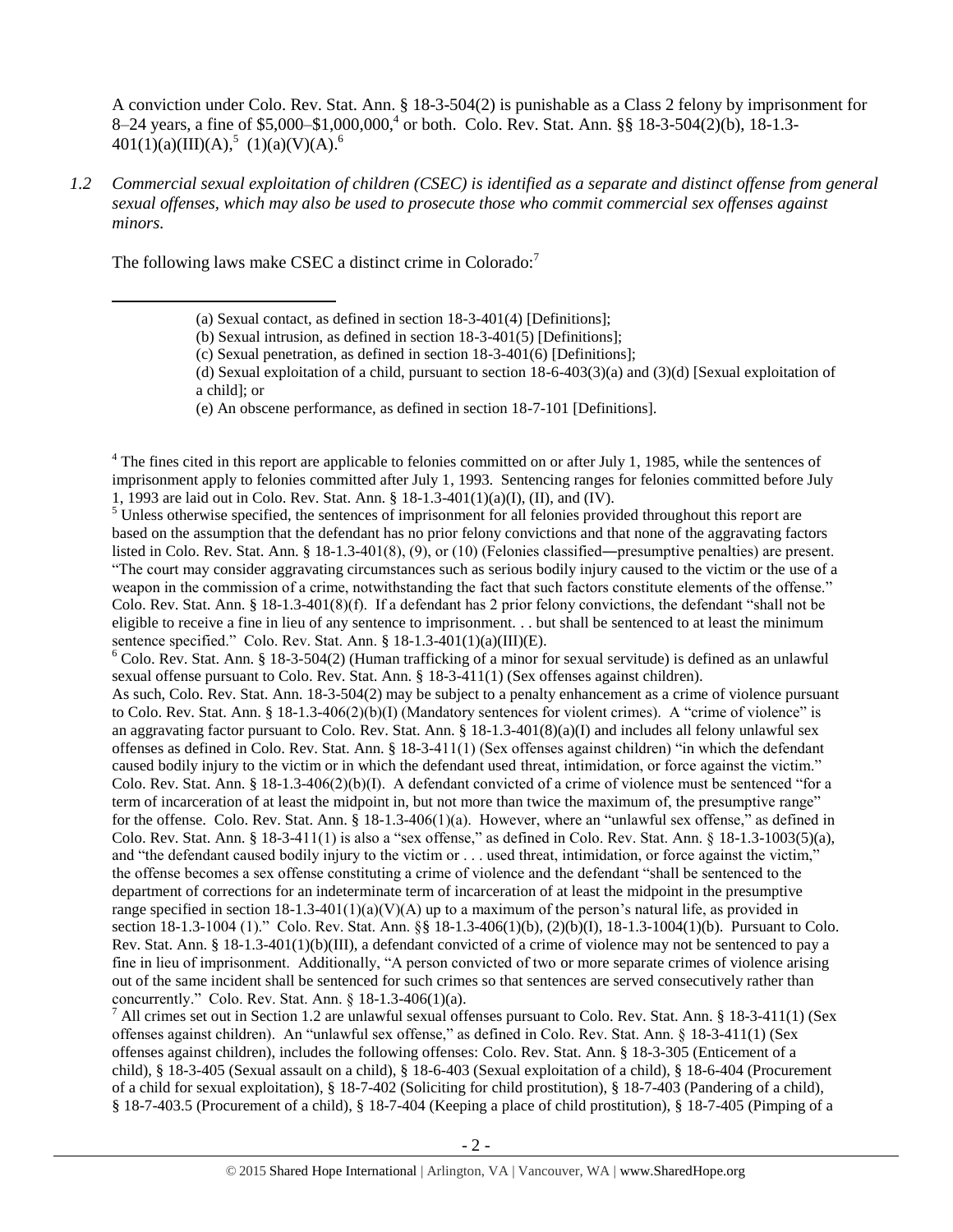1. Colo. Rev. Stat. Ann. § 18-6-403(3) (Sexual exploitation of a child) states,

A person commits sexual exploitation of a child if, for any purpose, he or she knowingly: (a) Causes, induces, entices, or permits a child to engage in, or be used for, any explicit sexual conduct<sup>8</sup> for the making of any sexually exploitative material;<sup>9</sup> or . . .

<span id="page-2-1"></span><span id="page-2-0"></span>(d) Causes, induces, entices, or permits a child to engage in, or be used for, any explicit sexual conduct for the purpose of producing a performance.

A conviction under Colo. Rev. Stat. Ann. § 18-6-403(3)(a), (d) is punishable as a Class 3 felony by imprisonment for 4–12 years, a fine of \$3,000–\$750,000, or both. Colo. Rev. Stat. Ann. §§ 18-6-403(5)(a),  $18-1.3-401(1)(a)(III)(A)^{10}$ ,  $(1)(a)(V)(A)$ .

2. Colo. Rev. Stat. Ann. § 18-6-404 (Procurement of a child for sexual exploitation) provides, "Any person who intentionally gives, transports, provides, or makes available, or who offers to give, transport, provide, or make available, to another person a child for the purpose of sexual exploitation of a child commits procurement of a child for sexual exploitation, which is a class 3 felony." A Class 3 felony is punishable by imprisonment for 4–12 years, a fine of \$3,000–\$750,000, or both. Colo. Rev. Stat. Ann. § 18-1.3-401(1)(a)(III)(A), (1)(a)(V)(A).

<sup>10</sup> *See supra* note [4.](#page-1-1)

l

child), § 18-7-405.5 (Inducement of child prostitution), § 18-7-406 (Patronizing a prostituted child), § 18-3-306(3) (Internet luring of a child) (when a Class 4 felony), § 18-3-405.4 (Internet sexual exploitation of a child), § 18-3- 504(2) (Human trafficking of a minor for sexual servitude), or "criminal attempt, conspiracy, or solicitation to commit" any of these crimes. (*See supra* not[e 6.](#page-1-0)) In addition to the penalty enhancements applicable to an unlawful sex offense, the crimes set out in Section 1.2 are also subject to penalty enhancements provided in the Colorado Sex Offender Lifetime Supervision Act of 1998, Colo. Rev. Stat. Ann. §§ 18-1.3-1001 to -1012. These penalty enhancements are either mandatory or discretionary, depending on the offense. Under Colo. Rev. Stat. Ann. § 18- 1.3-1004(1)(a), "Except as otherwise provided in this subsection (1) and in subsection (2) of this section, the district court . . . shall sentence a sex offender . . . for an indeterminate term of at least the minimum of the presumptive range . . . for the level of offense committed and a maximum of the sex offender's natural life." Colo. Rev. Stat. Ann. § 18-1.3-1003(4) defines "sex offender" as "a person who is convicted of or pleads guilty or nolo contendere to a sex offense." A "sex offense" is defined in Colo. Rev. Stat. Ann. § 18-1.3-1003(5) to include the following: Colo. Rev. Stat. Ann. § 18-3-405 (Sexual assault on a child), § 18-3-305 (Enticement of a child), § 18-7-406 (Patronizing a prostituted child), § 18-3-306(3) (Internet luring of a child), if it is a Class 4 felony, or § 18-3-405.4 (Internet sexual exploitation of a child). These offenses are subject to the mandatory penalty enhancement provided in Colo. Rev. Stat. Ann. § 18-1.3-1004(1)(a). See People v. Harrison, 165 P.3d 859, 860 (Colo. App. 2007) (stating that "indeterminate sentencing [under Colo. Rev. Stat. Ann.  $\S$  18-1.3-1004(1)(a)] is (1) mandatory for the fourteen types of inchoate or completed [sex] offenses enumerated in § 18-1.3-1003(5), and (2) also appropriate, but only under certain circumstances (including the need for a sexually violent predator assessment), for nine other types of offenses specified in § 18-1.3-1004(4)[ Colo. Rev. Stat. Ann. § 18-1.3-1004(4) was repealed by the passage of House Bill 1310 during the 2nd regular session of the 68th Colorado Legislature, eff. June 7, 2012]"). In addition, Colo. Rev. Stat. Ann. § 18-1.3-401(1)(b)(II.5) provides that a defendant convicted of a sex offense, as defined in Colo. Rev. Stat. Ann. § 18-1.3-1003(5), may not be sentenced to pay a fine in lieu of imprisonment. <sup>8</sup> Colo. Rev. Stat. Ann. § 18-6-403(2)(e) defines "explicit sexual conduct" as "sexual intercourse, erotic fondling, erotic nudity, masturbation, sadomasochism, or sexual excitement."

<sup>&</sup>lt;sup>9</sup> Colo. Rev. Stat. Ann. § 18-6-403(2)(j) defines "sexually exploitative material" as "any photograph, motion picture, video, recording or broadcast of moving visual images, print, negative, slide, or other mechanically, electronically, chemically, or digitally reproduced visual material that depicts a child engaged in, participating in, observing, or being used for explicit sexual conduct."

The text of Colo. Rev. Stat. Ann. § 18-6-403 included here and elsewhere in this report includes amendments made by the passage of House Bill 1341 (effective August 5, 2015) during the 1st regular session of the 70th Colorado Legislature.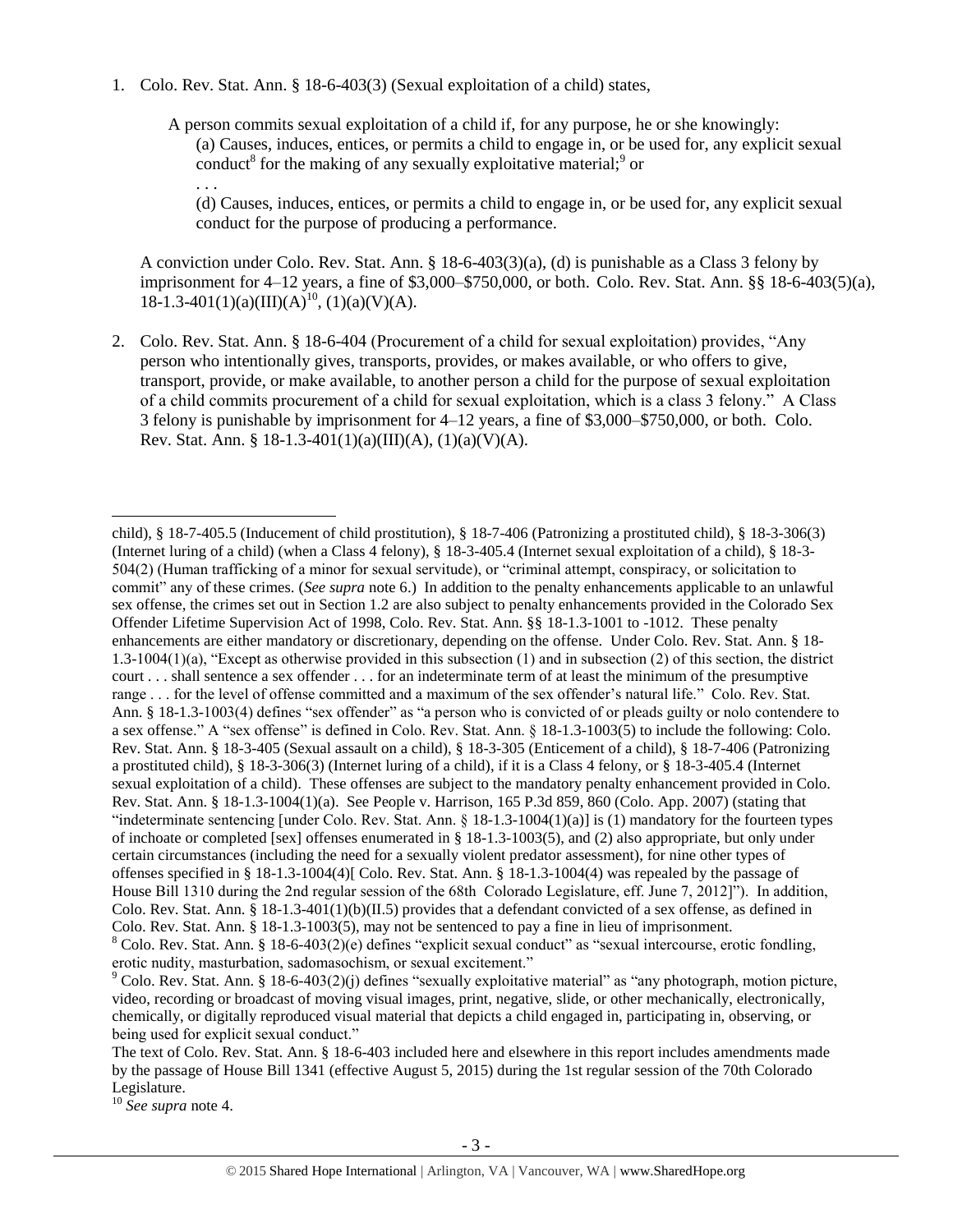3. Colo. Rev. Stat. Ann. § 18-7-402(1) (Soliciting for child prostitution) makes it a crime when any person

(a) Solicits another for the purpose of prostitution of a child<sup>11</sup> or by a child;<sup>12</sup>

<span id="page-3-1"></span><span id="page-3-0"></span>(b) Arranges or offers to arrange a meeting of persons for the purpose of prostitution of a child or by a child; or

(c) Directs another to a place knowing such direction is for the purpose of prostitution of a child or by a child

A conviction under Colo. Rev. Stat. Ann. § 18-7-402(1) is punishable as a Class 3 felony by imprisonment for 4–12 years, a fine of \$3,000–\$750,000, or both. Colo. Rev. Stat. Ann. §§ 18-7-  $402(2)$ , 18-1.3-401(1)(a)(III)(A), (1)(a)(V)(A).

4. Colo. Rev. Stat. Ann. § 18-7-403(1) (Pandering of a child) provides,

Any person who does any of the following for money or other thing of value commits pandering of a child:

(a) Inducing a child by menacing or criminal intimidation to commit prostitution; or (b) Knowingly arranging or offering to arrange a situation in which a child may practice prostitution.

A conviction under Colo. Rev. Stat. Ann. § 18-7-403(1)(a) is punishable as a Class 2 felony by imprisonment for 8–24 years, a fine of \$5,000–\$1,000,000, or both, while a conviction under Colo. Rev. Stat. Ann. § 18-7-403(1)(b) is punishable as a Class 3 felony by imprisonment for 4–12 years, a fine of \$3,000–\$750,000, or both. Colo. Rev. Stat. Ann. §§ 18-7-403(2), 18-1.3-401(1)(a)(III)(A),  $(1)(a)(V)(A).$ 

5. Colo. Rev. Stat. Ann. § 18-7-403.5 (Procurement of a child) provides, "Any person who intentionally gives, transports, provides, or makes available, or who offers to give, transport, provide, or make available, to another person a child for the purpose of prostitution of the child commits procurement of a child, which is a class 3 felony."

A Class 3 felony is punishable by imprisonment for 4–12 years, a fine of \$3,000–\$750,000, or both. Colo. Rev. Stat. Ann. § 18-1.3-401(1)(a)(III)(A), (1)(a)(V)(A).

6. Colo. Rev. Stat. Ann. § 18-7-404(1) (Keeping a place of child prostitution) states,

 $12$  Colo. Rev. Stat. Ann. § 18-7-401(6) (Definitions) defines "prostitution by a child" as,

either a child performing or offering or agreeing to perform any act of sexual intercourse, fellatio, cunnilingus, masturbation, or anal intercourse with any person not the child's spouse in exchange for money or other thing of value or any person performing or offering or agreeing to perform any act of sexual intercourse, fellatio, cunnilingus, masturbation, or anal intercourse with any child not the person's spouse in exchange for money or other thing of value.

l <sup>11</sup> Colo. Rev. Stat. Ann. § 18-7-401(7) (Definitions) defines "prostitution of a child" as,

either inducing a child to perform or offer or agree to perform any act of sexual intercourse, fellatio, cunnilingus, masturbation, or anal intercourse with any person not the child's spouse by coercion or by any threat or intimidation or inducing a child, by coercion or by any threat or intimidation or in exchange for money or other thing of value, to allow any person not the child's spouse to perform or offer or agree to perform any act of sexual intercourse, fellatio, cunnilingus, masturbation, or anal intercourse with or upon such child. Such coercion, threat, or intimidation need not constitute an independent criminal offense and shall be determined solely through its intended or its actual effect upon the child.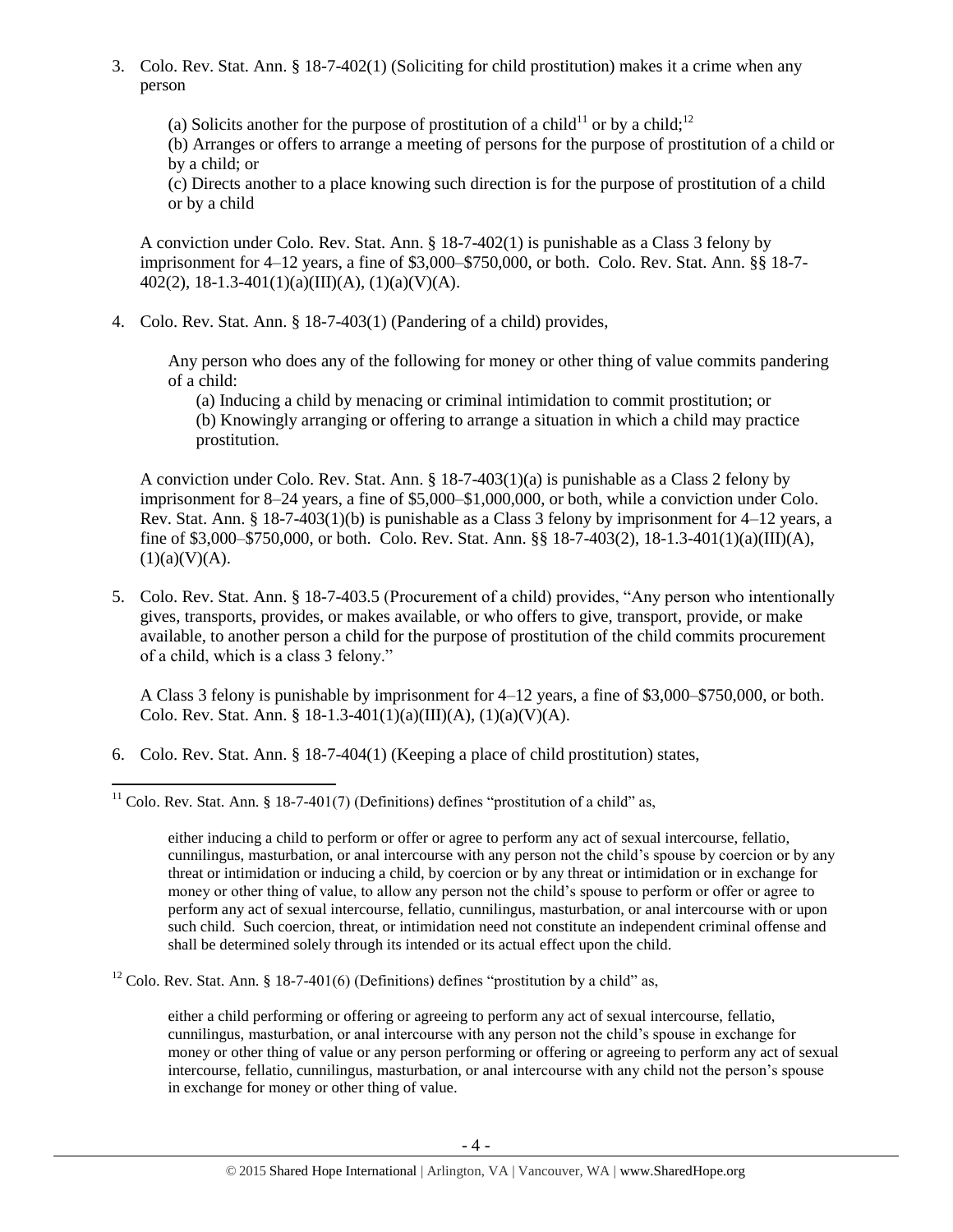Any person who has or exercises control over the use of any place which offers seclusion or shelter for the practice of prostitution and who performs any one or more of the following commits keeping a place of child prostitution if he:

(a) Knowingly grants or permits the use of such place for the purpose of prostitution of a child or by a child; or

(b) Permits the continued use of such place for the purpose of prostitution of a child or by a child after becoming aware of facts or circumstances from which he should reasonably know that the place is being used for purposes of such prostitution.

A conviction under Colo. Rev. Stat. Ann. § 18-7-404(1) is punishable as a Class 3 felony by imprisonment for 4–12 years, a fine of \$3,000–\$750,000, or both. Colo. Rev. Stat. Ann. §§ 18-7- 404(2), 18-1.3-401(1)(a)(III)(A), (1)(a)(V)(A).

- 7. Colo. Rev. Stat. Ann. § 18-7-405 (Pimping of a child) states, "Any person who knowingly lives on or is supported or maintained in whole or in part by money or other thing of value earned, received, procured, or realized by a child through prostitution commits pimping of a child, which is a class 3 felony." A Class 3 felony is punishable by imprisonment for 4–12 years, a fine of \$3,000–\$750,000, or both. Colo. Rev. Stat. Ann. §§ 18-1.3-401(1)(a)(III)(A), (1)(a)(V)(A).
- 8. Colo. Rev. Stat. Ann. § 18-7-405.5(1) (Inducement of child prostitution) states, "Any person who by word or action, other than conduct specified in section 18-7-403 (1)(a) [Pandering of a child], induces a child to engage in an act which is prostitution by a child, as defined in section 18-7-401 (6) [Definitions], commits inducement of child prostitution." A conviction under Colo. Rev. Stat. Ann. § 18-7-405.5(1) is punishable as a Class 3 felony by imprisonment for 4–12 years, a fine of \$3,000– \$750,000, or both. Colo. Rev. Stat. Ann. §§ 18-7-405.5(2), 18-1.3-401(1)(a)(III)(A), (1)(a)(V)(A).
- 9. Colo. Rev. Stat. Ann. § 18-7-406(1) (Patronizing a prostituted child) provides,

Any person who performs any of the following with a child not his spouse commits patronizing a prostituted child:

(a) Engages in an act which is prostitution of a child or by a child, as defined in section 18-7- 401(6) or (7); or

(b) Enters or remains in a place of prostitution with intent to engage in an act which is prostitution of a child or by a child . . . .

A conviction under Colo. Rev. Stat. Ann. § 18-7-406(1) is punishable as a Class 3 felony by imprisonment for 4–12 years, a fine of \$3,000–\$750,000, or both. Colo. Rev. Stat. Ann. §§ 18-7- 406(2), 18-1.3-401(1)(a)(III)(A), (1)(a)(V)(A). However, as a sex offense under Colo. Rev. Stat. Ann. § 18-1.3-1003(5)(a) (Definitions), the penalty must be enhanced to an indeterminate prison sentence of at least 4 years to life and a possible fine of \$3,000–\$750,000, which may not be imposed in lieu of a prison sentence. Colo. Rev. Stat. Ann. §§ 18-1.3-401(1)(a)(V)(C.5), (1)(b)(II.5), 18-1.3-  $1004(1)(a)$ , 18-1.3-1003(4), (5)(a)(X).<sup>13</sup>

Other crimes against children that are not specifically commercial in nature but may be used in a case of domestic minor sex trafficking include the following:

1. Colo. Rev. Stat. Ann. § 18-3-305(1) (Enticement of a child) states,

 $\overline{a}$ <sup>13</sup> See supra note [7](#page-1-2) for sentencing provisions applicable to defendants convicted of a "sex offense," which includes a violation of Colo. Rev. Stat. Ann. § 18-7-406.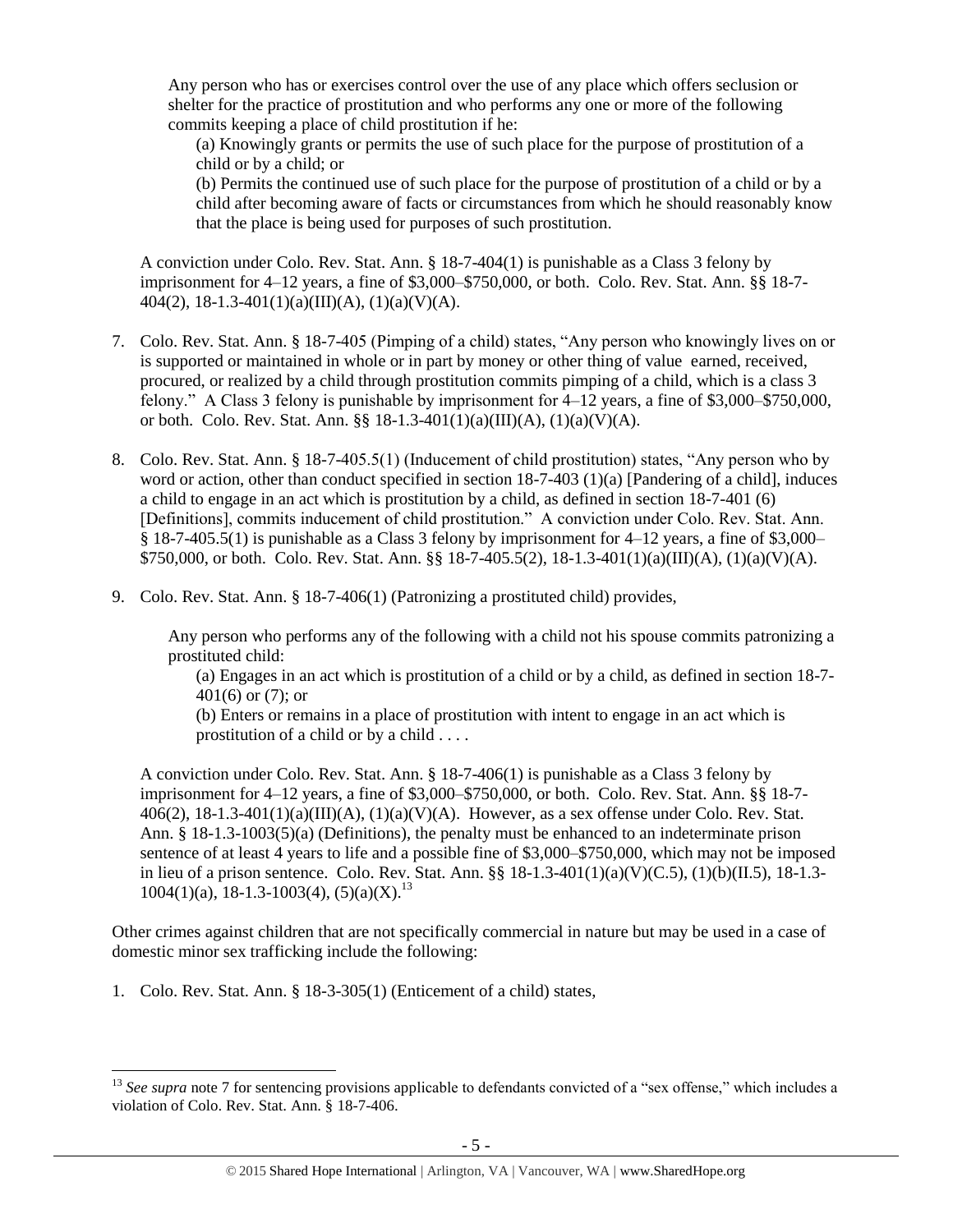A person commits the crime of enticement of a child if he or she invites or persuades, or attempts to invite or persuade, a child under the age of fifteen years to enter any vehicle, building, room, or secluded place with the intent to commit sexual assault or unlawful sexual contact upon said child. It is not necessary to a prosecution for attempt under this subsection (1) that the child have perceived the defendant's act of enticement.

A conviction under Colo. Rev. Stat. Ann. § 18-3-305(1) is punishable as a Class 4 felony by imprisonment for 2–6 years, a fine of \$2,000–\$500,000, or both. Colo. Rev. Stat. Ann. §§ 18-3-  $305(2)$ ,  $18-1.3-401(1)(a)(III)(A)$ ,  $(1)(a)(V)(A)$ . If the enticement results in bodily injury to the child or the defendant has a prior conviction for enticement of a child or Colo. Rev. Stat. Ann. § 18-3-405 (Sexual assault on a child), a conviction is punishable as a Class 3 felony by imprisonment for 4–12 years, a fine of \$3,000–\$750,000, or both. Colo. Rev. Stat. Ann. §§ 18-3-305(2), 18-1.3-  $401(1)(a)(III)(A), (1)(a)(V)(A)$ . However, as a sex offense under Colo. Rev. Stat. Ann. § 18-1.3-1003(5)(a) (Definitions), the penalty for the Class 4 felony must be enhanced to an indeterminate prison sentence of at least 2 years to life and a possible fine of \$2,000–\$500,000, which may not be imposed in lieu of a prison sentence, and the Class 3 felony must be enhanced to 4 years to life and a possible fine of \$3,000–\$750,000, which may not be imposed in lieu of a prison sentence. Colo. Rev. Stat. Ann. §§ 18-1.3-401(1)(a)(V)(C.5), (1)(b)(II.5), 18-1.3-1004(1)(a), 18-1.3-1003(4), (5)(a)(VII).<sup>14</sup>

2. Colo. Rev. Stat. Ann. § 18-3-405(1) (Sexual assault on a child) states,

 $\overline{\phantom{a}}$ 

Any actor who knowingly subjects another not his or her spouse to any sexual contact commits sexual assault on a child if the victim is less than fifteen years of age and the actor is at least four years older than the victim.

A conviction under Colo. Rev. Stat. Ann. § 18-3-405(1) generally is punishable as a Class 4 felony by imprisonment for 2–6 years, a fine of \$2,000–\$500,000, or both. Colo. Rev. Stat. Ann. §§ 18-3-405(2),  $18-1.3-401(1)(a)(III)(A), (1)(a)(V)(A)$ . However, as a sex offense under Colo. Rev. Stat. Ann. § 18-1.3-1003(5)(a) (Definitions), the penalty for the Class 4 felony must be enhanced to an indeterminate prison sentence of at least 2 years to life and a possible fine of \$2,000–\$500,000, which may not be imposed in lieu of a prison sentence. Colo. Rev. Stat. Ann. §§ 18-1.3-1004(1)(a), 18-1.3-1003(4), (5)(a)(IV), 18-3- 405(2),  $18-1.3-401(1)(a)(III)(A)$ ,  $(1)(a)(V)(A)$ .<sup>15</sup> A conviction under Colo. Rev. Stat. Ann. § 18-3-405(1) is punishable as a Class 3 felony under certain circumstances involving a pattern of sexual abuse or the use of force or threats against the victim.<sup>16</sup> To the extent that a defendant is convicted of a Class 3 felony

<sup>&</sup>lt;sup>14</sup> See supra note [7](#page-1-2) for sentencing provisions applicable to defendants convicted of a "sex offense," which includes a violation of Colo. Rev. Stat. Ann. § 18-3-305.

<sup>&</sup>lt;sup>15</sup> See supra note [7](#page-1-2) for sentencing provisions applicable to defendants convicted of a "sex offense," which includes a violation of Colo. Rev. Stat. Ann. § 18-3-405.

<sup>&</sup>lt;sup>16</sup> Pursuant to Colo. Rev. Stat. Ann. § 18-3-405(2), a conviction under Colo. Rev. Stat. Ann. § 18-3-405(1) is a Class 3 felony when,

<sup>(</sup>a) The actor applies force against the victim in order to accomplish or facilitate sexual contact; or (b) The actor, in order to accomplish or facilitate sexual contact, threatens imminent death, serious bodily injury, extreme pain, or kidnapping against the victim or another person, and the victim believes that the actor has the present ability to execute the threat; or

<sup>(</sup>c) The actor, in order to accomplish or facilitate sexual contact, threatens retaliation by causing in the future the death or serious bodily injury, extreme pain, or kidnapping against the victim or another person, and the victim believes that the actor will execute the threat; or

<sup>(</sup>d) The actor commits the offense as a part of a pattern of sexual abuse as described in subsection (1) of this section. No specific date or time must be alleged for the pattern of sexual abuse; except that the acts constituting the pattern of sexual abuse, whether charged in the information or indictment or committed prior to or at any time after the offense charged in the information or indictment, shall be subject to the provisions of section 16-5-401 (1) (a), C.R.S., concerning sex offenses against children. The offense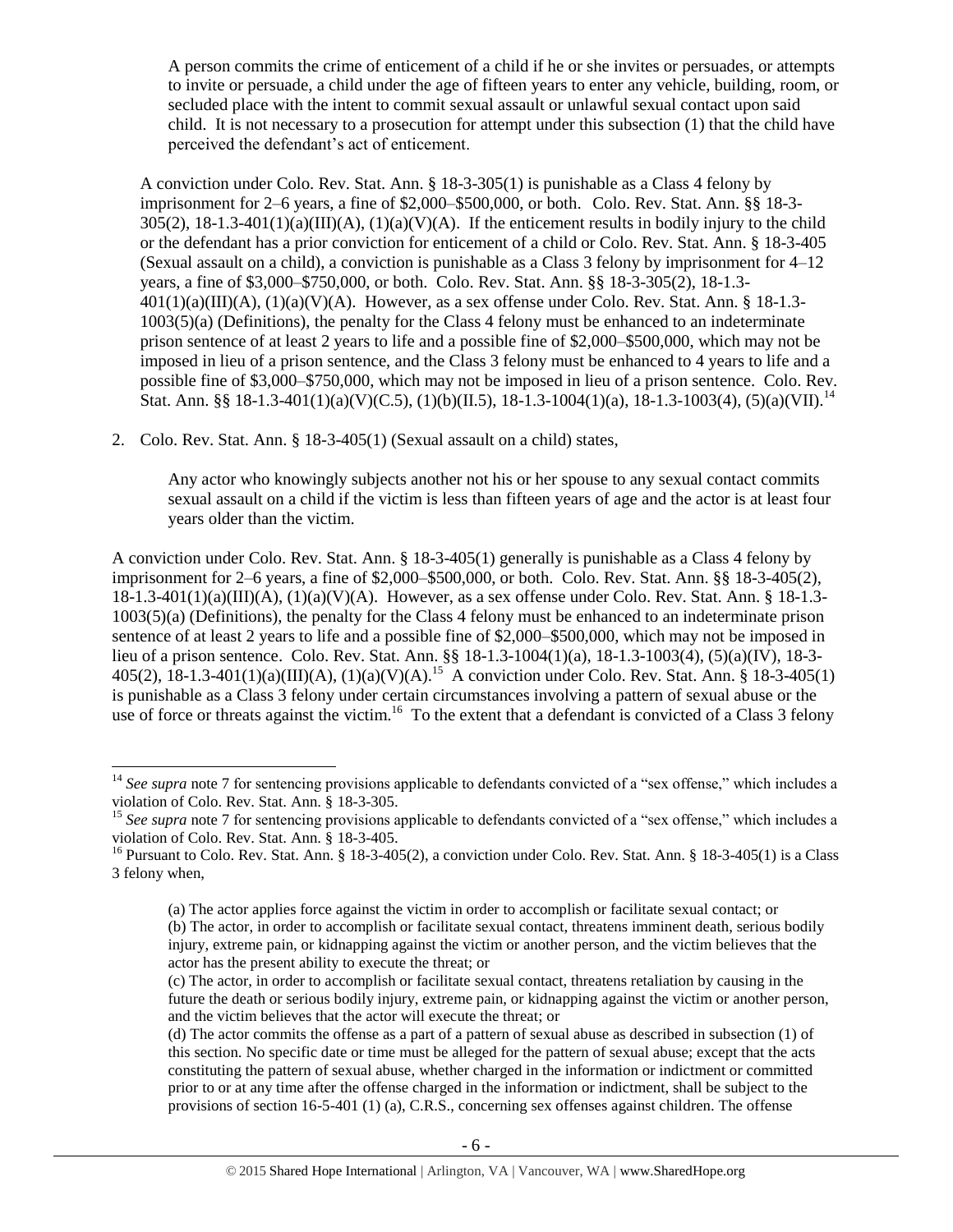violation of Colo. Rev. Stat. Ann. § 18-3-405, Colo. Rev. Stat. Ann. § 18-3-405(3) requires that the penalty be even further enhanced as a crime of violence pursuant to Colo. Rev. Stat. Ann. § 18-1.3-  $406(1)(b)$  (Mandatory sentences for violent crimes), under which the prison sentence is enhanced to an indeterminate sentence of at least 8 years to life imprisonment and a possible fine.<sup>17</sup> Colo. Rev. Stat. Ann. §§ 18-1.3-406(1)(b), 18-1.3-401(1)(a)(III)(A), (1)(a)(V)(A).

3. Colo. Rev. Stat. Ann. § 18-3-306(1) (Internet luring of a child) provides,

An actor commits internet luring of a child if the actor knowingly communicates over a computer or computer network, telephone network, or data network or by a text message or instant message to a person who the actor knows or believes to be under fifteen years of age and, in that communication or in any subsequent communication  $\dots$  describes explicit sexual conduct<sup>18</sup> as defined in section  $18-6-403(2)(e)$ , and, in connection with that description, makes a statement persuading or inviting that person to meet the actor for any purpose, and the actor is more than four years older than the person or than the age the actor believes the person to be.

A conviction under Colo. Rev. Stat. Ann. § 18-3-306(1) generally is punishable as a Class 5 felony by imprisonment for 1–3 years, a fine of \$1,000–\$100,000, or both. Colo. Rev. Stat. Ann. §§ 18-3-  $306(3)$ ,  $18-1.3-401(1)(a)(III)(A)$ ,  $(1)(a)(V)(A)$ . It is punishable as a Class 4 felony by imprisonment for 2–6 years, a possible fine of \$2,000–\$500,000, or both, where the actor intended to engage in sexual exploitation under Colo. Rev. Stat. Ann. § 18-6-403 or sexual contact<sup>19</sup> under Colo. Rev. Stat. Ann. § 18-3-401.<sup>20</sup> Colo. Rev. Stat. Ann. §§ 18-3-306(3), 18-1.3-401(1)(a)(III)(A), (1)(a)(V)(A). However, as a sex offense under Colo. Rev. Stat. Ann. § 18-1.3-1003(5)(a) (Definitions), the penalty for the Class 4 felony must be enhanced to an indeterminate prison sentence of at least 2 years to life and possible fine of \$2,000–\$500,000. Colo. Rev. Stat. Ann. §§ 18-1.3-401(1)(a)(V)(C.5),  $(1)(b)(II.5), 18-1.3-1004(1)(a), 18-1.3-1003(4), (5)(a)(XI).$ 

4. Colo. Rev. Stat. Ann. § 18-3-405.4(1) (Internet sexual exploitation of a child) provides,

An actor commits internet sexual exploitation of a child if the actor knowingly importunes, invites, or entices through communication via a computer network or system, telephone network, or data network or by a text message or instant message, a person whom the actor knows or believes to be under fifteen years of age and at least four years younger than the actor, to:

(a) Expose or touch the person's own or another person's intimate parts while communicating with the actor via a computer network or system, telephone network, or data network or by a text message or instant message; or

(b) Observe the actor's intimate parts via a computer network or system, telephone network, or data network or by a text message or instant message.

 $\overline{a}$ 

charged in the information or indictment shall constitute one of the incidents of sexual contact involving a child necessary to form a pattern of sexual abuse as defined in section 18-3-401 (2.5).

<sup>&</sup>lt;sup>17</sup> See supra note [6](#page-1-0) for discussion of the "crime of violence" penalty enhancement potentially applicable to this offense.

<sup>&</sup>lt;sup>18</sup> *See supra* note [8](#page-2-0) for the definition of "explicit sexual conduct."

 $19$  Colo. Rev. Stat. Ann. § 18-3-401(4) (Definitions) defines "sexual contact" as:

the knowing touching of the victim's intimate parts by the actor, or of the actor's intimate parts by the victim, or the knowing touching of the clothing covering the immediate area of the victim's or actor's intimate parts if that sexual contact is for the purposes of sexual arousal, gratification, or abuse.

<sup>&</sup>lt;sup>20</sup> See supra note [7](#page-1-2) for sentencing provisions applicable to defendants convicted of a "sex offense," which includes a violation of Colo. Rev. Stat. Ann. § 18-3-306, when it is punishable as a Class 4 felony. Additionally, Colo. Rev. Stat. Ann. § 18-1.3-406 (Mandatory sentences for violent crimes) may impose enhanced penalties on defendants who violate Colo. Rev. Stat. Ann. § 18-7-406(1).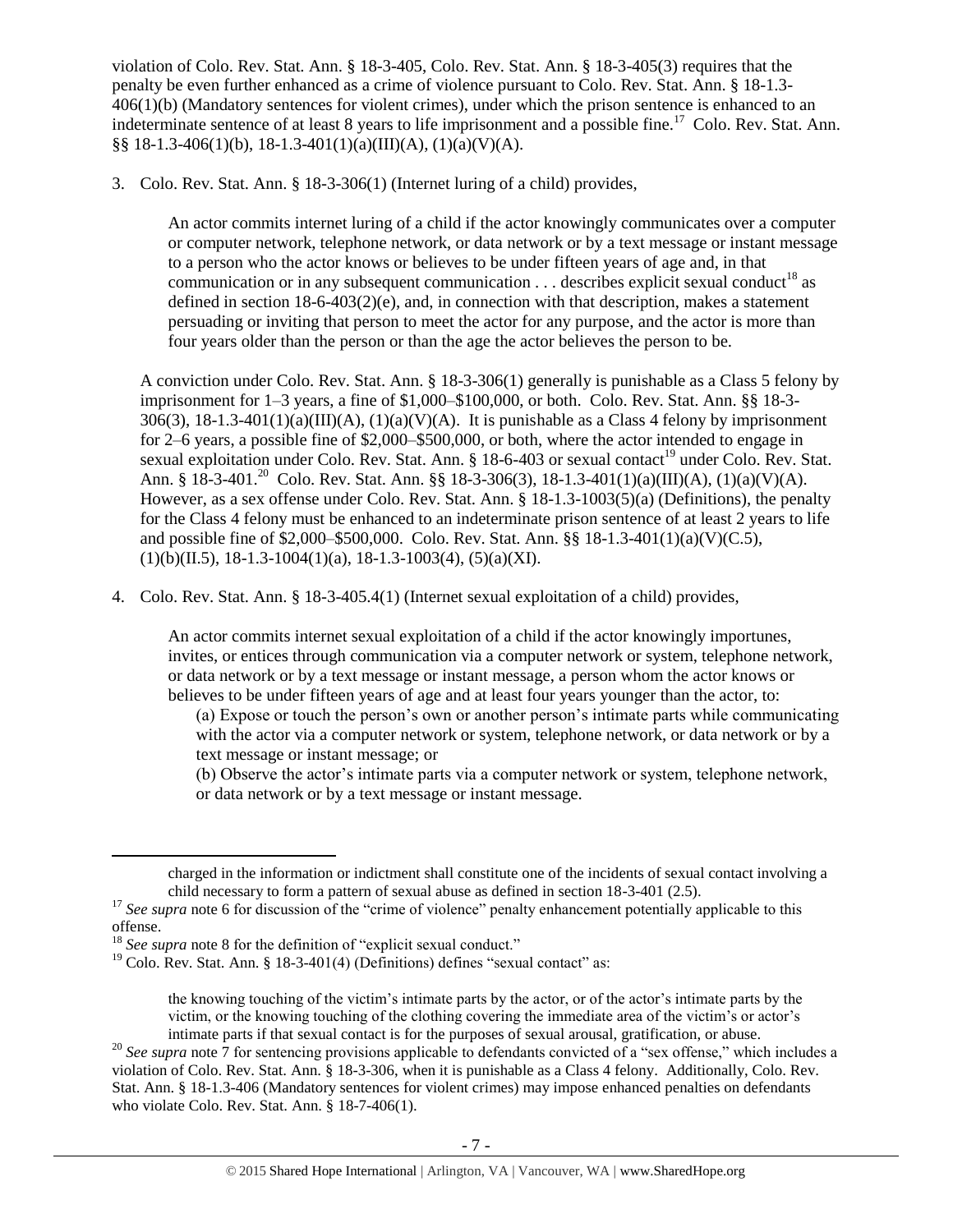A conviction under Colo. Rev. Stat. Ann. § 18-3-405.4(1) is punishable as a Class 4 felony by imprisonment for 2–6 years, a fine of \$2,000–\$500,000, or both. Colo. Rev. Stat. Ann. §§ 18-3-  $405.4(3)$ ,  $18-1.3-401(1)(a)(III)(A)$ ,  $(1)(a)(V)(A)$ . However, as a sex offense under Colo. Rev. Stat. Ann. § 18-1.3-1003(5)(a) (Definitions), the penalty is enhanced to an indeterminate prison sentence of at least 2 years to life and a possible fine of \$2,000–\$500,000. Colo. Rev. Stat. Ann. §§ 18-1.3-  $401(1)(a)(V)(C.5), (1)(b)(II.5), 18-1.3-1004(1)(a), 18-1.3-1003(4), (5)(a)(XII).$ <sup>21</sup>

## *1.3 Prostitution statutes refer to the sex trafficking statute to identify the commercially sexually exploited minor as a trafficking victim.*

While Colo. Rev. Stat. Ann. § 18-7-201 (Prostitution) does not directly refer to Colo. Rev. Stat. Ann. § 18-3-504 (Human trafficking of a minor for sexual servitude) when a minor is involved, an affirmative defense provided in the prostitution chapter refers to the human trafficking law to provide a defense to prostitution charges for human trafficking victims. Specifically, Colo. Rev. Stat. Ann. § 18-7-201.3(1)<sup>22</sup> (Affirmative defense - human trafficking - expungement of record protective order – definitions) states,

<span id="page-7-1"></span><span id="page-7-0"></span>A person charged with prostitution, as described in section 18-7-201 or any corresponding municipal code or ordinance, for an offense committed on or after July 1, 2015, which offense was committed as a direct result of being a victim of human trafficking, may assert as an affirmative defense that he or she is a victim of human trafficking as defined in subsection (4) of this section.<sup>23</sup> To assert the affirmative defense pursuant to this subsection (1), the person charged with the offense must demonstrate by a preponderance of the evidence that he or she was a victim of human trafficking at the time of the offense. An official determination or documentation is not required to assert an affirmative defense pursuant to this subsection (1), but official documentation from a federal, state, local, or tribal government agency indicating that the defendant was a victim at the time of the offense creates a presumption that his or her participation in the offense was a direct result of being a victim.

*1.4 The state racketeering or gang crimes statute includes sex trafficking and commercial sexual exploitation of children (CSEC) offenses as predicate acts allowing the statute to be used to prosecute trafficking crimes.* 

The government may prosecute traffickers and facilitators under the Colorado Organized Crime Control Act.<sup>24</sup> Colo. Rev. Stat. Ann. § 18-17-104 (Prohibited activities) which provides,

(1) (a) It is unlawful for any person who knowingly has received any proceeds derived, directly or indirectly, from a pattern of racketeering activity or through the collection of an unlawful debt to use or invest, whether directly or indirectly, any part of such proceeds or the proceeds derived from the investment or use thereof in the acquisition of any title to, or any right, interest, or equity in, real property or in the establishment or operation of any enterprise.

l

<sup>&</sup>lt;sup>21</sup> See supra note [7](#page-1-2) for sentencing provisions applicable to defendants convicted of a "sex offense," which includes a violation of Colo. Rev. Stat. Ann. § 18-3-405.4.

<sup>&</sup>lt;sup>22</sup> The text of Colo. Rev. Stat. Ann. § 18-7-201.3 included here and elsewhere in this report was added by enactment of Senate Bill 30 during the 1st regular session of the 70th Colorado Legislature (effective April 16, 2015).

 $^{23}$  Pursuant to Colo. Rev. Stat. Ann. § 18-7-201.3(4) (Affirmative defense - human trafficking - expungement of record protective order – definitions), "As used in this section, unless the context otherwise requires: (a) 'Human trafficking' means an offense described in part 5 of article 3 of this title or any conduct that, if it occurred prior to the enactment of such part 5, would constitute an offense of human trafficking pursuant to part 5 of article 3 of this title. (b) 'Victim of human trafficking' means a 'victim' as defined in section 18-3-502 (12)." Pursuant to Colo. Rev. Stat. Ann. § 18-3-502(12) (Definitions), "'Victim' means a person who is alleged to have been, or who has been, subjected to human trafficking, as described in section 18-3-503 [Human trafficking for involuntary servitude—human trafficking of a minor for involuntary servitude] or section 18-3-504 [Human trafficking for sexual servitude - human trafficking of a minor for sexual servitude]."

 $24$  Colo. Rev. Stat. Ann. § 18-17-101 et seq.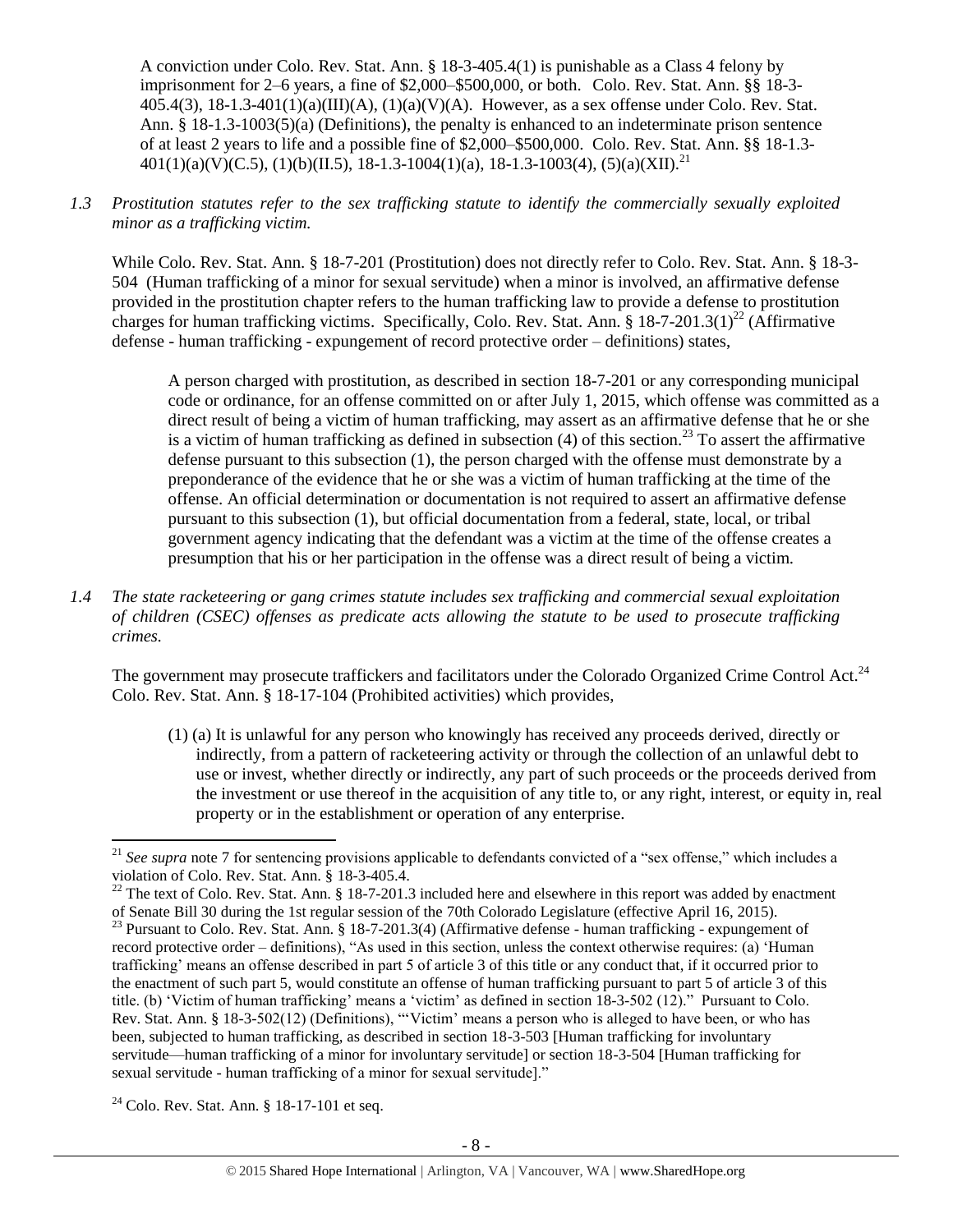. . . .

. . . .

 $\overline{\phantom{a}}$ 

(2) It is unlawful for any person, through a pattern of racketeering activity or through the collection of an unlawful debt, to knowingly acquire or maintain, directly or indirectly, any interest in or control of any enterprise or real property.

(3) It is unlawful for any person employed by, or associated with, any enterprise to knowingly conduct or participate, directly or indirectly, in such enterprise through a pattern of racketeering activity or the collection of an unlawful debt.

(4) It is unlawful for any person to conspire or endeavor to violate any of the provisions of subsection (1), (2), or (3) of this section.

Colo. Rev. Stat. Ann. § 18-17-103(5) (Definitions) defines "racketeering activity" as

to commit, to attempt to commit, to conspire to commit, or to solicit, coerce, or intimidate another person to commit:

(a) Any conduct defined as "racketeering activity" under  $18 \text{ U.S.C.}$  §  $1961 \text{ (1) (A), (1) (B), (1) (C),}$ and (1) (D) [Racketeer Influenced and Corrupt Organizations  $Actl^{25}$ ; or

(b) Any violation of the following provisions of the Colorado statutes or any criminal act committed in any jurisdiction of the United States which, if committed in this state, would be a crime under the following provisions of the Colorado statutes:

(I) Offenses against the person, [including Colo. Rev. Stat. Ann. § 18-3-504 (Human trafficking for sexual servitude)];

. . . (V) Offenses involving the family relation, as defined in section 18-6-403 (sexual exploitation of children);

(VI) Offenses relating to morals, as defined in sections . . . 18-7-203 (pandering), 18-7-206 (pimping), 18-7-402 (soliciting for child prostitution), 18-7-403 (pandering of a child), 18-7- 404 (keeping a place of child prostitution), and 18-7-405 (pimping of a child);

"Pattern of racketeering activity" is defined as "engaging in at least two acts of racketeering activity which are related to the conduct of the enterprise, if at least one of such acts occurred in this state after July 1, 1981, and if the last of such acts occurred within ten years (excluding any period of imprisonment) after a prior act of racketeering activity." Colo. Rev. Stat. Ann. § 18-17-103(3).

A conviction under Colo. Rev. Stat. Ann. § 18-17-104 is punishable as a Class 2 felony by imprisonment for 8–24 years, a fine of \$5,000–\$1,000,000, or both, and an additional fine of up to \$25,000 or, where the trafficker "derived pecuniary value, or . . . caused personal injury or property damage or other loss, . . . a fine that does not exceed three times the gross value gained or three times the gross loss caused, whichever is the greater, plus court costs and the costs of investigation and prosecution, reasonably incurred." Colo. Rev. Stat. Ann. §§ 18-17-105(1)(a), (2), 18-1.3-401(1)(a)(III)(A), (1)(a)(V)(A)<sup>26</sup>.

A defendant convicted of racketeering under Colo. Rev. Stat. Ann. § 18-17-104 (Prohibited activities) is subject to mandatory criminal asset forfeiture. Colo. Rev. Stat. Ann. § 18-17-105(1)(b) (Criminal penalties) requires traffickers convicted under Colo. Rev. Stat. Ann. § 18-17-104 to

[f]orfeit to the state any interest, including proceeds, he has acquired or maintained in violation of section 18-17-104 and any interest in, security of, claim against, or property or contractual right of any kind affording a source of influence over any enterprise which has established, operated, controlled, conducted, or participated in the conduct of in violation of section 18-17-104.

<sup>&</sup>lt;sup>25</sup> 18 U.S.C. 1961(1)(B) defines "racketeering activity" in part as "any act which is indictable under any of the following provisions of title 18, United States Code: . . . sections 1581–1592 (relating to peonage, slavery, and trafficking in persons) . . . sections 2251, 2251A, 2252, and 2260 (relating to sexual exploitation of children) . . . ." <sup>26</sup> *See supra* note [4.](#page-1-1)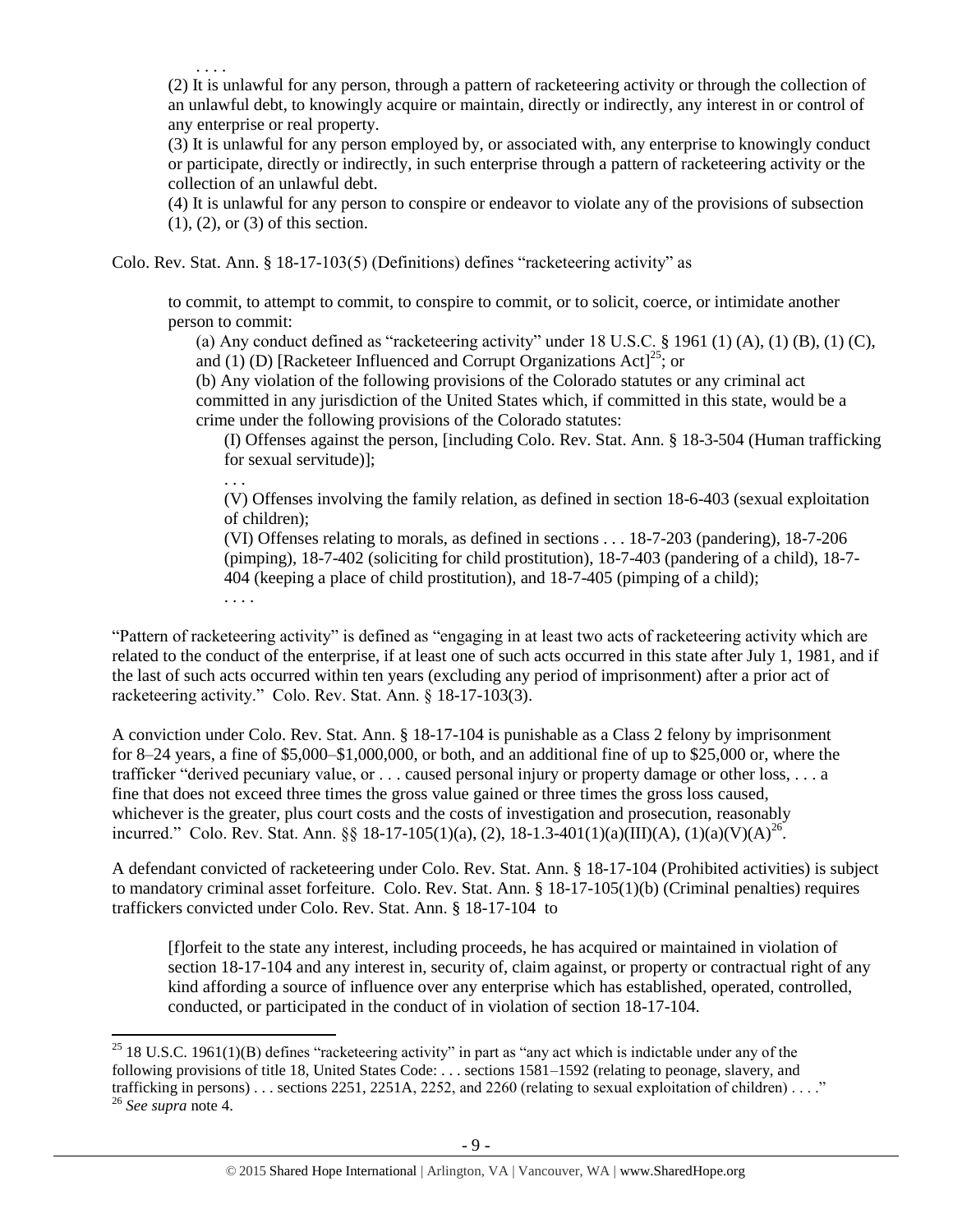Additionally, where the offender is convicted of Colo. Rev. Stat. Ann. § 18-17-104 (Prohibited activities), Colo. Rev. Stat. Ann. § 18-17-106 (Civil remedies) authorizes the victim to file a civil action. Under Colo. Rev. Stat. Ann. § 18-17-106(7), the victim may be able to receive triple damages, attorney fees and the costs of the investigation to a victim in a civil action.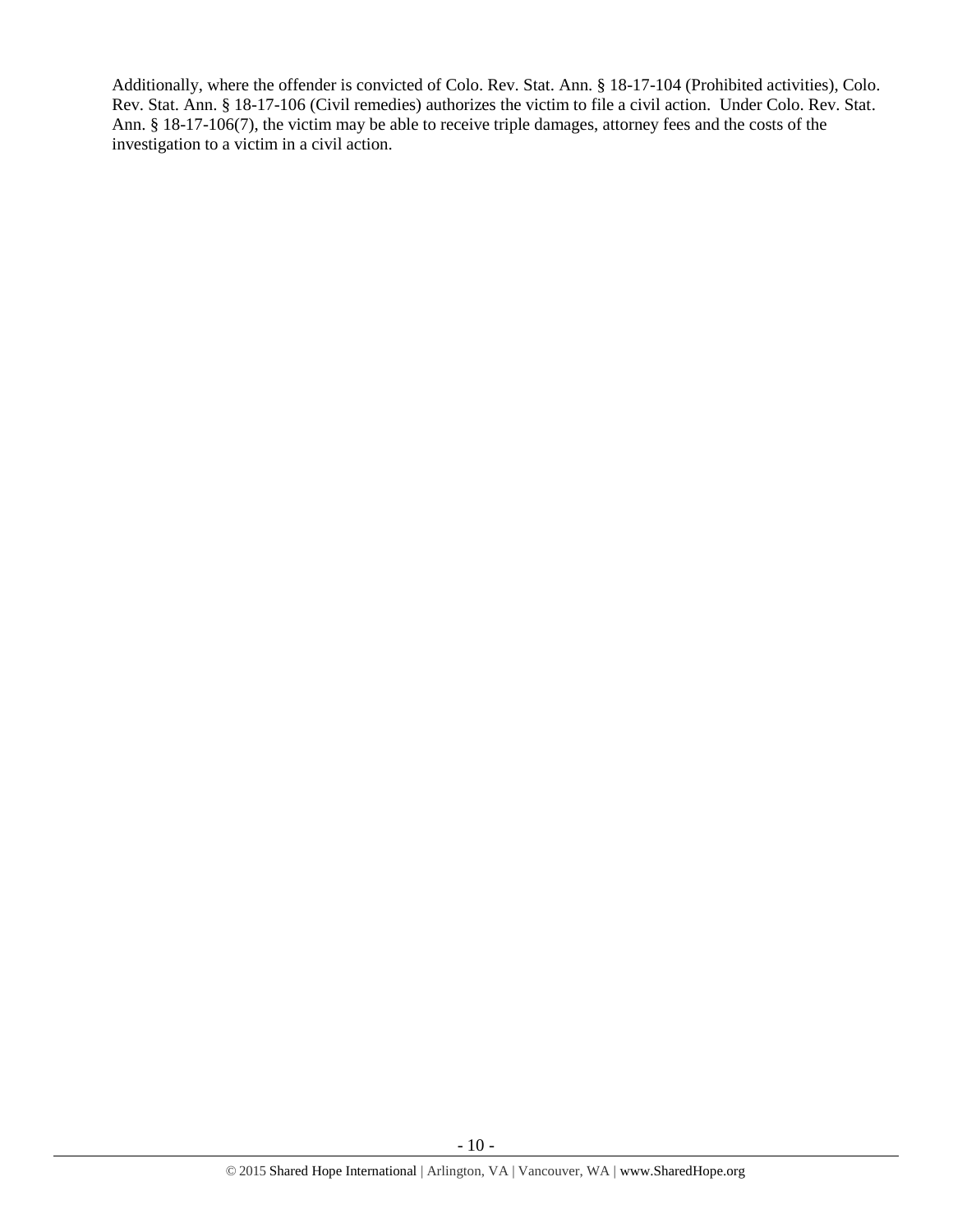#### **FRAMEWORK ISSUE 2: CRIMINAL PROVISIONS FOR DEMAND**

#### *Legal Components:*

- *2.1 The state sex trafficking law can be applied to the buyers of commercial sex acts with a victim of domestic minor sex trafficking.*
- *2.2 Buyers of commercial sex acts with a minor can be prosecuted under commercial sexual exploitation of children (CSEC) laws.*
- *2.3 Solicitation laws differentiate buying sex acts with an adult and buying sex acts with a minor under 18.*
- *2.4 Penalties for buyers of commercial sex acts with minors are as high as federal penalties.*
- *2.5 Using the Internet or other electronic communication to lure, entice, or purchase, or attempt to lure, entice, or purchase commercial sex acts with a minor is a separate crime or results in an enhanced penalty for buyers.*
- *2.6 No age mistake defense is permitted for a buyer of commercial sex acts with any minor under 18.*
- *2.7 Base penalties for buying sex acts with a minor under 18 are sufficiently high and not reduced for older minors.*
- *2.8 Financial penalties for buyers of commercial sex acts with minors are sufficiently high to make it difficult for buyers to hide the crime.*
- *2.9 Buying and possessing child pornography carries penalties as high as similar federal offenses.*
- *2.10 Convicted buyers of commercial sex acts with minors and child pornography are required to register as sex offenders.*

\_\_\_\_\_\_\_\_\_\_\_\_\_\_\_\_\_\_\_\_\_\_\_\_\_\_\_\_\_\_\_\_\_\_\_\_\_\_\_\_\_\_\_\_\_\_\_\_\_\_\_\_\_\_\_\_\_\_\_\_\_\_\_\_\_\_\_\_\_\_\_\_\_\_\_\_\_\_\_\_\_\_\_\_\_\_\_\_

## *Legal Analysis:*

 $\overline{\phantom{a}}$ 

*2.1 The state sex trafficking law can be applied to the buyers of commercial sex acts with a victim of domestic minor sex trafficking.*

Colo. Rev. Stat. Ann. § 18-3-504 (Human trafficking of a minor for sexual servitude) can apply to buyers of commercial sex with minors following federal precedent through the term "obtain."<sup>27</sup> Pursuant to Colo. Rev. Stat. Ann. § 18-3-504(2)(a), a person commits human trafficking if he or she "knowingly . . . obtains by any means . . . a minor for the purpose of commercial sexual activity . . ." Colo. Rev. Stat. Ann. § 18-3-504(3) states that "a person does not need to receive any of the proceeds of any commercial sexual activity to commit an offense described in this section," indicating that the Colorado General Assembly intended to apply the statute to any person involved in a trafficking offense.

<sup>27</sup> *See United States v. Jungers*, 702 F.3d 1066 (8th Cir. 2013). In this case, the Eighth Circuit held that the federal sex trafficking law, 18 U.S.C. § 1591 (Sex trafficking of children or by force, fraud, or coercion) applies to buyers of sex with minors. Reversing a District of South Dakota ruling that Congress did not intend the string of verbs constituting criminal conduct under 18 U.S.C. § 1591(a)(1) ("recruits, entices, harbors, transports, provides, obtains, or maintains") to reach the conduct of buyers (United States v. Jungers, 834 F. Supp. 2d 930, 931 (D.S.D. 2011)), the Eighth Circuit concluded that 18 U.S.C. § 1591 does not contain a "latent exemption for purchasers" because buyers can "engage in at least some of the prohibited conduct." Jungers, 702 F.3d 1066, 1072. Congress codified Jungers clarifying that the federal sex trafficking law is intended to apply to buyers in the Justice for Victims of Trafficking Act (JVTA) of 2015 Pub. L. No. 114-22, 129 Stat 227), enacted on May 29, 2015. The JVTA adds the terms "patronize" and "solicit" to the list of prohibited conduct and expressly states, "section 108 of this title amends section 1591 of title 18, United States Code, to add the words 'solicits or patronizes' to the sex trafficking statute making absolutely clear for judges, juries, prosecutors, and law enforcement officials that criminals who purchase sexual acts from human trafficking victims may be arrested, prosecuted, and convicted as sex trafficking offenders when this is merited by the facts of a particular case." Id. at Sec. 109. The Eighth Circuit decision in *United States v. Jungers* and the federal sex trafficking law as amended by the Justice for Victims of Trafficking Act establish persuasive authority when state courts interpret the string of verbs constituting prohibited conduct in state sex trafficking laws (in particular the term "obtains") to the extent such interpretation does not conflict with state case law.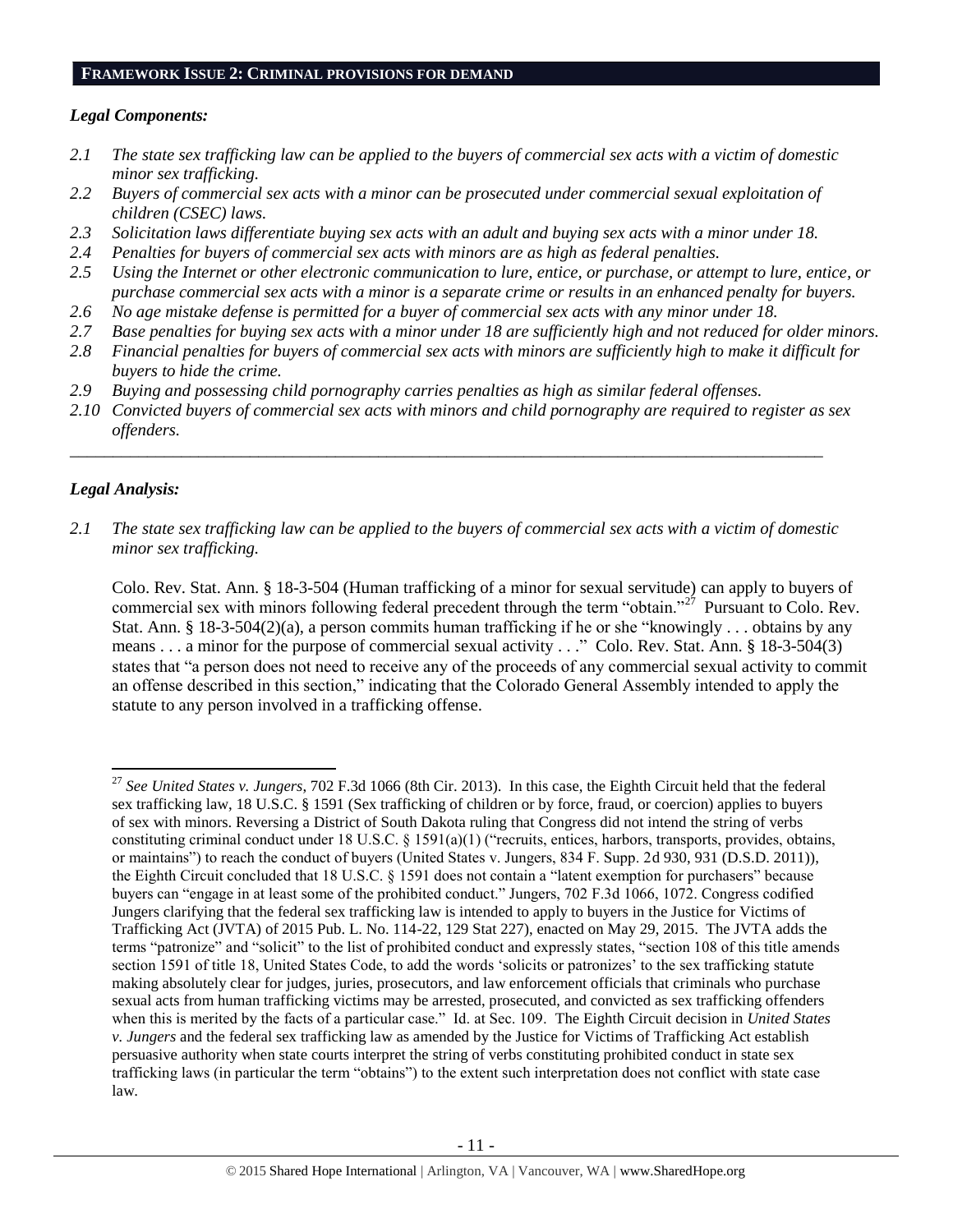- 2.1.1 Recommendation: Amend Colo. Rev. Stat. Ann. § 18-3-504 (Human trafficking of a minor for sexual servitude) to clarify that buyer conduct is included as a violation of Colo. Rev. Stat. Ann. § 18-3-504 (Human trafficking of a minor for sexual servitude).<sup>28</sup>
- *2.2 Buyers of commercial sex acts with a minor can be prosecuted under commercial sexual exploitation of children (CSEC) laws.*

Colorado's CSEC laws include the crime of buying sex with a minor. Colo. Rev. Stat. Ann. § 18-7-406(1) (Patronizing a prostituted child) applies to any person who "[e]ngages in an act which is prostitution of a child or by a child,"<sup>29</sup> or "[e]nters or remains in a place of prostitution with intent to engage in an act which is prostitution of a child or by a child."<sup>30</sup>

<span id="page-11-0"></span>Under Colo. Rev. Stat. Ann. § 18-7-402(1) (Soliciting for child prostitution), $31$  a buyer could be prosecuted for soliciting "another for the purpose of prostitution of a child or by a child."

Finally, a buyer may be prosecuted under Colo. Rev. Stat. Ann. § 18-7-405.5 (Inducement of child prostitution) if the buyer "by word or action, other than conduct specified in section  $18-7-403$  (1)(a) [Pandering of a child], induces a child to engage in an act which is prostitution by a child."

A conviction under any of the above provisions is punishable as a Class 3 felony by imprisonment for 4–12 years, a fine of \$3,000–\$750,000, or both. Colo. Rev. Stat. Ann. §§ 18-7-406(2), 18-7-402(2), 18-7-405.5(2), 18-1.3-401(1)(a)(III)(A), (1)(a)(V)(A)<sup>32</sup>. However, for Colo. Rev. Stat. Ann. § 18-7-406(1) (Patronizing a prostituted child), as a sex offense under Colo. Rev. Stat. Ann. § 18-1.3-1003(5)(a), the penalty must be enhanced to an indeterminate prison sentence of at least 4 years to life and a possible fine of \$3,000–\$750,000. Colo. Rev. Stat. Ann. §§ 18-1.3-401(1)(a)(V)(C.5), (1)(b)(II.5), 18-1.3-1004(1)(a), 18-1.3-1003(4), (5)(a)(X).<sup>33</sup>

Several of Colorado's sexual offenses also could be used to prosecute certain buyers of commercial sex acts with a minor. $34$ 

# *2.3 Solicitation laws differentiate buying sex acts with an adult and buying sex acts with a minor under 18.*

Colorado law differentiates between patronizing a child and an adult for prostitution. Colo. Rev. Stat. Ann. § 18-7-406(1) (Patronizing a prostituted child)<sup>35</sup> and Colo. Rev. Stat. Ann. § 18-7-402(1) (Soliciting for child prostitution)<sup>36</sup> apply to buyers who patronize or solicit children. A violation of either statute is a Class 3 felony by imprisonment for 4–12 years, a fine of \$3,000–\$750,000, or both. Colo. Rev. Stat.

 $\overline{\phantom{a}}$ <sup>28</sup> *See generally* SHARED HOPE INTERNATIONAL, "Eliminating the Third Party Control Barrier to Identifying Juvenile Sex Trafficking Victims," JuST Response Policy Paper (2015), [http://sharedhope.org/wp](http://sharedhope.org/wp-content/uploads/2015/08/Policy-Paper_Eliminating-Third-Party-Control_Final1.pdf)[content/uploads/2015/08/Policy-Paper\\_Eliminating-Third-Party-Control\\_Final1.pdf](http://sharedhope.org/wp-content/uploads/2015/08/Policy-Paper_Eliminating-Third-Party-Control_Final1.pdf) (discussing need to include

buyer conduct in core sex trafficking offense regardless of whether victim is under control of a third party and explaining negative impact on victims and victim-identification when buyers are excluded as sex trafficking offenders).

<sup>&</sup>lt;sup>29</sup> See supra note [11](#page-3-0) for the definition of "prostitution of a child" and note [12](#page-3-1) for the definition of "prostitution by a child."

 $30$  Colo. Rev. Stat. Ann. § 18-7-401(2) (Definitions) defines a "child" as "a person under the age of eighteen years." <sup>31</sup> *See People v. Emerterio*, 819 P.2d 516, 518 (Colo. App. 1991) ("Defendant's status as the person seeking the illicit acts does not change the fact that he also solicited victim to provide him with children to perform those acts for money. Thus, defendant's conduct was proscribed by the statute . . . ."), *rev'd on other grounds*, 839 P.2d 1161 (Colo. 1992).

<sup>32</sup> *See supra* note [4.](#page-1-1)

<sup>&</sup>lt;sup>33</sup> See supra note [7](#page-1-2) for sentencing provisions applicable to defendants convicted of a "sex offense," which includes a violation of Colo. Rev. Stat. Ann. § 18-7-406.

<sup>34</sup> *See supra* Section 1.2 for a full discussion of applicable sexual offense laws.

<sup>&</sup>lt;sup>35</sup> See supra Section 1.2 for the provisions of Colo. Rev. Stat. Ann. § 18-7-406(1).

<sup>36</sup> *See supra* note [31.](#page-11-0)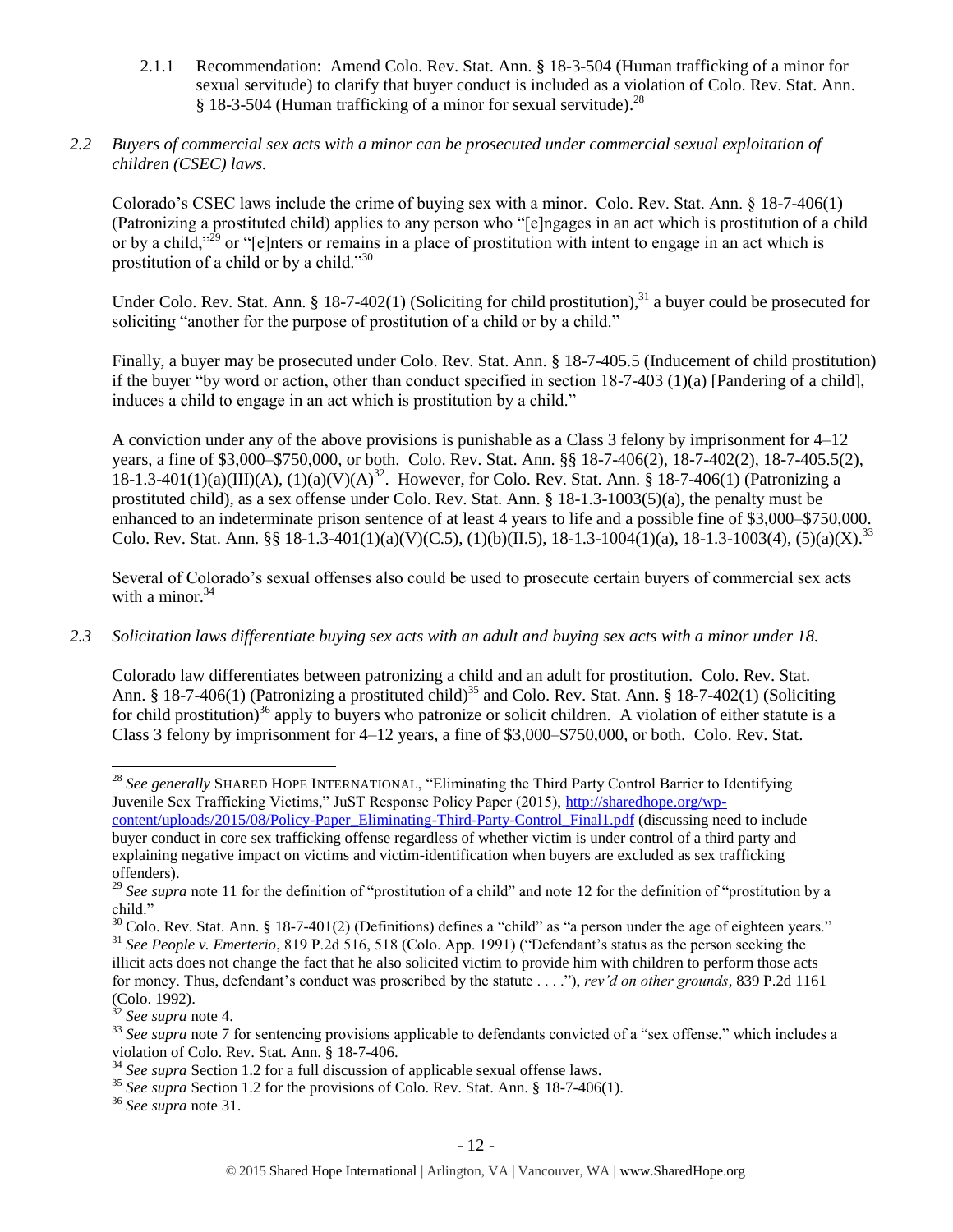Ann. §§ 18-7-406(2), 18-7-402(2), 18-1.3-401(1)(a)(III)(A), (1)(a)(V)(A)<sup>37</sup>. However, as a sex offense under Colo. Rev. Stat. Ann. § 18-1.3-1003(5)(a) (Definitions), the penalty for patronizing a prostituted child under Colo. Rev. Stat. Ann. § 18-7-406(1) is enhanced to an indeterminate prison sentence of at least 4 years to life and a possible fine of \$3,000–\$750,000. Colo. Rev. Stat. Ann. §§ 18-1.3-  $401(1)(a)(V)(C.5), (1)(b)(II.5), 18-1.3-1004(1)(a), 18-1.3-1003(4), (5)(a)(X).$ <sup>38</sup>

In contrast, Colo. Rev. Stat. Ann. § 18-7-205(1) (Patronizing a prostitute), Colorado's age-neutral patronizing prostitution law, states,

Any person who performs any of the following with a person not his spouse commits patronizing a prostitute:

(a) Engages in an act of sexual intercourse or of deviate sexual conduct with a prostitute; or (b) Enters or remains in a place of prostitution with intent to engage in an act of sexual intercourse or deviate sexual conduct.

A conviction under Colo. Rev. Stat. Ann. § 18-7-205(1) is punishable as a Class 1 misdemeanor by imprisonment for 6–18 months, a fine of \$500–\$5,000, or both, as well as an additional fine of up to \$5,000. Colo. Rev. Stat. Ann. §§ 18-7-205(2), 18-1.3-501(1)(a).

# *2.4 Penalties for buyers of commercial sex acts with minors are as high as federal penalties.*

A buyer convicted under Colo. Rev. Stat. Ann. § 18-3-504 (Human trafficking of a minor for sexual servitude) faces a Class 2 felony punishable by imprisonment for 8–24 years, a fine of \$5,000–\$1,000,000, or both. Colo. Rev. Stat. Ann. §§ 18-3-504(2)(b), 18-1.3-401(1)(a)(III)(A), (1)(a)(V)(A).<sup>39</sup>

Convictions under Colo. Rev. Stat. Ann. § 18-7-405.5 (Inducement of child prostitution) and § 18-7-402(1) (Soliciting for child prostitution)<sup>40</sup> are punishable as Class 3 felonies by imprisonment for  $4-12$  years, a fine of  $$3,000-\$750,000$ , or both.<sup>41</sup> Colo. Rev. Stat. Ann. §§ 18-7-405.5(2), 18-7-402(2), 18-1.3-401(1)(a)(III)(A),  $(1)(a)(V)(A)$ .

Convictions under Colo. Rev. Stat. Ann. § 18-7-406(1) (Patronizing a prostituted child) are also subject to imprisonment for 4–12 years, a fine of \$3,000–\$750,000, or both. Colo. Rev. Stat. Ann. §§ 18-7-406(2), 18- 1.3-401(1)(a)(III)(A), (1)(a)(V)(A). However, as a sex offense under Colo. Rev. Stat. Ann. § 18-1.3-1003(5)(a) (Definitions), the penalty must be enhanced to an indeterminate prison sentence of at least 4 years to life and a possible fine of \$3,000–\$750,000.<sup>42</sup> Colo. Rev. Stat. Ann. §§ 18-1.3-401(1)(a)(V)(C.5), (1)(b)(II.5), 18-1.3- $1004(1)(a)$ , 18-1.3-1003(4), (5)(a)(X).

<span id="page-12-0"></span>In comparison, if the victim is under the age of 14, a conviction under the Trafficking Victims Protection Act  $(TVPA)^{43}$  for child sex trafficking is punishable by 15 years to life imprisonment and a fine not to exceed \$250,000. 18 U.S.C. §§ 1591(b)(1), 3559(a)(1), 3571(b)(3). If the victim is between the ages of 14–17, a conviction is punishable by 10 years to life imprisonment and a fine not to exceed \$250,000. 18 U.S.C. §§ 1591(b)(2), 3559(a)(1), 3571(b)(3). A conviction is punishable by mandatory life imprisonment, however, if

 $\overline{\phantom{a}}$ <sup>37</sup> *See supra* note [4.](#page-1-1)

<sup>38</sup> *See supra* note [7.](#page-1-2)

<sup>39</sup> *See supra* note [4.](#page-1-1)

<sup>40</sup> *See supra* note [31.](#page-11-0)

<sup>&</sup>lt;sup>41</sup> See supra note [6](#page-1-0) for discussion of the "crime of violence" penalty enhancement potentially applicable to these offenses.

<sup>&</sup>lt;sup>42</sup> See supra note [7](#page-1-2) for sentencing provisions applicable to defendants convicted of a "sex offense," which includes a violation of Colo. Rev. Stat. Ann. § 18-7-406.

<sup>&</sup>lt;sup>43</sup> Trafficking Victims Protection Act (TVPA) of 2000, Pub. L. No. 106-386, 114 Stat. 1464, 1466 (codified in scattered sections of 18 and 22 U.S.C.).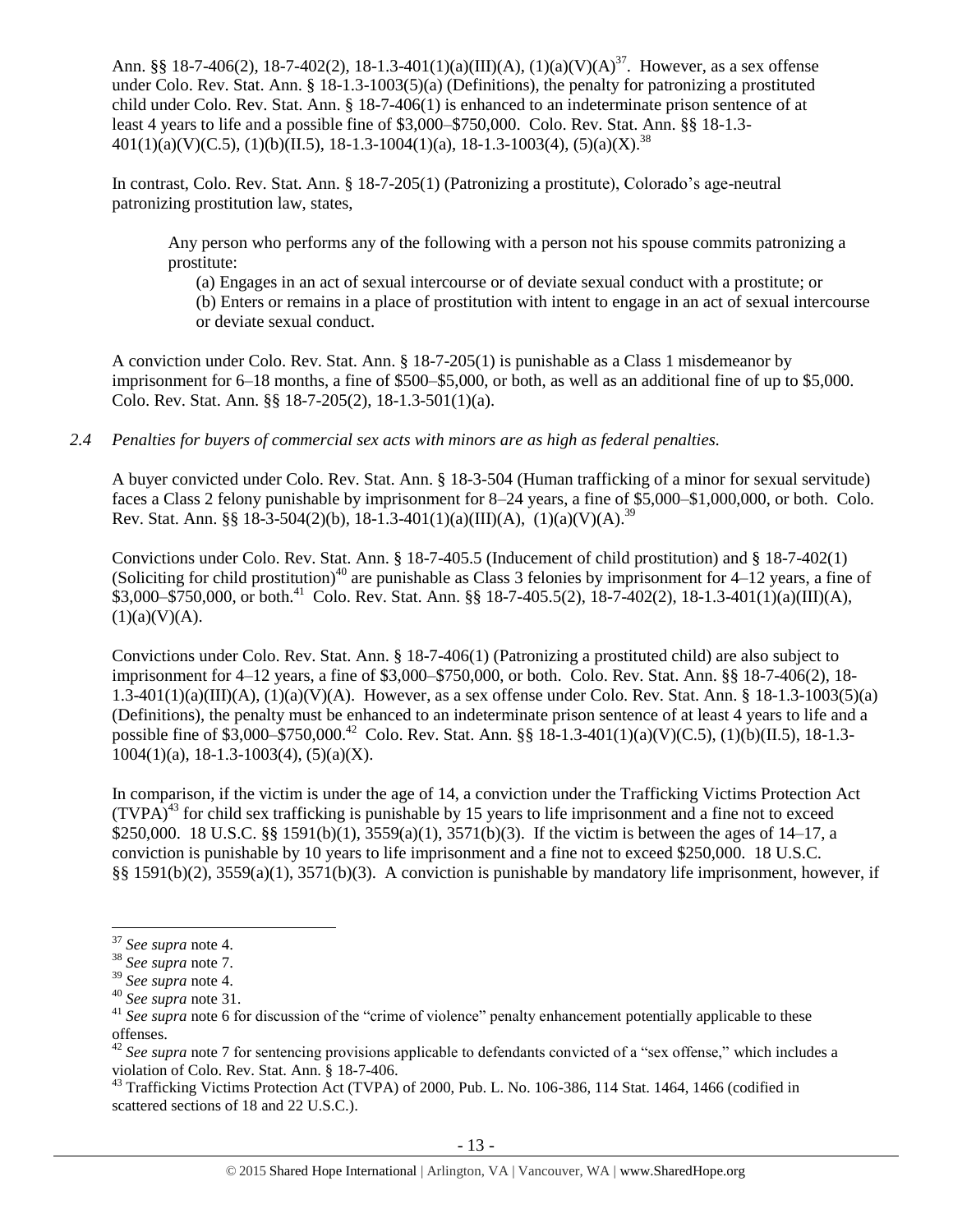<span id="page-13-0"></span>the buyer has a prior conviction for a federal sex offense<sup>44</sup> against a minor. 18 U.S.C. § 3559(e)(1). To the extent buyers can be prosecuted under other federal CSEC laws,<sup>45</sup> a conviction is punishable by penalties ranging from a fine not to exceed \$250,000 to life imprisonment and a fine not to exceed \$250,000.<sup>46</sup>

*2.5 Using the Internet or other electronic communication to lure, entice, or purchase, or attempt to lure, entice, or purchase commercial sex acts with a minor is a separate crime or results in an enhanced penalty for buyers.*

Colorado has enacted two laws, Colo. Rev. Stat. Ann. § 18-3-306(1) (Internet luring of a child) and § 18-3- 405.4(1) (Internet sexual exploitation of a child), which are not expressly commercial but directly address use of the Internet or other electronic communication to lure, entice, or purchase minors for the purpose of sexual conduct. However, these offenses apply only where the buyer knew or believed the victim to be under 15 years old, leaving minors who are 15–17 years old unprotected. First, Colo. Rev. Stat. Ann. § 18-3-405.4(1) (Internet sexual exploitation of a child) provides,

An actor commits internet sexual exploitation of a child if the actor knowingly importunes, invites, or entices through communication via a computer network or system, telephone network, or data network or by a text message or instant message, a person whom the actor knows or believes to be under fifteen years of age and at least four years younger than the actor, to:

(a) Expose or touch the person's own or another person's intimate parts while communicating with the actor via a computer network or system, telephone network, or data network or by a text message or instant message; or

(b) Observe the actor's intimate parts via a computer network or system, telephone network, or data network or by a text message or instant message.

A conviction under Colo. Rev. Stat. Ann. § 18-3-405.4(1) is punishable as a Class 4 felony by imprisonment for 2–6 years, a fine of \$2,000–\$500,000, or both. Colo. Rev. Stat. Ann. §§ 18-3-405.4(3), 18-1.3-  $401(1)(a)(III)(A)$ ,  $(1)(a)(V)(A)^{47}$ . However, as a sex offense under Colo. Rev. Stat. Ann. § 18-1.3-1003(5)(a) (Definitions), the penalty must be enhanced to an indeterminate prison sentence of at least 4 years to life and a possible fine of \$3,000–\$750,000.<sup>48</sup> Colo. Rev. Stat. Ann. §§ 18-1.3-401(1)(a)(V)(C.5), (1)(b)(II.5), 18-1.3- $1004(1)(a)$ , 18-1.3-1003(4), (5)(a)(XII).

<sup>47</sup> *See supra* note [4.](#page-1-1)

 $\overline{\phantom{a}}$ 

<sup>&</sup>lt;sup>44</sup> Pursuant to 18 U.S.C. § 3559(e)(2), "federal sex offense" is defined as,

an offense under section 1591 [18 USCS § 1591] (relating to sex trafficking of children), 2241 [18 USCS § 2241] (relating to aggravated sexual abuse), 2242 [18 USCS § 2242] (relating to sexual abuse),  $2244(a)(1)$  [18 USCS §  $2244(a)(1)$ ] (relating to abusive sexual contact),  $2245$  [18 USCS § 2245] (relating to sexual abuse resulting in death), 2251 [18 USCS § 2251] (relating to sexual exploitation of children), 2251A [18 USCS § 2251A] (relating to selling or buying of children), 2422(b) [18 USCS § 2422(b)] (relating to coercion and enticement of a minor into prostitution), or 2423(a) [18 USCS § 2423(a)] (relating to transportation of minors).

<sup>45</sup> 18 U.S.C. §§ 2251A(b) (Selling or buying of children), 2251(a) (Sexual exploitation of children), 2423(a) (Transportation of a minor with intent for minor to engage in criminal sexual activity), 2422(a) (Coercion and enticement), 2252(a)(2), (a)(4) (Certain activities relating to material involving the sexual exploitation of minors). <sup>46</sup> 18 U.S.C. §§ 2251A(b) (conviction punishable by imprisonment for 30 years to life and a fine), 2251(e) (conviction punishable by imprisonment for 15–30 years and a fine), 2423(a) (conviction punishable by imprisonment for 10 years to life and a fine), 2422(a) (conviction punishable by a fine, imprisonment up to 20 years, or both),  $2252(a)(2)$ , (4) (stating that a conviction under subsection (a)(2) is punishable by imprisonment for  $5-20$ years and a fine, while a conviction under subsection (a)(4) is punishable by imprisonment up to 10 years, a fine, or both); *see also* 18 U.S.C. §§ 3559(a)(1) (classifying all of the above listed offenses as felonies), 3571(b)(3) (providing a fine up to \$250,000 for any felony conviction).

<sup>&</sup>lt;sup>48</sup> See supra note [7](#page-1-2) for sentencing provisions applicable to defendants convicted of a "sex offense," which includes a violation of Colo. Rev. Stat. Ann. § 18-3-405.4.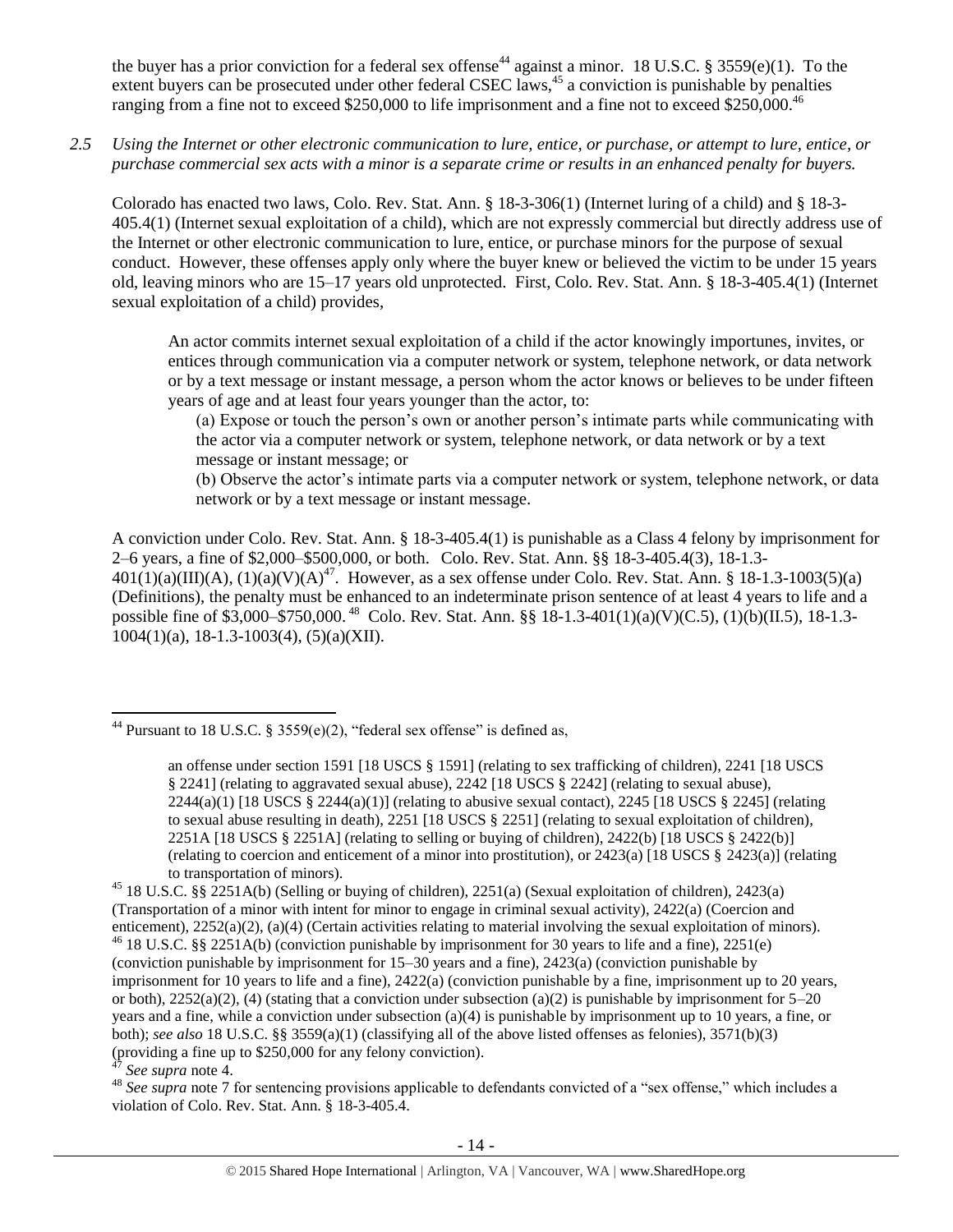Additionally, Colo. Rev. Stat. Ann. § 18-3-306(1) (Internet luring of a child) states,

An actor commits internet luring of a child if the actor knowingly communicates over a computer or computer network, telephone network, or data network or by a text message or instant message to a person who the actor knows or believes to be under fifteen years of age and, in that communication or in any subsequent communication by computer, computer network, telephone network, data network, text message, or instant message, describes explicit sexual conduct<sup>49</sup> as defined in [section 18-6-](https://www.lexis.com/research/buttonTFLink?_m=0545d54bb3ab2fe03ee287d34806e7bd&_xfercite=%3ccite%20cc%3d%22USA%22%3e%3c%21%5bCDATA%5bC.R.S.%2018-3-306%5d%5d%3e%3c%2fcite%3e&_butType=4&_butStat=0&_butNum=2&_butInline=1&_butinfo=COCODE%2018-6-403&_fmtstr=FULL&docnum=1&_startdoc=1&wchp=dGLbVzB-zSkAb&_md5=937d1f974c5b2e4c88bf5b6e2c34877b) [403\(2\)\(e\),](https://www.lexis.com/research/buttonTFLink?_m=0545d54bb3ab2fe03ee287d34806e7bd&_xfercite=%3ccite%20cc%3d%22USA%22%3e%3c%21%5bCDATA%5bC.R.S.%2018-3-306%5d%5d%3e%3c%2fcite%3e&_butType=4&_butStat=0&_butNum=2&_butInline=1&_butinfo=COCODE%2018-6-403&_fmtstr=FULL&docnum=1&_startdoc=1&wchp=dGLbVzB-zSkAb&_md5=937d1f974c5b2e4c88bf5b6e2c34877b) and, in connection with that description, makes a statement persuading or inviting the person to meet the actor for any purpose, and the actor is more than four years older than the person or than the age the actor believes the person to be.

A conviction under Colo. Rev. Stat. Ann. § 18-3-306(1) is punishable as a Class 5 felony by imprisonment for 1–3 years, a fine of \$1,000–\$100,000, or both, unless the crime was "committed with the intent to meet for the purpose of engaging in sexual exploitation as defined in section 18-6-403 or sexual contact as defined in section 18-3-401," in which case the violation will be a Class 4 felony by imprisonment for 2–6 years, a fine of \$2,000– \$500,000, or both. Colo. Rev. Stat. Ann. §§ 18-3-306(3), 18-1.3-401(1)(a)(III)(A), (1)(a)(V)(A). However, as a sex offense under Colo. Rev. Stat. Ann. § 18-1.3-1003(5)(a) (Definitions), the penalty for the Class 4 felony must be enhanced to 2 years to life and a possible fine of \$2,000–\$500,000. Colo. Rev. Stat. Ann. §§ 18-1.3-  $401(1)(a)(V)(C.5), (1)(b)(II.5), 18-1.3-1004(1)(a), 18-1.3-1003(4), (5)(a)(XI).$ <sup>50</sup>

## *2.6 No age mistake defense is permitted for a buyer of commercial sex acts with any minor under 18.*

Colo. Rev. Stat. Ann. § 18-3-504 (Human trafficking of a minor for sexual servitude) expressly eliminates a mistake of age defense. Colo. Rev. Stat. Ann. §  $18-3-504(2)(a)(c)(III)$ , (IV) states that it is not a defense that "[t]he defendant did not know the minor's age or reasonably believed the minor to be eighteen years of age or older" or "the minor or another person represented the minor to be eighteen years of age or older."

There is no mistake of age defense available to buyers who are convicted under Colo. Rev. Stat. Ann. § 18-7- 402 (Soliciting for child prostitution),<sup>51</sup> § 18-7-405.5 (Inducement of child prostitution), or § 18-7-406 (Patronizing a prostituted child). Colo. Rev. Stat. Ann. § 18-7-407 (Criminality of conduct) states, "In any criminal prosecution under sections 18-7-402 to 18-7-407, it shall be no defense that the defendant did not know the child's age or that he reasonably believed the child to be eighteen years of age or older."

*2.7 Base penalties for buying sex acts with a minor under 18 are sufficiently high and not reduced for older minors.*

Neither Colo. Rev. Stat. Ann. § 18-3-504 (Human trafficking of a minor for sexual servitude) nor Colorado's CSEC laws that are applicable to buyers, Colo. Rev. Stat. Ann. § 18-7-406(1) (Patronizing a prostituted child), § 18-7- 402(1) (Soliciting for child prostitution) and § 18-7-405.5 (Inducement of child prostitution), stagger penalties based on the age of the minor victim.

*2.8 Financial penalties for buyers of commercial sex acts with minors are sufficiently high to make it difficult for buyers to hide the crime.* 

A buyer convicted under Colo. Rev. Stat. Ann. § 18-3-504 (Human trafficking of a minor for sexual servitude) faces fines ranging from \$5,000–\$1,000,000. Colo. Rev. Stat. Ann. §§ 18-3-504(2)(b), 18-1.3-  $401(1)(a)(III)(A), (1)(a)(V)(A)^{52}.$ 

 $\overline{a}$ 

<sup>49</sup> *See supra* note [8](#page-2-0) for the definition of "explicit sexual conduct."

<sup>&</sup>lt;sup>50</sup> See supra note [7](#page-1-2) for sentencing provisions applicable to defendants convicted of a "sex offense," which includes a violation of Colo. Rev. Stat. Ann. § 18-3-306, when it is punishable as a Class 4 felony.

<sup>51</sup> *See supra* note [31.](#page-11-0)

<sup>52</sup> *See supra* note [4.](#page-1-1)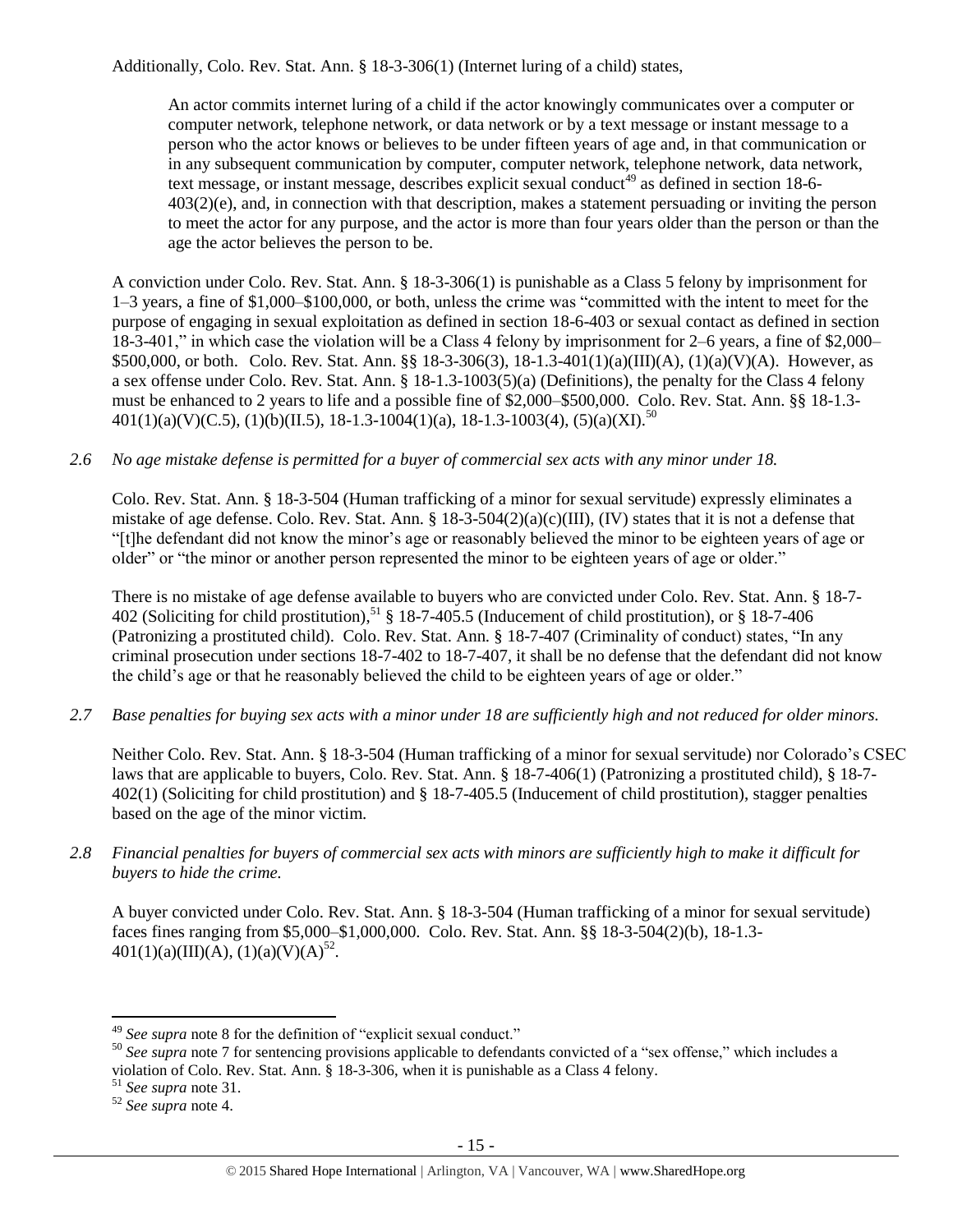Buyers convicted of Colo. Rev. Stat. Ann. § 18-7-402(1)(a) (Soliciting for child prostitution),<sup>53</sup> § 18-7-405.5(1) (Inducement of child prostitution), or § 18-7-406(1) (Patronizing a prostituted child), all Class 3 felonies, may be required to pay a fine of \$3,000–\$750,000. Colo. Rev. Stat. Ann. §§ 18-7-402(2), 18-7-405.5(2), 18-7- 406(2), 18-1.3-401(1)(a)(III)(A).

Restitution for victims of human trafficking is mandatory following a conviction for a trafficking offense in Colorado. Colo. Rev. Stat. Ann. § 18-1.3-603 (Assessment of restitution – corrective orders) establishes that

For a conviction for human trafficking for involuntary servitude, as described in section 18-3-503, or human trafficking for sexual servitude, as described in section 18-3-504, the court shall order restitution, if appropriate, pursuant to this section even if the victim is unavailable to accept payment of restitution.

Additionally, the court is mandated to consider orders of restitution in cases involving any felony or misdemeanor conviction. Pursuant to Colo. Rev. Stat. Ann. § 18-1.3-603(1) (Assessment of restitution corrective orders),

<span id="page-15-0"></span>(1) Every order of conviction of a felony [or] misdemeanor . . . shall include consideration of restitution."<sup>54</sup>

(2) The court shall base its order for restitution upon information presented to the court by the prosecuting attorney, who shall compile such information through victim impact statements or other means to determine the amount of restitution and the identities of the victims. . . . .

Colo. Rev. Stat. Ann. § 16-18.5-107(1) (Collection of restitution by the victim) provides in part that "[a]ny victim in whose name a restitution order has been entered shall have a right to pursue collection of the amount of restitution owed to such person in such person's own name." Under Colo. Rev. Stat. Ann. § 16-18.5-109(1), (2) (Declined or unclaimed restitution), even if the victim initially declines restitution or cannot be located when an order for restitution is entered, defendant must pay the state and the victim can claim the restitution within 2 years of the final determination of the case.

Additionally, under Colo. Rev. Stat. Ann. § 18-3-414 (Payment of treatment costs for the victim or victims of a sexual offense against a child), when a victim is under the age of 15, a court may order the person convicted of an unlawful sex offense,<sup>55</sup> including Colo. Rev. Stat. Ann. § 18-3-504(2) (Human trafficking of a minor for sexual servitude), § 18-7-402(1)(a) (Soliciting for child prostitution), § 18-7-405.5(1) (Inducement of child prostitution), § 18-7-406(1) (Patronizing a prostituted child), or § 18-6-403(3)(b.5) (Sexual exploitation of a child), to pay for part or all of the victim's treatment. Colo. Rev. Stat. Ann. §§ 18-3-414(1), 18-3-411(1).

Colo. Rev. Stat. Ann. § 16-13-303(1)(a) (Class 1 public nuisance) provides a basis for mandatory, civil forfeiture of a buyer's property, by stating

(1) Every building or part of a building including the ground upon which it is situate and all fixtures and contents thereof, every vehicle, and any real property shall be deemed a class 1 public nuisance when: (a) Used as a public or private place of prostitution<sup>56</sup> or used as a place where the commission of soliciting for prostitution, as defined in section 18-7-202, C.R.S.; pandering, as defined in section

 $\overline{a}$ 

<sup>53</sup> *See supra* note [31.](#page-11-0)

 $54$  Colo. Rev. Stat. Ann. § 18-1.3-602(3)(a) defines "restitution" as "any pecuniary loss suffered by the victim and . . . does not include damages for physical or mental pain and suffering, loss of consortium, loss of enjoyment of life, loss of future earnings, or punitive damages." *See infra* Section 5.10 for further discussion of restitution available to victims.

<sup>55</sup> *See supra* notes [6](#page-1-0) an[d 7.](#page-1-2)

<sup>&</sup>lt;sup>56</sup> "Place of prostitution" is not defined within Part 3 of Article 13, Title 16. However, under Colo. Rev. Stat. Ann. § 18-7-204(1) (Keeping a place of prostitution) a person "commits keeping a place of prostitution" if the person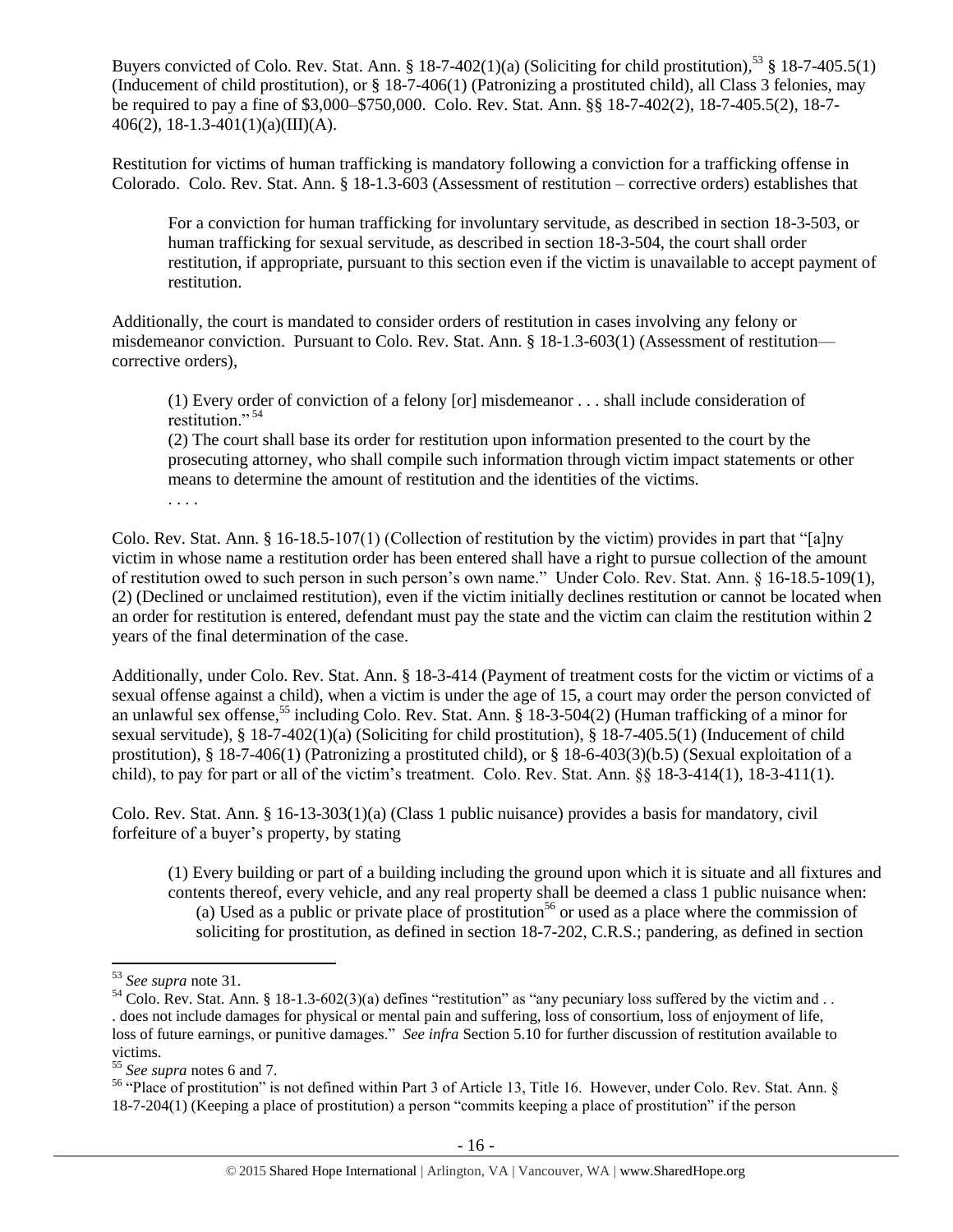18-7-203, C.R.S.; keeping a place of prostitution, as defined in section 18-7-204, C.R.S.; pimping, as defined in section 18-7-206, C.R.S.; or human trafficking, as described in section 18-3-503 or 18-3-504, C.R.S.; occurs. . . .

Seizure of this property is governed by Colo. Rev. Stat. Ann. §16-13-315 which provides,

(1) Any personal property subject to seizure, confiscation, or forfeiture under the provisions of this part 3 may be seized:

(a) Pursuant to any writ, order, or injunction issued under the provisions of this part 3; or

(b) Under the authority of a search warrant; or

(c) By any peace officer or agent of a seizing agency with probable cause to believe that such property is a public nuisance or otherwise subject to confiscation and forfeiture under this part 3 if the seizure is incident to a lawful search or arrest.

Disposition of forfeited property is governed by Colo. Rev. Stat. Ann. §16-13-311 which provides, in relevant part,

(3) . . . Property forfeited under this section or proceeds therefrom shall be distributed or applied in the following order:

(I) To payment of the balances due on any liens . . . the order of their priority;

(II) To compensate an innocent partial owner for the fair market value of his or her interest in the property;

(III) To any person who suffers bodily injury, property damage, or property loss as a result of the conduct constituting a public nuisance that resulted in such forfeiture, if said person petitions the court therefor prior to the hearing dividing the proceeds pursuant to this section and the court finds that such person suffered said damages as a result of the subject acts that resulted in the forfeiture; (IV) To the law enforcement agency in possession of the property for reasonable fees and costs of sale, maintenance, and storage of the property;

(V) To the district attorney for actual and reasonable expenses related to the costs of prosecuting the forfeiture proceeding and title transfer not to exceed ten percent of the value of the property; (VI) One percent of the value of the property to the clerk of the court for administrative costs associated with compliance with this section;

(VII) The balance shall be delivered, upon order of the court, as follows:

(A) Fifty percent to the general fund of the governmental body or bodies with budgetary authority over the seizing agency for public safety purposes or, if the seizing agency was a multijurisdictional task force, fifty percent to be distributed in accordance with the appropriate intergovernmental agreement; and

(B) The remaining amount to the managed service organization contracting with the unit within the department of human services that administers behavioral health programs and services, including those related to mental health and substance abuse, serving the judicial district where the forfeiture proceeding was prosecuted to fund detoxification and substance abuse treatment. Moneys appropriated to the managed service organization shall be in addition to, and shall not be used to supplant, other funding appropriated to such unit.

*2.9 Buying and possessing child pornography carries penalties as high as similar federal offenses.*

Colo. Rev. Stat. Ann. § 18-6-403 (3)(b.5)<sup>57</sup> (Sexual exploitation of a child) criminalizes the possession of child pornography. Colo. Rev. Stat. Ann. § 18-6-403(3)(b.5) provides that "[a] person commits sexual exploitation of a child if, for any purpose he or she knowingly: . . . [p]ossesses or controls any sexual exploitative material for any purpose." A conviction under Colo. Rev. Stat. Ann. § 18-6-403(3)(b.5) is punishable as a Class 5 felony by

 $\overline{\phantom{a}}$ 

<sup>&</sup>quot;exercises control over the use of any place which offers seclusion or shelter for the practice of prostitution" and knowingly or negligently permits prostitution to occur in the place of prostitution.

<sup>57</sup> *See supra* note [9.](#page-2-1)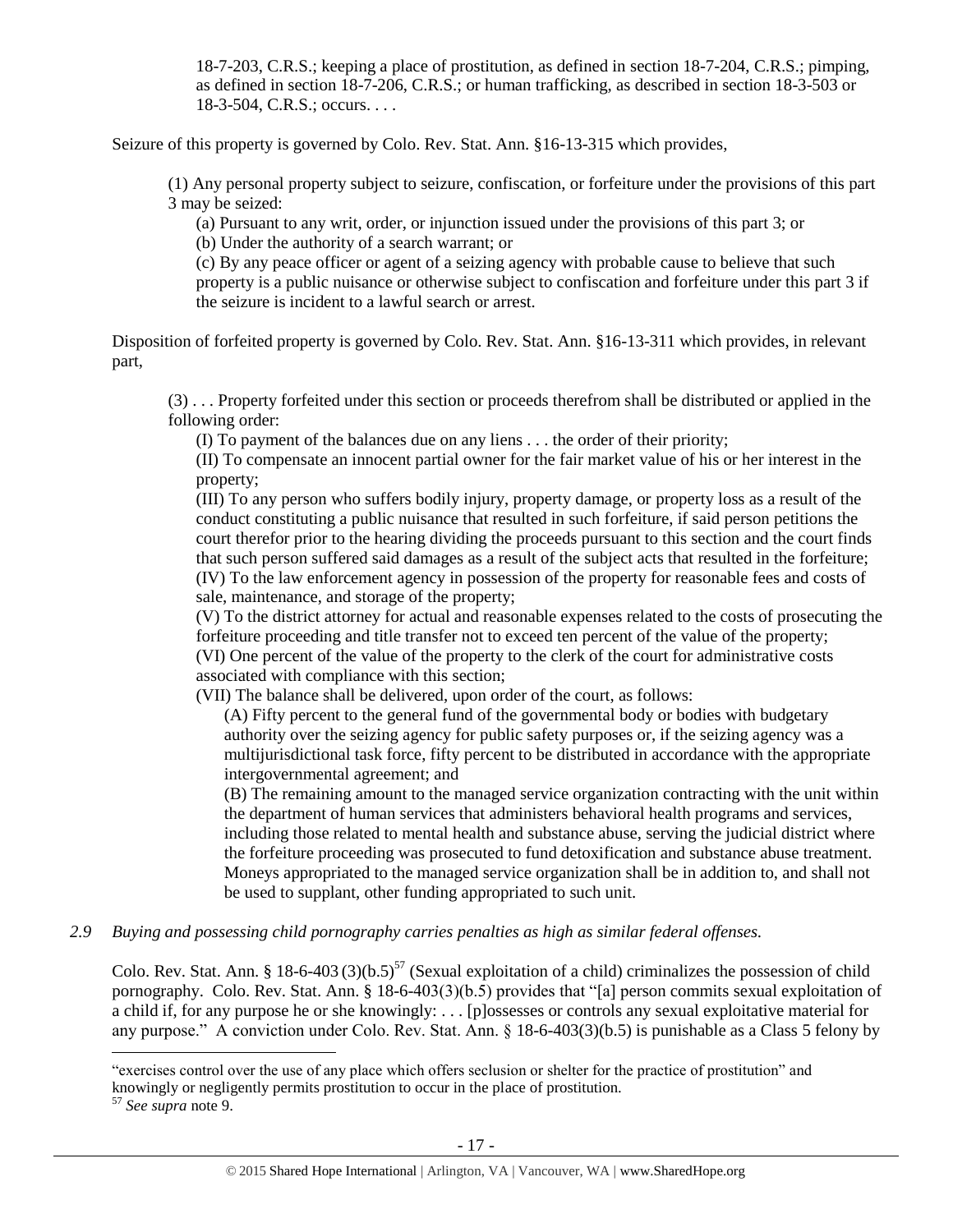imprisonment for 1–3 years, a fine of \$1,000–\$100,000, or both, unless it is the defendant's second offense or the material in possession is a video or motion picture or more than 20 sexually exploitative items, in which case it is punishable as a Class 4 felony by imprisonment for 2–6 years, a fine of \$2,000–\$500,000, or both. Colo. Rev. Stat. Ann. §§ 18-6-403(5)(b), 18-1.3-401(1)(a)(III)(A)<sup>58</sup>, 18-1.3-401(1)(a)(V)(A).

In comparison, a federal conviction for possession of child pornography<sup>59</sup> is generally punishable by imprisonment for 5–20 years and a fine not to exceed \$250,000.<sup>60</sup> Subsequent convictions, however, are punishable by imprisonment up to 40 years and a fine not to exceed  $$250,000$ .<sup>61</sup>

2.9.1 Recommendation: Increase the penalty for those who possess child pornography under Colo. Rev. Stat. Ann. § 18-6-403(3)(b.5) (Sexual exploitation of a child) to reflect the seriousness of this crime.

## *2.10 Convicted buyers of commercial sex acts with minors and child pornography are required to register as sex offenders.*

Under Colo. Rev. Stat. Ann. § 16-22-103(1)(a) (Sex offender registration),

Effective July 1, 1998, the following persons shall be required to register pursuant to the provisions of section 16-22-108 and shall be subject to the requirements and other provisions specified in this article: (a) Any person who was convicted on or after July 1, 1991, in the state of Colorado, of an unlawful sexual offense, as defined in section 18-3-411(1), $^{62}$  C.R.S., enticement of a child, as described in section 18-3-305, C.R.S., or internet luring of a child, as described in section 18-3-306, C.R.S.

Additionally, buyers of sex with minors who are convicted of unlawful sexual behavior will be required to register as a sex offender. Colo. Rev. Stat. Ann. § 16-22-103(2)(a). "Unlawful sexual behavior" includes convictions under Colo. Rev. Stat. Ann. § 18-3-504(2) (Human trafficking of a minor for sexual servitude),18- 7-402(1)(a) (Soliciting for child prostitution),<sup>63</sup> § 18-7-405.5(1) (Inducement of child prostitution), § 18-7-406(1) (Patronizing a prostituted child), or § 18-6-403(3)(b.5) (Sexual exploitation of a child). Colo. Rev. Stat. Ann. § 16-22-102(9).

 $\overline{a}$ 

<sup>63</sup> *See supra* note [31.](#page-11-0)

<sup>58</sup> *See supra* note [4.](#page-1-1)

 $59$  18 U.S.C. §§ 2252(a)(2), (a)(4) (Certain activities relating to material involving the sexual exploitation of minors),  $2252A(a)(2)$ –(3) (Certain activities relating to material constituting or containing child pornography), 1466A(a), (b) (Obscene visual representations of the sexual abuse of children).

 $60$  18 U.S.C. §§ 2252(b) (stating that a conviction under subsection (a)(2) is punishable by imprisonment for 5–20 years and a fine, while a conviction under subsection (a)(4) is punishable by imprisonment up to 10 years, a fine, or both),  $2252A(b)(1)$  (a conviction is punishable by imprisonment for  $5-20$  years and a fine),  $1466A(a)$ , (b) (stating that a conviction under subsection (a) is "subject to the penalties provided in section  $2252A(b)(1)$ ," imprisonment for 5–20 years and a fine, while a conviction under subsection (b) is "subject to the penalties provided in section 2252A(b)(2)," imprisonment up to 10 years, a fine, or both); *see also* 18 U.S.C. §§ 3559(a)(1) (classifying all of the above listed offenses as felonies), 3571(b)(3) (providing a fine up to \$250,000 for any felony conviction).

 $61$  18 U.S.C. §§ 2252(b) (stating if a person has a prior conviction under subsection (a)(2), or a list of other statutes, a conviction is punishable by a fine and imprisonment for 15–40 years, but if a person has a prior conviction under subsection (a)(4), or a list of other statutes, a conviction is punishable by a fine and imprisonment for  $10-20$  years),  $2252A(b)(1)$  (stating if a person has a prior conviction under subsection (a)(2), (a)(3), or a list of other statutes, a conviction is punishable by a fine and imprisonment for  $15-40$  years),  $1466A(a)$ , (b) (stating that the penalty scheme for section 2252A(b) applies); *see also* 18 U.S.C. §§ 3559(a)(1) (classifying all of the above listed offenses as felonies), 3571(b)(3) (providing a fine up to \$250,000 for any felony conviction).

<sup>&</sup>lt;sup>62</sup> See supra note note 7 for the definition of "unlawful sexual offense."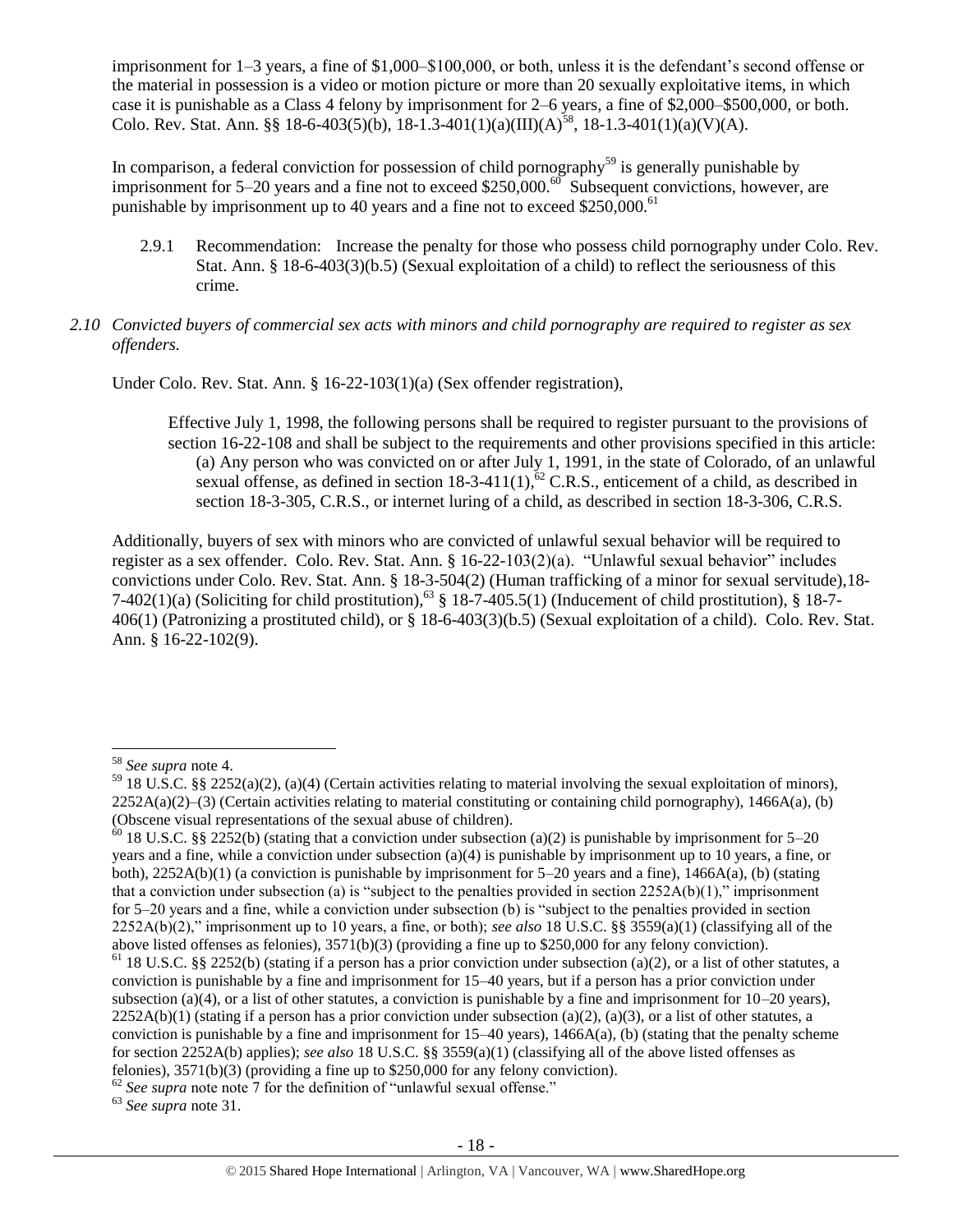#### **FRAMEWORK ISSUE 3: CRIMINAL PROVISIONS FOR TRAFFICKERS**

#### *Legal Components:*

- *3.1 Penalties for trafficking a child for sexual exploitation are as high as federal penalties.*
- *3.2 Creating and distributing child pornography carries penalties as high as similar federal offenses.*
- *3.3 Using the Internet or other electronic communication to lure, entice, recruit or sell commercial sex acts with a minor is a separate crime or results in an enhanced penalty for traffickers.*
- *3.4 Financial penalties for traffickers, including asset forfeiture, are sufficiently high.*
- *3.5 Convicted traffickers are required to register as sex offenders.*
- *3.6 Laws relating to termination of parental rights for certain offenses include sex trafficking or commercial sexual exploitation of children (CSEC) offenses in order to remove the children of traffickers from their control and potential exploitation.*

*\_\_\_\_\_\_\_\_\_\_\_\_\_\_\_\_\_\_\_\_\_\_\_\_\_\_\_\_\_\_\_\_\_\_\_\_\_\_\_\_\_\_\_\_\_\_\_\_\_\_\_\_\_\_\_\_\_\_\_\_\_\_\_\_\_\_\_\_\_\_\_\_\_\_\_\_\_\_\_\_\_\_\_\_\_\_\_\_*

# *Legal Analysis:*

*3.1 Penalties for trafficking a child for sexual exploitation are as high as federal penalties.* 

A conviction under Colo. Rev. Stat. Ann. § 18-3-504 (Human trafficking of a minor for sexual servitude) is a Class 2 felony punishable by imprisonment for 8–24 years, a fine of \$5,000–\$1,000,000, or both. Colo. Rev. Stat. Ann. §§ 18-3-504(2)(b), 503(2), 18-1.3-401(1)(a)(III)(A),<sup>64</sup> (1)(a)(V)(A).

Traffickers may also be prosecuted under several of Colorado's CSEC laws. A conviction under Colo. Rev. Stat. Ann. § 18-7-402(1) (Soliciting for child prostitution) is punishable as a Class 3 felony by imprisonment for 4–12 years, a fine of \$3,000–\$750,000, or both. Colo. Rev. Stat. Ann. §§ 18-7-402(2), 18-1.3-401(1)(a)(III)(A),  $(1)(a)(V)(A).<sup>65</sup>$ 

Colo. Rev. Stat. Ann. § 18-7-403(1) (Pandering of a child) may also be used to prosecute traffickers. A conviction under Colo. Rev. Stat. Ann. § 18-7-403(1)(a) is punishable as a Class 2 felony by imprisonment for 8–24 years, a fine of \$5,000–\$1,000,000, or both, while a conviction under Colo. Rev. Stat. Ann. § 18-7- 403(1)(b) is punishable as a Class 3 felony by imprisonment for 4–12 years, a fine of \$3,000–\$750,000, or both. Colo. Rev. Stat. Ann. §§ 18-7-403(2), 18-1.3-401(1)(a)(III)(A), (1)(a)(V)(A).

Traffickers also may be prosecuted under Colo. Rev. Stat. Ann. § 18-7-403.5 (Procurement of a child), § 18-7- 404(1) (Keeping a place of child prostitution), § 18-7-405 (Pimping of a child), and § 18-7-405.5(1), (2) (Inducement of child prostitution). A conviction under any of these provisions is punishable as a Class 3 felony by imprisonment for 4–12 years, a fine of \$3,000–\$750,000, or both. Colo. Rev. Stat. Ann. §§ 18-7-403.5, 18- 7-404(2), 18-7-405, 18-7-405.5(2), 18-1.3-401(1)(a)(III)(A), (1)(a)(V)(A).

A trafficker also could be prosecuted under Colo. Rev. Stat. Ann. § 18-5-309(1) (Money laundering), which provides,

A person commits money laundering if he or she:

- (a) Conducts or attempts to conduct a financial transaction that involves money or any other thing
- of value that he or she knows or believes to be the proceeds, in any form, of a criminal offense:
	- (I) With the intent to promote the commission of a criminal offense; or
	- (II) With knowledge or a belief that the transaction is designed in whole or in part to: (A) Conceal or disguise the nature, location, source, ownership, or control of the proceeds of a criminal offense; or

 $\overline{a}$ 

<sup>64</sup> *See supra* note [4.](#page-1-1)

<sup>&</sup>lt;sup>65</sup> See supra Section 1.2 for the relevant substantive provisions of the Colorado statutes listed in this section.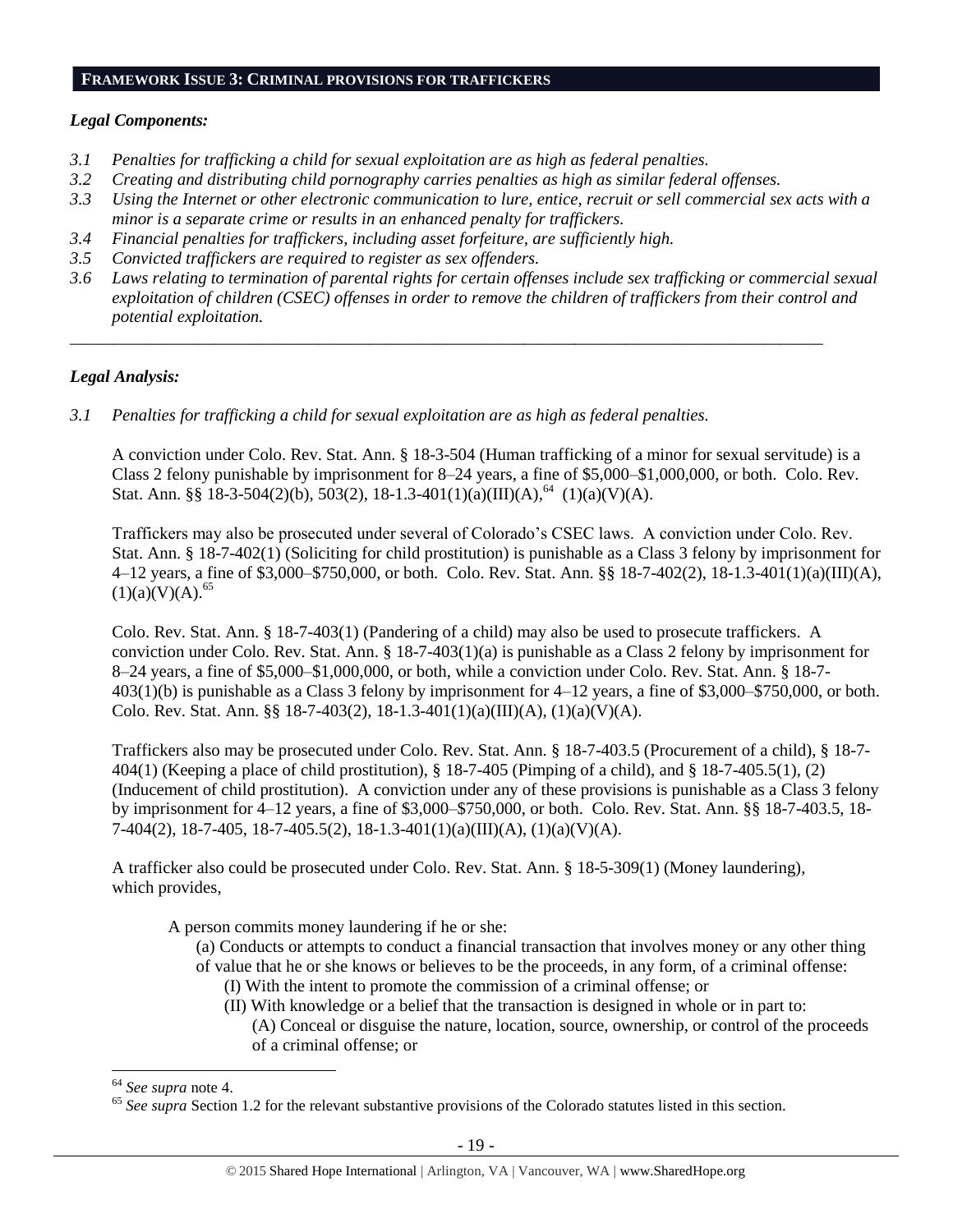(B) Avoid a transaction reporting requirement under federal law;

(b) Transports, transmits, or transfers a monetary instrument or moneys:

(I) With the intent to promote the commission of a criminal offense; or

(II) With knowledge or a belief that the monetary instrument or moneys represent the proceeds of a criminal offense and that the transportation, transmission, or transfer is designed, in whole or in part, to:

(A) Conceal or disguise the nature, location, source, ownership, or control of the proceeds of a criminal offense; or

(B) Avoid a transaction reporting requirement under federal law; or

(c) Intentionally conducts a financial transaction involving property that is represented to be the proceeds of a criminal offense, or involving property that the person knows or believes to have been used to conduct or facilitate a criminal offense, to:

(I) Promote the commission of a criminal offense;

(II) Conceal or disguise the nature, location, source, ownership, or control of property that the person believes to be the proceeds of a criminal offense; or

(III) Avoid a transaction reporting requirement under federal law.

A conviction under Colo. Rev. Stat. Ann. § 18-5-309(1) is punishable as a Class 3 felony by imprisonment for 4–12 years, a fine of \$3,000–\$750,000, or both. Colo. Rev. Stat. Ann. §§ 18-5-309(2), 18-1.3-401(1)(a)(III)(A),  $(1)(a)(V)(A)$ .

In comparison, if the victim is under the age of 14, a conviction under the Trafficking Victims Protection Act  $(TVPA)<sup>66</sup>$  for child sex trafficking is punishable by 15 years to life imprisonment and a fine not to exceed \$250,000. 18 U.S.C. §§ 1591(b)(1), 3559(a)(1), 3571(b)(3). If the victim is between the ages of 14–17, a conviction is punishable by 10 years to life imprisonment and a fine not to exceed \$250,000. 18 U.S.C. §§ 1591(b)(2), 3559(a)(1), 3571(b)(3). A conviction is punishable by mandatory life imprisonment, however, if the trafficker has a prior conviction for a federal sex offense<sup>67</sup> against a minor.

# *3.2 Creating and distributing child pornography carries penalties as high as similar federal offenses.*

Colo. Rev. Stat. Ann. § 18-6-403(3) (Sexual exploitation of a child) criminalizes the creation and distribution of child pornography. Specifically Colo. Rev. Stat. Ann. § 18-6-403(3) provides,

A person commits sexual exploitation of a child if, for any purpose, he or she knowingly:

(a) Causes, induces, entices, or permits a child to engage in, or be used for, any explicit sexual conduct<sup>68</sup> for the making of any sexually exploitative material;<sup>69</sup> or

(b) Prepares, arranges for, publishes, including but not limited to publishing through digital or electronic means, produces, promotes, makes, sells, finances, offers, exhibits, advertises, deals in, or distributes, including but not limited to distributing through digital or electronic means, any sexually exploitative material; or

. . .

(c) Possesses with the intent to deal in, sell, or distribute, including but not limited to distributing through digital or electronic means, any sexually exploitative material; or

(d) Causes, induces, entices, or permits a child to engage in, or be used for, any explicit sexual conduct for the purpose of producing a performance.

A conviction under Colo. Rev. Stat. Ann. § 18-6-403(3)(a), (b), (c), or (d) is punishable as a Class 3 felony by imprisonment for 4–12 years, a fine of \$3,000–\$750,000, or both. Colo. Rev. Stat. Ann. §§ 18-6-403(5)(a), 18- 1.3-401(1)(a)(III)(A), (1)(a)(V)(A)<sup>70</sup>.

 $\overline{\phantom{a}}$ 

<sup>66</sup> *See supra* note [43.](#page-12-0) 

<sup>67</sup> *See supra* note [44](#page-13-0) for the definition of "federal sex offense."

<sup>&</sup>lt;sup>68</sup> See supra note [8](#page-2-0) for the definition of "explicit sexual conduct."

<sup>&</sup>lt;sup>69</sup> See supra note [9](#page-2-1) for the definition of "sexually exploitative material."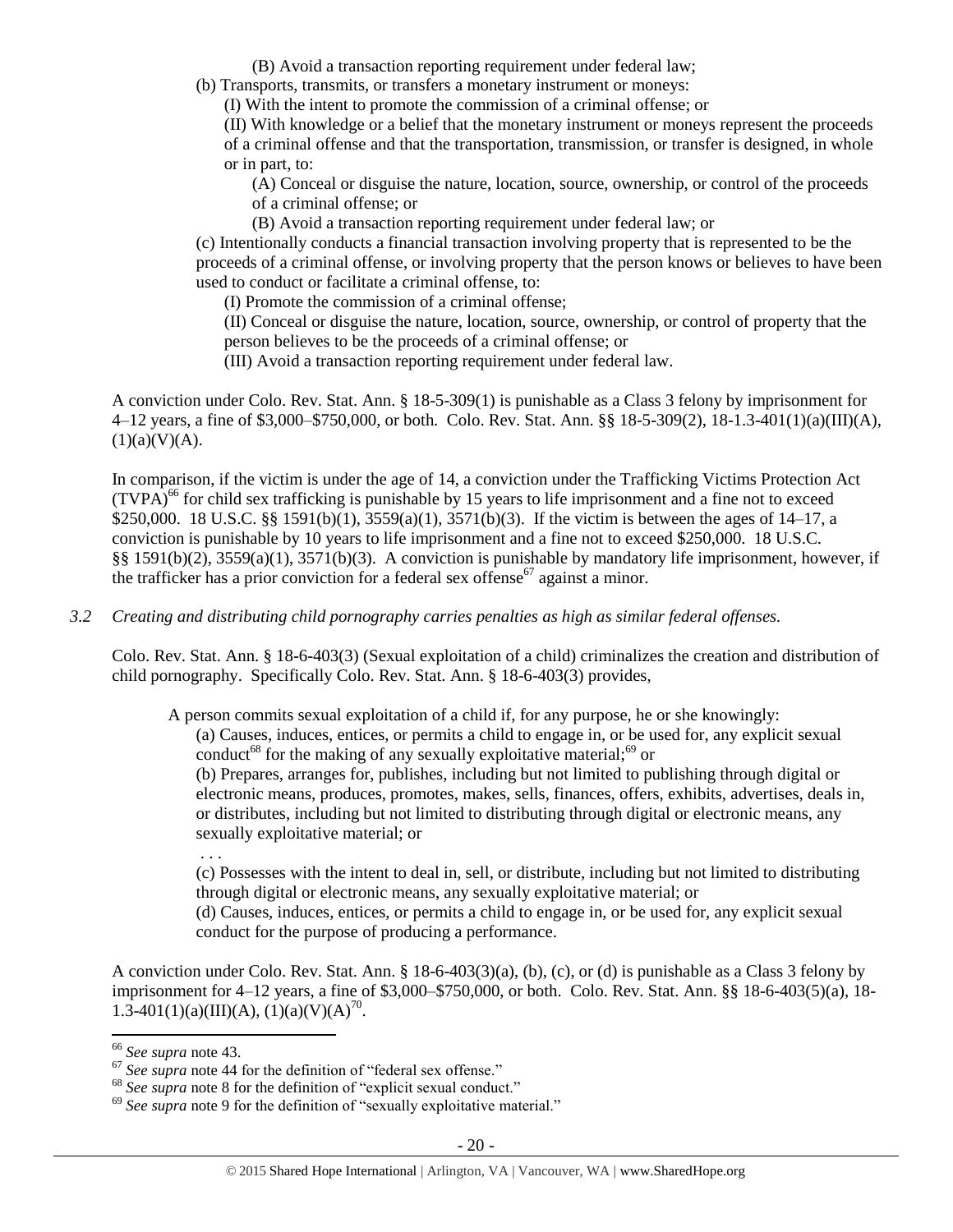In comparison, if the victim is under the age of 14, a conviction under the TVPA for child sex trafficking is punishable by 15 years to life imprisonment and a fine not to exceed \$250,000. 18 U.S.C. §§ 1591(b)(1),  $3559(a)(1)$ ,  $3571(b)(3)$ . If the victim is between the ages of  $14-17$ , a conviction is punishable by 10 years to life imprisonment and a fine not to exceed \$250,000. 18 U.S.C. §§ 1591(b)(2), 3559(a)(1), 3571(b)(3). A conviction is punishable by mandatory life imprisonment, however, if the trafficker has a prior conviction for a federal sex offense<sup>71</sup> against a minor. Additionally, a federal conviction for distribution of child pornography<sup>72</sup> is generally punishable by imprisonment for  $5-20$  years and a fine not to exceed \$250,000.<sup>73</sup> Subsequent convictions, however, are punishable by imprisonment up to 40 years and a fine not to exceed \$250,000.<sup>74</sup>

*3.3 Using the Internet or other electronic communication to lure, entice, recruit or sell commercial sex acts with a minor is a separate crime or results in an enhanced penalty for traffickers.*

Colorado has enacted two laws that relate to using the Internet or other electronic communication to lure, entice, recruit, or purchase minors for the purpose of sexual conduct. However, Colo. Rev. Stat. Ann. § 18-3-405.4(1) (Internet sexual exploitation of a child) is not expressly commercial and is unlikely to apply to the conduct of traffickers. Section 18-3-405.4(1) provides,

An actor commits internet sexual exploitation of a child if the actor knowingly importunes, invites, or entices through communication via a computer network or system, telephone network, or data network or by a text message or instant message, a person whom the actor knows or believes to be under fifteen years of age and at least four years younger than the actor, to:

(a) Expose or touch the person's own or another person's intimate parts while communicating with the actor via a computer network or system, telephone network, or data network or by a text message or instant message . . .

. . . .

A conviction under Colo. Rev. Stat. Ann. § 18-3-405.4(1)(a) is punishable as a Class 4 felony by imprisonment for 2–6 years, a fine of \$2,000–\$500,000, or both. Colo. Rev. Stat. Ann. §§ 18-3-405.4(3), 18-1.3-  $401(1)(a)(III)(A), (1)(a)(V)(A).^{75}$  However, as a sex offense under Colo. Rev. Stat. Ann. § 18-1.3-1003(5)(a) (Definitions), the penalty must be enhanced to an indeterminate prison sentence of at least 2 years to life and a possible fine of \$2,000–\$500,000. Colo. Rev. Stat. Ann. §§ 18-1.3-401(1)(a)(V)(C.5), (1)(b)(II.5), 18-1.3-

 $\overline{\phantom{a}}$ 

<sup>5</sup> See supra note [4.](#page-1-1)

<sup>70</sup> *See supra* note [4.](#page-1-1)

<sup>71</sup> *See supra* note [44](#page-13-0) for the definition of "federal sex offense."

<sup>&</sup>lt;sup>72</sup> 18 U.S.C. §§ 2252(a)(1), (a)(2), (a)(3) (Certain activities relating to material involving the sexual exploitation of minors),  $2252A(a)(2)$ , (a)(3) (Certain activities relating to material constituting or containing child pornography), 1466A(a) (Obscene visual representations of the sexual abuse of children).

<sup>&</sup>lt;sup>73</sup> 18 U.S.C. §§ 2252(b) (stating that a conviction under subsection (a)(1), (a)(2), or (a)(3) is punishable by imprisonment for 5–20 years and a fine), 2252A(b)(1) (a conviction is punishable by imprisonment for 5–20 years and a fine),  $1466A(a)$ , (b) (stating that a conviction under subsection (a) is "subject to the penalties provided in section 2252A(b)(1)," imprisonment for 5–20 years and a fine, while a conviction under subsection (b) is "subject to the penalties provided in section 2252A(b)(2)," imprisonment up to 10 years, a fine, or both); *see also* 18 U.S.C. §§ 3559(a)(1) (classifying all of the above listed offenses as felonies),  $3571(b)(3)$  (providing a fine up to \$250,000 for any felony conviction).

<sup>&</sup>lt;sup>74</sup> 18 U.S.C. §§ 2252(b) (stating if a person has a prior conviction under subsection (a)(1), (a)(2), or (a)(3) or a list of other statutes, a conviction is punishable by a fine and imprisonment for 15–40 years), 2252A(b)(1) (stating if a person has a prior conviction under subsection (a)(2), (a)(3), or a list of other statutes, a conviction is punishable by a fine and imprisonment for 15–40 years), 1466A(a), (b) (stating that the penalty scheme for section 2252A(b) applies); *see also* 18 U.S.C. §§ 3559(a)(1) (classifying all of the above listed offenses as felonies), 3571(b)(3) (providing a fine up to \$250,000 for any felony conviction).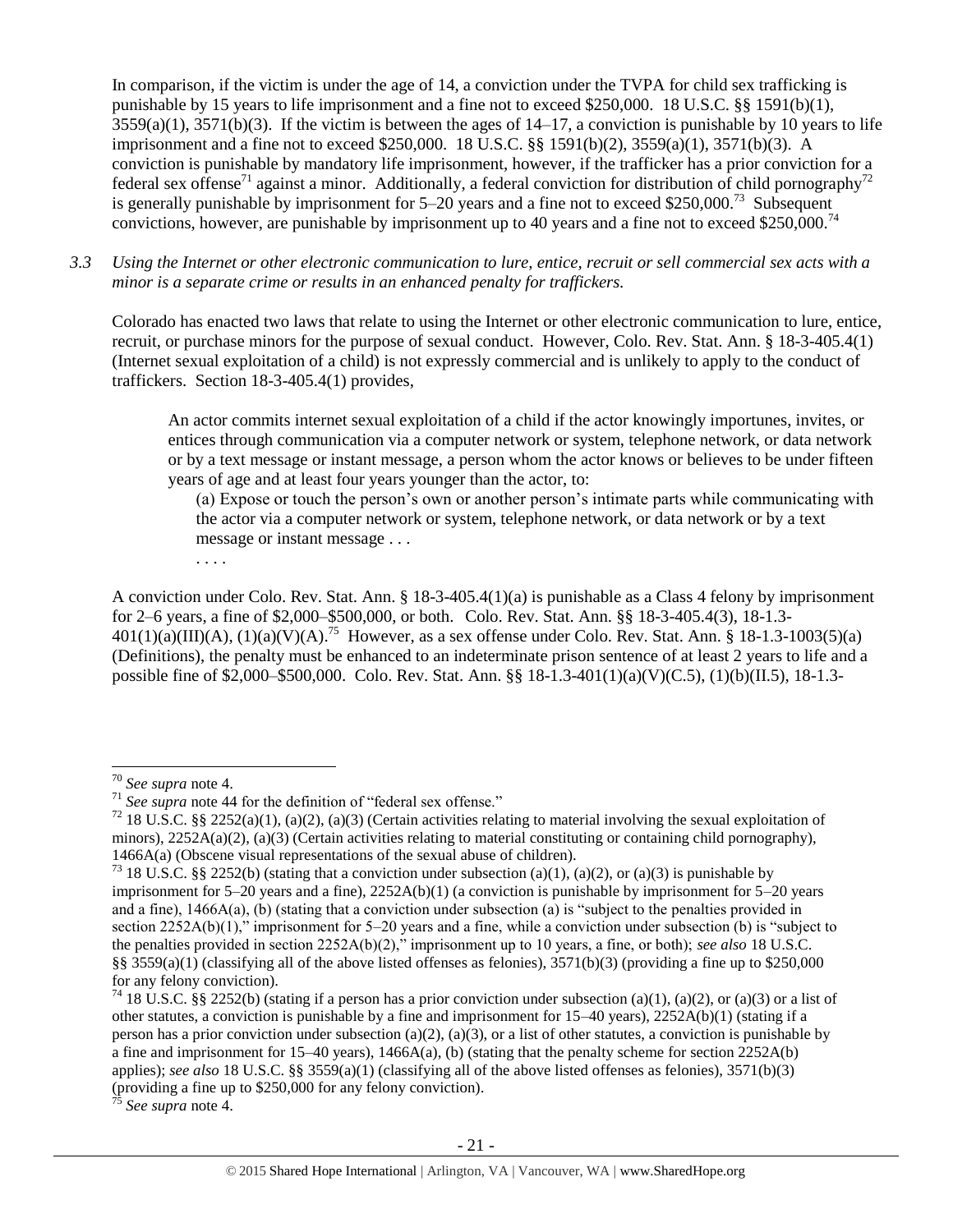$1004(1)(a)$ , 18-1.3-1003(4), (5)(a)(XII).<sup>76</sup>

Colo. Rev. Stat. Ann. § 18-3-306(1) (Internet luring of a child) may apply to traffickers in certain circumstances. Section 18-3-306(1) states,

An actor commits internet luring of a child if the actor knowingly communicates over a computer or computer network, telephone network, or data network or by a text message or instant message to a person who the actor knows or believes to be under fifteen years of age and, in that communication or in any subsequent communication by computer, computer network, telephone network, data network, text message, or instant message, describes explicit sexual conduct<sup>77</sup> as defined in section 18-6-403(2)(e), and, in connection with that description, makes a statement persuading or inviting the person to meet the actor for any purpose, and the actor is more than four years older than the person or than the age the actor believes the person to be.

A conviction under Colo. Rev. Stat. Ann. § 18-3-306(1) is punishable as a Class 5 felony by imprisonment for 1–3 years, a fine of \$1,000–\$100,000, or both, unless the crime was "committed with the intent to meet for the purpose of engaging in sexual exploitation as defined in section 18-6-403 or sexual contact as defined in section 18-3-401," in which case a violation is a Class 4 felony punishable by imprisonment for 2–6 years, a fine of \$2,000–\$500,000, or both. Colo. Rev. Stat. Ann. §§ 18-3-306(3), 18-1.3-401(1)(a)(III)(A), (1)(a)(V)(A). However, as a sex offense under Colo. Rev. Stat. Ann. § 18-1.3-1003(5)(a) (Definitions), the penalty for Class 4 felony internet luring must be enhanced to an indeterminate prison sentence of at least 2 years to life and a possible fine of \$2,000–\$500,000. Colo. Rev. Stat. Ann. §§ 18-1.3-401(1)(a)(V)(C.5), (1)(b)(II.5), 18-1.3-  $1004(1)(a)$ , 18-1.3-1003(4), (5)(a)(XI).<sup>78</sup>

*3.4 Financial penalties for traffickers, including asset forfeiture, are sufficiently high.*

Convictions under Colo. Rev. Stat. Ann. § 18-3-504 (Human trafficking of a minor for sexual servitude) are a Class 2 felony punishable by fines ranging between \$5,000 and \$1,000,000. Colo. Rev. Stat. Ann. §§ 18-3- 504(2)(b), 18-1.3-401(1)(a)(III)(A), (1)(a)(V)(A).<sup>79</sup>

Traffickers convicted of Colo. Rev. Stat. Ann. § 18-7-402 (Soliciting for child prostitution), § 18-7-403(1)(b) (Pandering of a child), § 18-7-403.5 (Procurement of a child), § 18-7-404(1) (Keeping a place of child prostitution), § 18-7-405.5 (Inducement of child prostitution), § 18-7-405 (Pimping a child), or § 18-5-309 (Money laundering), all Class 3 felonies, may be required to pay fines of \$3,000–\$750,000. Colo. Rev. Stat. Ann. §§ 18-7-402(2), 18-7-403(2), 18-7-403.5, 18-7-404(2), 18-7-405.5(2), 18-7-405, 18-5-309(2), 18-1.3-  $401(1)(a)(III)(A).$ 

Restitution for victims of human trafficking is mandatory following a conviction for a trafficking offense in Colorado. Colo. Rev. Stat. Ann. § 18-1.3-603 (Assessment of restitution – corrective orders) establishes that

For a conviction for human trafficking for involuntary servitude, as described in section 18-3-503, or human trafficking for sexual servitude, as described in section 18-3-504, the court shall order restitution, if appropriate, pursuant to this section even if the victim is unavailable to accept payment of restitution.

Pursuant to Colo. Rev. Stat. Ann. § 18-1.3-603(1) (Assessment of restitution—corrective orders), a court must consider ordering traffickers to pay restitution to their victims for any offense.<sup>80</sup> It states,

l <sup>76</sup> *See supra* note [7](#page-1-2) for sentencing provisions applicable to defendants convicted of a "sex offense," which includes a violation of Colo. Rev. Stat. Ann. § 18-3-405.4.

<sup>77</sup> *See supra* note [8](#page-2-0) for the definition of "explicit sexual conduct."

<sup>&</sup>lt;sup>78</sup> See supra note [7](#page-1-2) for sentencing provisions applicable to defendants convicted of a "sex offense," which includes a violation of Colo. Rev. Stat. Ann. § 18-3-306, when it is punishable as a Class 4 felony.

<sup>79</sup> *See supra* note [4.](#page-1-1)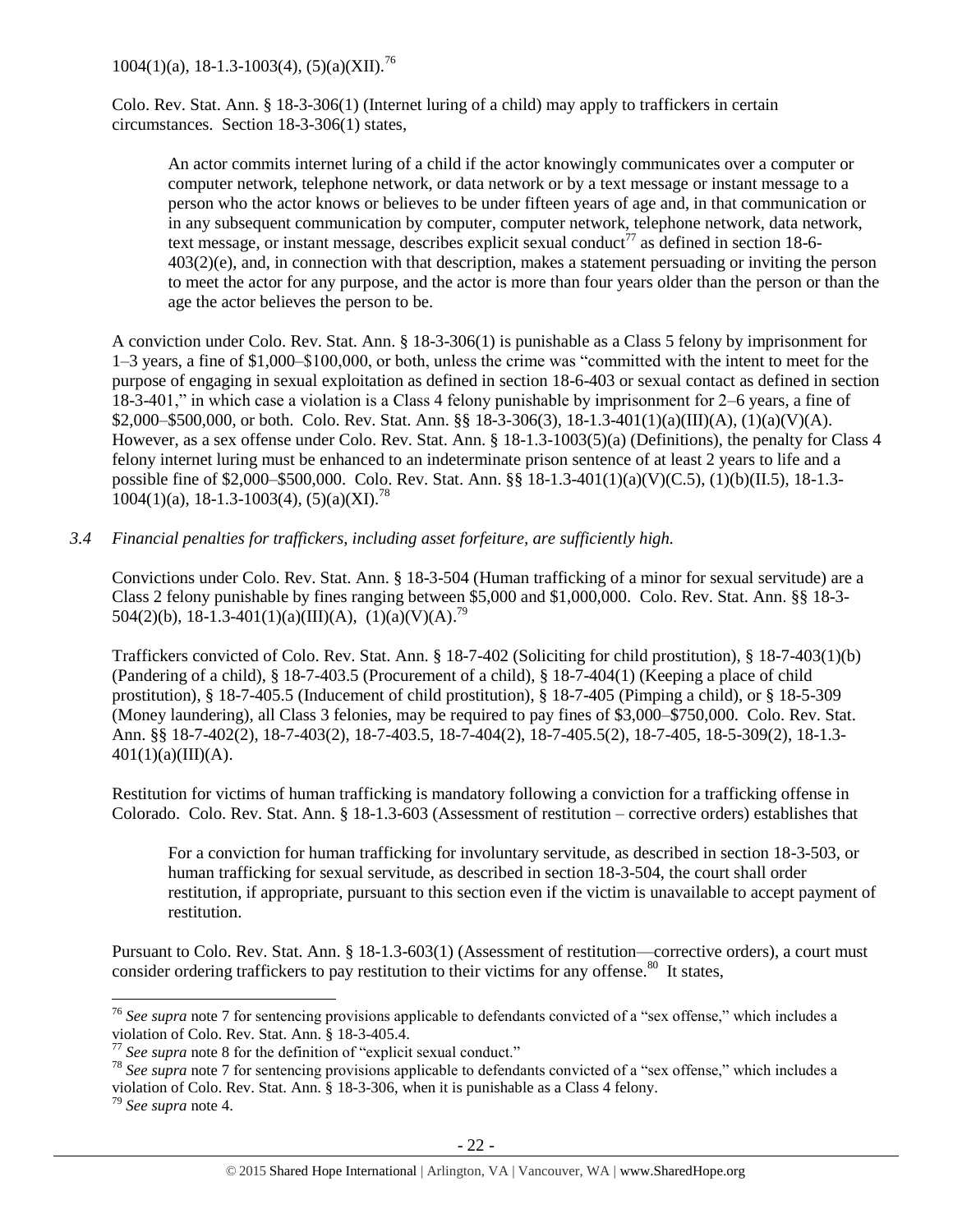(1) Every order of conviction of a felony [or] misdemeanor . . . shall include consideration of restitution."<sup>81</sup>

(2) The court shall base its order for restitution upon information presented to the court by the prosecuting attorney, who shall compile such information through victim impact statements or other means to determine the amount of restitution and the identities of the victims. . . . .

Colo. Rev. Stat. Ann. § 18-1.3-602(4)(e) expressly defines a "victim" as "a person less than eighteen years of age who has been trafficked by an offender, as described in section 18-3-504 [Human trafficking for sexual servitude. Furthermore, Colo. Rev. Stat. Ann. § 16-18.5-107(1) (Collection of restitution by the victim) provides that "[a]ny victim in whose name a restitution order has been entered shall have a right to pursue collection of the amount of restitution owed to such person in such person's own name."

Additionally, under Colo. Rev. Stat. Ann. § 18-3-414(1) (Payment of treatment costs for the victim or victims of a sexual offense against a child) a court may order a person who is convicted of an unlawful sex offense, <sup>82</sup> which includes Colo. Rev. Stat. Ann. § 18-3-504(2)(a) (Human trafficking of a minor for sexual servitude), § 18-7- 402(1)(a) (Soliciting for child prostitution), § 18-6-403(3)(b.5) (Sexual exploitation of a child), § 18-7-403(1)(b) (Pandering of a child), § 18-7-403.5 (Procurement of a child), § 18-7-404(1) (Keeping a place of child prostitution), § 18-7-405 (Pimping of a child), § 18-7-405.5 (Inducement of child prostitution), § 18-3-305 (Enticement of a child), or § 18-6-404 (Procurement of a child for sexual exploitations) to pay for part or all of the victim's treatment.

Mandatory civil asset forfeiture is provided for, pursuant to Colo. Rev. Stat. Ann. § 16-13-303(1)(a) (Class 1 public nuisance), which states,

Every building or part of a building including the ground upon which it is situate and all fixtures and contents thereof, every vehicle, and any real property shall be deemed a class 1 public nuisance when: (a) Used as a public or private place of prostitution or used as a place where the commission of soliciting for prostitution, as defined in section 18-7-202, C.R.S., pandering, as defined in section 18-7-203, C.R.S., keeping a place of prostitution, as defined in section 18-7-204, C.R.S.; pimping, as defined in section 18-7-206, C.R.S.; or human trafficking, as described in section 18-3-503 or 18-3-504, C.R.S., occurs. . . .

Similarly, asset forfeiture may be available as a financial penalty for domestic minor sex trafficking under Colo. Rev. Stat. Ann. § 16-13-304(1)(b) (Class 2 public nuisance), which defines a Class 2 public nuisance in part as "[a]ny public or private place or premises which encourages . . . solicitation for prostitution."

Seizure of this property is governed by Colo. Rev. Stat. Ann. §16-13-315 which provides,

(1) Any personal property subject to seizure, confiscation, or forfeiture under the provisions of this part 3 may be seized:

(a) Pursuant to any writ, order, or injunction issued under the provisions of this part 3; or

(b) Under the authority of a search warrant; or

(c) By any peace officer or agent of a seizing agency with probable cause to believe that such property is a public nuisance or otherwise subject to confiscation and forfeiture under this part 3 if the seizure is incident to a lawful search or arrest.

Disposition of forfeited property is governed by Colo. Rev. Stat. Ann. §16-13-311 which provides, in relevant part,

 $\overline{\phantom{a}}$ 

<sup>80</sup> *See supra* note [54.](#page-15-0)

<sup>&</sup>lt;sup>81</sup> See infra Section 5.10 for further discussion of restitution available to victims.

<sup>82</sup> *See supra* notes [6](#page-1-0) an[d 7.](#page-1-2)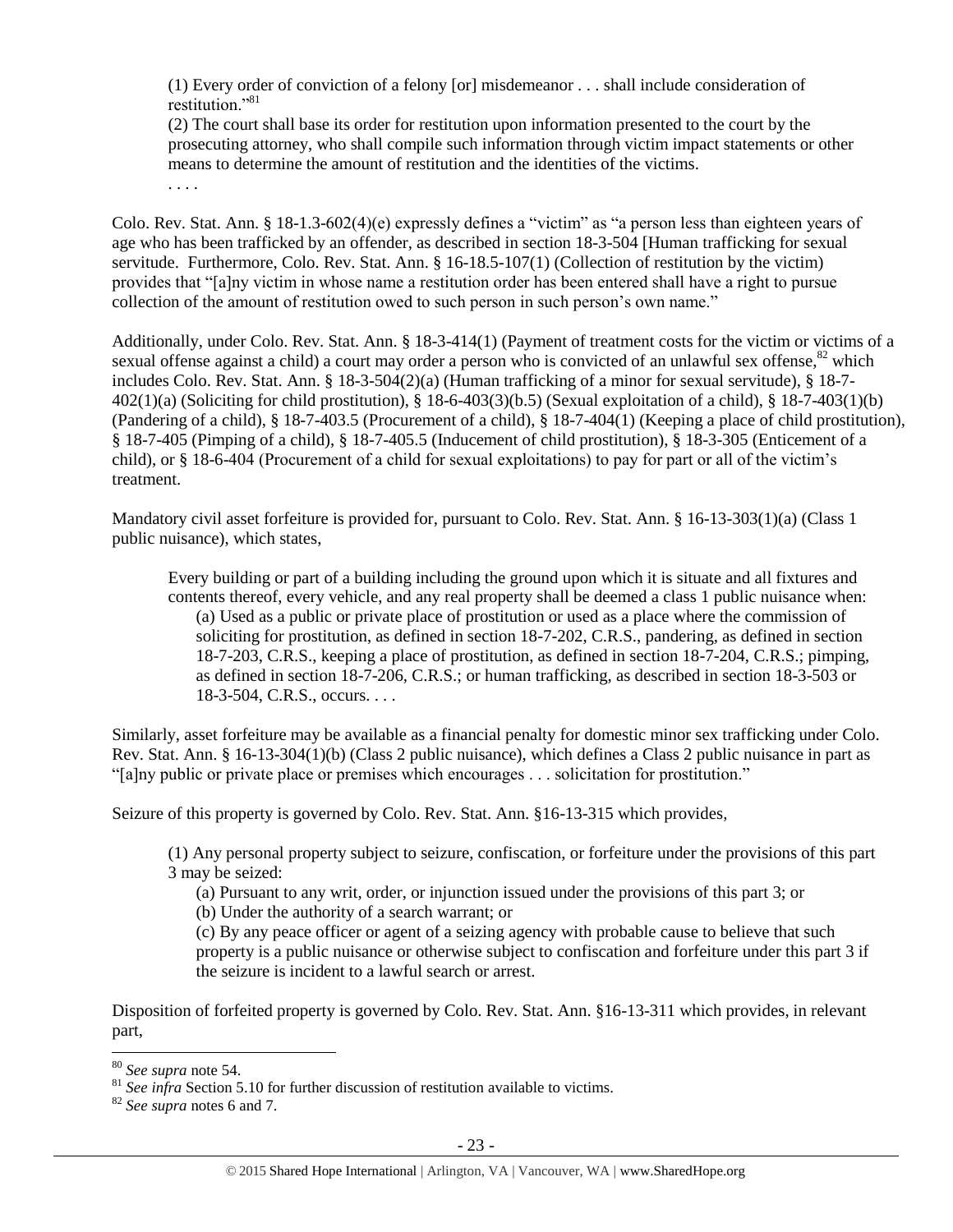(3) . . . Property forfeited under this section or proceeds therefrom shall be distributed or applied in the following order:

(I) To payment of the balances due on any liens . . . the order of their priority;

(II) To compensate an innocent partial owner for the fair market value of his or her interest in the property;

(III) To any person who suffers bodily injury, property damage, or property loss as a result of the conduct constituting a public nuisance that resulted in such forfeiture, if said person petitions the court therefor prior to the hearing dividing the proceeds pursuant to this section and the court finds that such person suffered said damages as a result of the subject acts that resulted in the forfeiture; (IV) To the law enforcement agency in possession of the property for reasonable fees and costs of sale, maintenance, and storage of the property;

(V) To the district attorney for actual and reasonable expenses related to the costs of prosecuting the forfeiture proceeding and title transfer not to exceed ten percent of the value of the property; (VI) One percent of the value of the property to the clerk of the court for administrative costs associated with compliance with this section;

(VII) The balance shall be delivered, upon order of the court, as follows:

(A) Fifty percent to the general fund of the governmental body or bodies with budgetary authority over the seizing agency for public safety purposes or, if the seizing agency was a multijurisdictional task force, fifty percent to be distributed in accordance with the appropriate intergovernmental agreement; and

(B) The remaining amount to the managed service organization contracting with the unit within the department of human services that administers behavioral health programs and services, including those related to mental health and substance abuse, serving the judicial district where the forfeiture proceeding was prosecuted to fund detoxification and substance abuse treatment. Moneys appropriated to the managed service organization shall be in addition to, and shall not be used to supplant, other funding appropriated to such unit.

## *3.5 Convicted traffickers are required to register as sex offenders.*

Traffickers convicted under Colo. Rev. Stat. Ann. § 18-3-504(2) (Human trafficking of a minor for sexual servitude) or any of the Colorado CSEC laws applicable to traffickers will be required to register as sex offenders. Under Colo. Rev. Stat. Ann. § 16-22-103(1)(a),

Effective July 1, 1998, the following persons shall be required to register pursuant to the provisions of section 16-22-108 and shall be subject to the requirements and other provisions specified in this article: (a) Any person who was convicted on or after July 1, 1991, in the state of Colorado, of an unlawful sexual offense, as defined in section  $18-3-411$  (1),  $83$  C.R.S., enticement of a child, as described in section 18-3-305, C.R.S., or internet luring of a child, as described in section 18-3-306, C.R.S.

The definition of "unlawful sexual offense" in Colo. Rev. Stat. Ann. § 18-3-411 includes Colo. Rev. Stat. Ann. § 18-3-504 (Human trafficking for sexual servitude) and all of the CSEC laws applicable to traffickers.<sup>84</sup>

*3.6 Laws relating to termination of parental rights for certain offenses include sex trafficking or commercial sexual exploitation of children (CSEC) offenses in order to remove the children of traffickers from their control and potential exploitation.* 

Colorado's laws relating to the termination of parental rights do not expressly include a violation of Colo. Rev. Stat. Ann. § 18-3-504(2) (Human trafficking of a minor for sexual servitude) or any of Colorado's CSEC laws as grounds for terminating parental rights. However, Colorado allows a parent to file an

 $\overline{a}$ <sup>83</sup> *See supra* notes [6](#page-1-0) an[d 7](#page-1-2) for the definition of "unlawful sexual offense."

<sup>&</sup>lt;sup>84</sup> See supra Section 3.1 for the CSEC offenses applicable to traffickers.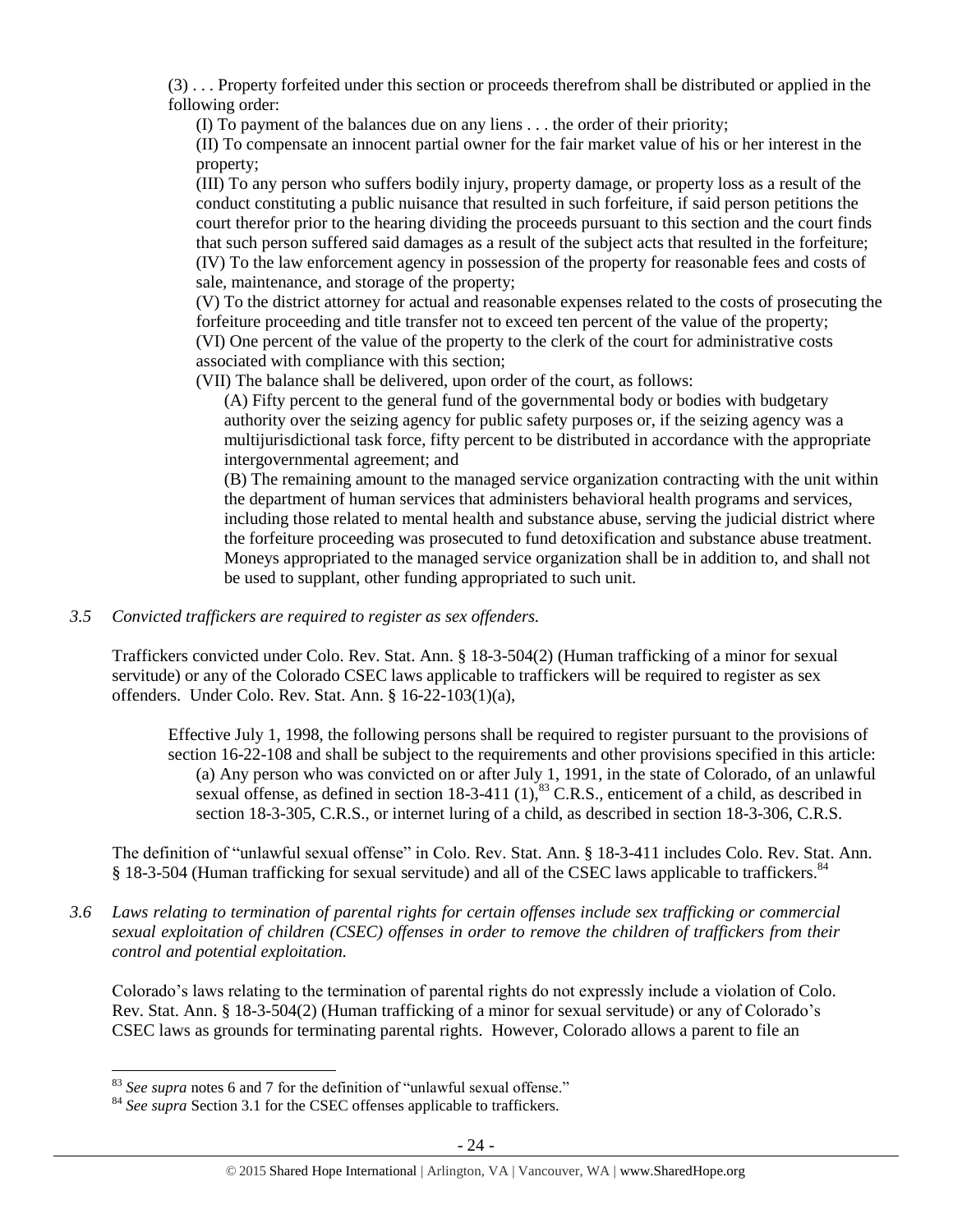objection to parenting time with the court if the other parent is convicted of trafficking or CSEC offenses. Colo. Rev. Stat. Ann. § 14-10-129(3)(a) (Modification of parenting time) states that

If a parent has been convicted of any of the crimes listed in paragraph (b) of this subsection (3) or convicted in another state or jurisdiction, including but not limited to a military or federal jurisdiction, of an offense that . . . constitutes a potential threat or endangerment to the child, the other parent, or any other person who has been granted custody of a parental responsibility for the child pursuant to court order may file an objection to the parenting time with the court.

Colo. Rev. Stat. Ann. § 14-10-129(3)(b) specifies the offenses for which a parent may petition for termination of parenting time and includes

XI. Human trafficking of a minor for sexual servitude, as described in section 18-3-504(2), C.R.S.; XII. Sexual exploitation of children, as defined in section 18-6-403, C.R.S.; XIII. Procurement of a child for sexual exploitation, as defined in section 18-6-404, C.R.S.; XIV. Soliciting for child prostitution, as defined in section 18-7-402, C.R.S.; XV. Pandering for a child, as defined in section18-7-403, C.R.S.; XVI. Procurement of a child, as defined in section 18-7-403.5, C.R.S.; XVII. Keeping a place of child prostitution, as defined in section 18-7-404, C.R.S.; XVIII. Pimping of a child, as defined in section 18-7-405, C.R.S.; XIX. Inducement of child prostitution, as defined in section 18-7-405.5, C.R.S.; XX. Patronizing a prostituted child, as defined in section 18-7-406, C.R.S.

Additionally, Colo. Rev. Stat. Ann. § 19-3-604 (Criteria for termination) provides,

(1) The court may order a termination of the parent-child legal relationship upon the finding by clear and convincing evidence of any one of the following:

. . . (b) That the child is adjudicated dependent or neglected and the court finds that no appropriate treatment plan can be devised to address the unfitness of the parent or parents. In making such a determination, the court shall find one of the following as the basis for unfitness:

. . .

. . .

. . . .

(II) A single incident resulting in serious bodily injury or disfigurement of the child; (III) Long-term confinement of the parent of such duration that the parent is not eligible for parole for at least six years after the date the child was adjudicated dependent or neglected or, in a county designated pursuant to section 19-1-123, if the child is under six years of age at the time a petition is filed in accordance with section 19-3-501 (2), the long-term confinement of the parent of such duration that the parent is not eligible for parole for at least thirty-six months after the date the child was adjudicated dependent or neglected and the court has found by clear and convincing evidence that no appropriate treatment plan can be devised to address the unfitness of the parent or parents;

(V) An identifiable pattern of habitual abuse to which the child or another child has been subjected and, as a result of which, a court has adjudicated another child as neglected or dependent based upon allegations of sexual or physical abuse, or a court of competent jurisdiction has determined that such abuse has caused the death of another child; (VI) An identifiable pattern of sexual abuse of the child; or

(VII) The torture of or extreme cruelty to the child, a sibling of the child, or another child of either parent;

(2) In determining unfitness, conduct, or condition for purposes of paragraph (c) of subsection (1) of this section, the court shall find that continuation of the legal relationship between parent and child is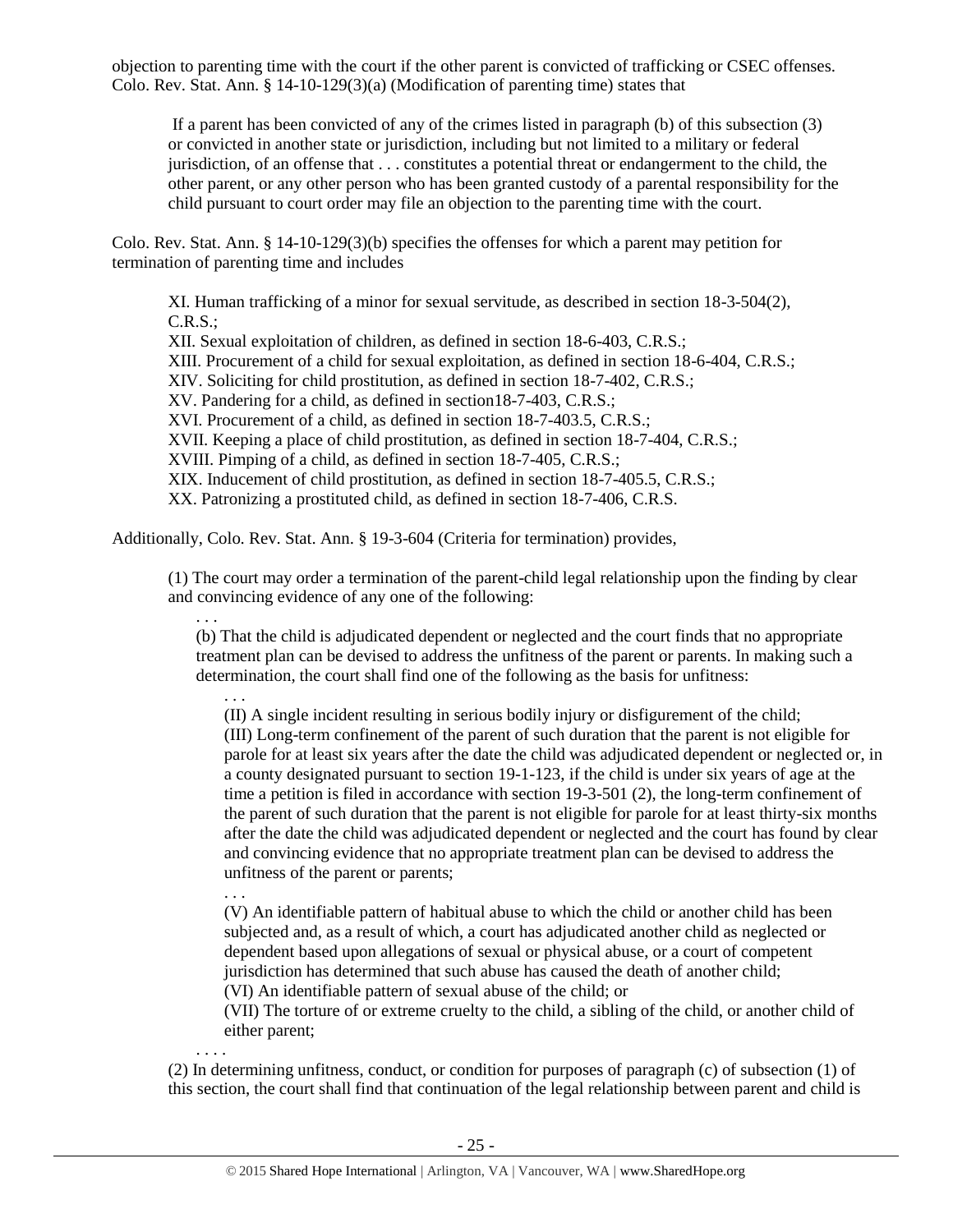likely to result in grave risk of death or serious bodily injury to the child or that the conduct or condition of the parent or parents renders the parent or parents unable or unwilling to give the child reasonable parental care to include, at a minimum, nurturing and safe parenting sufficiently adequate to meet the child's physical, emotional, and mental health needs and conditions. In making such determinations, the court shall consider, but not be limited to, the following:

. . . (b) Conduct towards the child of a physically or sexually abusive nature;

. . . . . . . .

Additionally, Colo. Rev. Stat. Ann. § 18-3-405(4) (Sexual assault on a child) terminates parental rights for children conceived as a result of sexual assault on a child, stating,

(4) A person who is convicted on or after July 1, 2013, of sexual assault on a child under this section, upon conviction, shall be advised by the court that the person has no right: (a) To notification of the termination of parental rights and no standing to object to the termination of parental rights for a child conceived as a result of the commission of that offense; (b) To allocation of parental responsibilities, including parenting time and decision-making responsibilities for a child conceived as a result of the commission of that offense; (c) Of inheritance from a child conceived as a result of the commission of that offense; and (d) To notification of or the right to object to the adoption of a child conceived as a result of the commission of that offense.

3.6.1 Recommendation: Amend Colo. Rev. Stat. Ann. § 19-3-604(1) (Criteria for termination) to include a violation of Colo. Rev. Stat. Ann. § 18-3-504(2) (Human trafficking of a minor for sexual servitude) and Colorado's CSEC laws as grounds for terminating parental rights.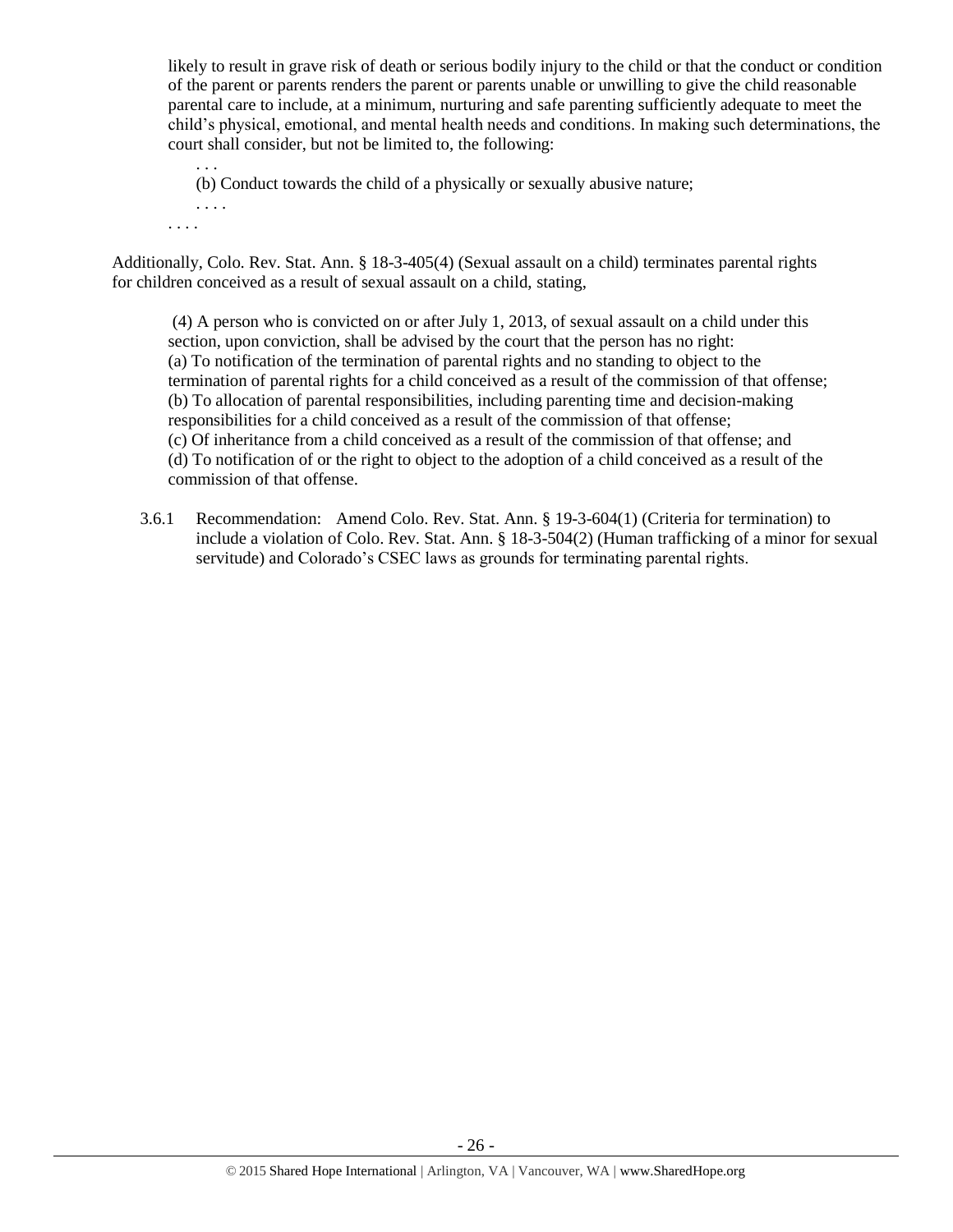#### **FRAMEWORK ISSUE 4: CRIMINAL PROVISIONS FOR FACILITATORS**

#### *Legal Components:*

- *4.1 The acts of assisting, enabling, or financially benefitting from child sex trafficking are included as criminal offenses in the state sex trafficking statute.*
- *4.2 Financial penalties, including asset forfeiture laws, are in place for those who benefit financially from or aid and assist in committing domestic minor sex trafficking.*
- *4.3 Promoting and selling child sex tourism is illegal.*
- *4.4 Promoting and selling child pornography is illegal.*

#### *Legal Analysis:*

*4.1 The acts of assisting, enabling, or financially benefitting from child sex trafficking are included as criminal offenses in the state sex trafficking statute.*

*\_\_\_\_\_\_\_\_\_\_\_\_\_\_\_\_\_\_\_\_\_\_\_\_\_\_\_\_\_\_\_\_\_\_\_\_\_\_\_\_\_\_\_\_\_\_\_\_\_\_\_\_\_\_\_\_\_\_\_\_\_\_\_\_\_\_\_\_\_\_\_\_\_\_\_\_\_\_\_\_\_\_\_\_\_\_\_\_*

Colo. Rev. Stat. Ann. § 18-3-504(2)(a) (Human trafficking of a minor for sexual servitude) does not apply to facilitators who assist, enable or financially benefit from domestic minor sex trafficking. However, Colo. Rev. Stat. Ann. § 18-7-403.5 (Procurement of a child) and § 18-7-404(1) (Keeping a place of child prostitution), both Class 3 felonies, may be used to prosecute facilitators. Colo. Rev. Stat. Ann. §§ 18-7-403.5, 18-7-404(2). A facilitator who "[d]irects another to a place knowing such direction is for the purpose of prostitution of a child or by a child," could face prosecution under Colo. Rev. Stat. Ann. § 18-7-402(1)(c) (Soliciting for child prostitution), also a Class 3 felony. Colo. Rev. Stat. Ann. § 18-7-402(2). A Class 3 felony is punishable by imprisonment for 4–12 years, a fine of \$3,000–\$750,000, or both. Colo. Rev. Stat. Ann. § 18-1.3-  $401(1)(a)(III)(A), (1)(a)(V)(A).$ <sup>85</sup>

A facilitator also could be prosecuted under Colo. Rev. Stat. Ann. § 18-5-309(1) (Money laundering).<sup>86</sup> A conviction under Colo. Rev. Stat. Ann. § 18-5-309(1) is punishable as a Class 3 felony by imprisonment for 4–12 years, a fine of \$3,000–\$750,000, or both. Colo. Rev. Stat. Ann. §§ 18-5-309(2), 18-1.3-  $401(1)(a)(III)(A), (1)(a)(V)(A).$ 

Lastly, it is unlawful under Colo. Rev. Stat. Ann. § 12-48.5-110(f) (Unlawful acts) for a massage parlor to fail to post a notice explaining the illegality of minors on the premises, except under limited circumstances, and warnings about human trafficking fines and penalties.

- 4.1.1 Recommendation: Amend Colo. Rev. Stat. Ann. § 18-3-504(2)(a) (Trafficking a minor for sexual servitude) to include those who assist, enable, or financially benefit from domestic minor sex trafficking.
- *4.2 Financial penalties, including asset forfeiture laws, are in place for those who benefit financially from or aid and assist in committing domestic minor sex trafficking.*

Facilitators convicted of Colo. Rev. Stat. Ann. § 18-7-402 (Soliciting for child prostitution), § 18-7-403.5 (Procurement of a child), § 18-7-404(1) (Keeping a place of child prostitution), or § 18-5-309(1) (Money laundering), all Class 3 felonies, may be required to pay fines of \$3,000–\$750,000. Colo. Rev. Stat. Ann.  $\S$ § 18-7-402(2), 18-7-403.5, 18-7-404(2), 18-5-309(2), 18-1.3-401(1)(a)(III)(A).<sup>87</sup> A facilitator convicted of violating Colo. Rev. Stat. Ann. § 18-17-104 (Prohibited activities), a Class 2 felony, may be required to pay a fine of \$5,000–\$1,000,000 and an additional fine of up to \$25,000 or, where the facilitator "derived pecuniary

 $\overline{\phantom{a}}$ 

<sup>85</sup> *See supra* note [4.](#page-1-1)

<sup>86</sup> *See supra* Section 3.1 for the definition of "money laundering."

<sup>87</sup> *See supra* note [4.](#page-1-1)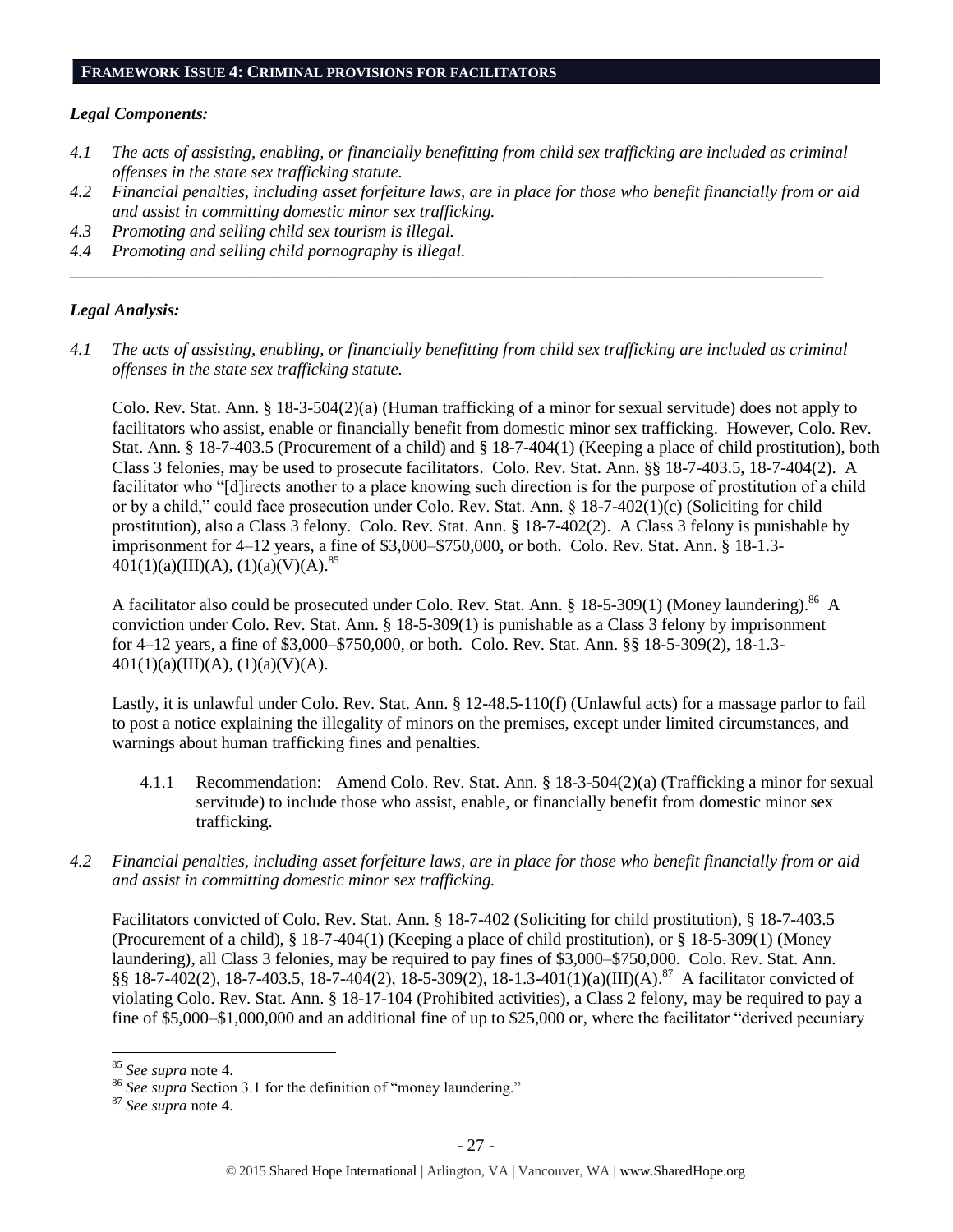value, or . . . caused personal injury or property damage or other loss" the greater of 3 times "the gross value gained" or "the gross loss caused." Colo. Rev. Stat. Ann.  $\S$  18-17-105(1), (2), 18-1.3-401(1)(a)(III)(A).

When a facilitator is convicted of any offense, the court must consider ordering restitution for the victims.<sup>88</sup> Colo. Rev. Stat. Ann. § 18-1.3-603(1) (Assessment of restitution—corrective orders) requires the court in any conviction for a felony or misdemeanor to consider ordering restitution. Furthermore, Colo. Rev. Stat. Ann. § 16-18.5-107(1) (Collection of restitution by the victim) provides that "[a]ny victim in whose name a restitution order has been entered shall have a right to pursue collection of the amount of restitution owed to such person in such person's own name."

Additionally, under Colo. Rev. Stat. Ann. § 18-3-414(1) (Payment of treatment costs for the victim or victims of a sexual offense against a child), $89$  when a defendant is convicted of an unlawful sexual offense $90$  and the victim is under the age of 15, a court may order the defendant to pay all or part of the victim's treatment.

Facilitators who permit their property to be used for minor sex trafficking shall face mandatory, civil asset forfeiture under Colo. Rev. Stat. Ann. § 16-13-303(1)(a) (Class 1 public nuisance), which provides,

Every building or part of a building including the ground upon which it is situate and all fixtures and contents thereof, every vehicle, and any real property shall be deemed a class 1 public nuisance when: (a) Used as a public or private place of prostitution or used as a place where the commission of soliciting for prostitution, as defined in section 18-7-202, C.R.S., pandering, as defined in section 18-7-203, C.R.S., keeping a place of prostitution, as defined in section 18-7-204, C.R.S.; pimping, as defined in section 18-7-206, C.R.S.; or human trafficking, as described in section 18-3-503 or 18-3-504, C.R.S., occurs. . . .;

Similarly, asset forfeiture may be available as a financial penalty for facilitators of domestic minor sex trafficking under Colo. Rev. Stat. Ann. § 16-13-304(1)(b), which defines a Class 2 public nuisance in part as "[a]ny public or private place or premises which encourages . . . solicitation for prostitution."

Seizure of this property is governed by Colo. Rev. Stat. Ann. §16-13-315 which provides,

(1) Any personal property subject to seizure, confiscation, or forfeiture under the provisions of this part 3 may be seized:

(a) Pursuant to any writ, order, or injunction issued under the provisions of this part 3; or

(b) Under the authority of a search warrant; or

(c) By any peace officer or agent of a seizing agency with probable cause to believe that such property is a public nuisance or otherwise subject to confiscation and forfeiture under this part 3 if the seizure is incident to a lawful search or arrest.

Disposition of forfeited property is governed by Colo. Rev. Stat. Ann. §16-13-311 which provides, in relevant part,

(3) . . . Property forfeited under this section or proceeds therefrom shall be distributed or applied in the following order:

(I) To payment of the balances due on any liens . . . the order of their priority;

(II) To compensate an innocent partial owner for the fair market value of his or her interest in the property;

(III) To any person who suffers bodily injury, property damage, or property loss as a result of the conduct constituting a public nuisance that resulted in such forfeiture, if said person petitions the court therefor prior to the hearing dividing the proceeds pursuant to this section and the court finds

 $\overline{\phantom{a}}$ 

<sup>88</sup> *See supra* note [54.](#page-15-0)

<sup>89</sup> *See supra* Section 2.8 for the provisions of Colo. Rev. Stat. Ann. § 18-3-414(1).

<sup>90</sup> *See supra* notes [6](#page-1-0) an[d 7.](#page-1-2)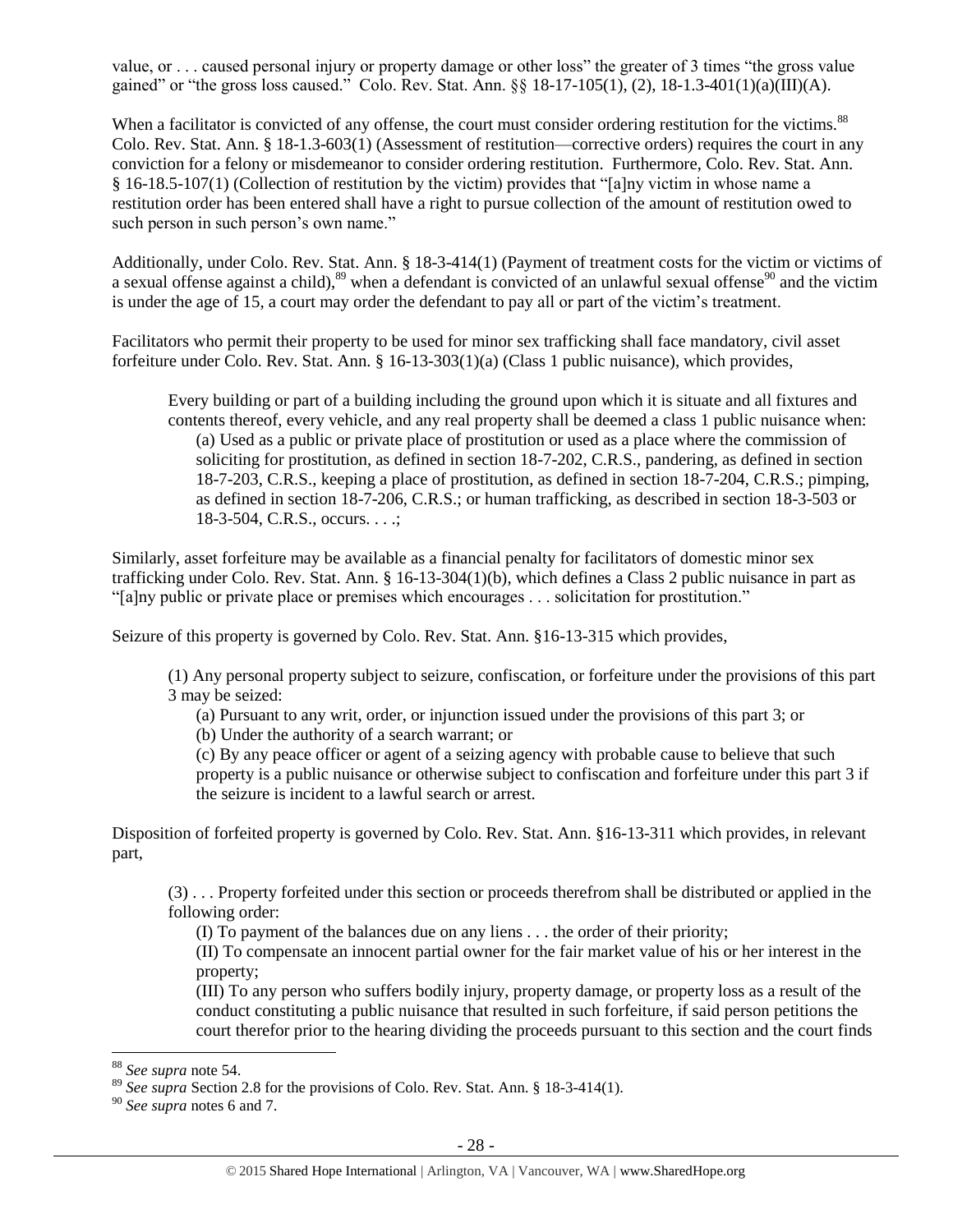that such person suffered said damages as a result of the subject acts that resulted in the forfeiture; (IV) To the law enforcement agency in possession of the property for reasonable fees and costs of sale, maintenance, and storage of the property;

(V) To the district attorney for actual and reasonable expenses related to the costs of prosecuting the forfeiture proceeding and title transfer not to exceed ten percent of the value of the property; (VI) One percent of the value of the property to the clerk of the court for administrative costs

associated with compliance with this section;

(VII) The balance shall be delivered, upon order of the court, as follows:

(A) Fifty percent to the general fund of the governmental body or bodies with budgetary authority over the seizing agency for public safety purposes or, if the seizing agency was a multijurisdictional task force, fifty percent to be distributed in accordance with the appropriate intergovernmental agreement; and

(B) The remaining amount to the managed service organization contracting with the unit within the department of human services that administers behavioral health programs and services, including those related to mental health and substance abuse, serving the judicial district where the forfeiture proceeding was prosecuted to fund detoxification and substance abuse treatment. Moneys appropriated to the managed service organization shall be in addition to, and shall not be used to supplant, other funding appropriated to such unit.

*4.3 Promoting and selling child sex tourism is illegal.*

There is no provision in the Colorado statutes prohibiting child sex tourism.

- 4.3.1 Recommendation: Enact a law that prohibits selling or offering to sell travel services that include or facilitate travel for the purpose of engaging in commercial sexual exploitation of a minor or prostitution of a minor, if the travel is sold or occurs in Colorado.
- *4.4 Promoting and selling child pornography is illegal.*

Colo. Rev. Stat. Ann. § 18-6-403(3)(b), (c) (Sexual exploitation of a child) criminalizes the promotion and sale of child pornography. Specifically Colo. Rev. Stat. Ann. § 18-6-403(3) provides,

A person commits sexual exploitation of a child if, for any purpose, he or she knowingly:

. . .

(b) Prepares, arranges for, publishes, including but not limited to publishing through digital or electronic means, produces, promotes, makes, sells, finances, offers, exhibits, advertises, deals in, or distributes, including but not limited to distributing through digital or electronic means, any sexually exploitative material; $91$  or

(c) Possesses with the intent to deal in, sell, or distribute, including but not limited to distributing through digital or electronic means, any sexually exploitative material;

. . . .

. . .

A conviction under Colo. Rev. Stat. Ann. § 18-6-403(3)(b), (c) is punishable as a Class 3 felony by imprisonment for 4–12 years, a fine of \$3,000–\$750,000, or both.<sup>52</sup> Colo. Rev. Stat. Ann. §§ 18-6-403(5)(a),  $18-1.3-401(1)(a)(III)(A), (1)(a)(V)(A).$ 

Colo. Rev. Stat. Ann. § 18-6-404 (Procurement of a child for sexual exploitation) also may apply to facilitators, including those who transport a child for the purpose of sexual exploitation of a child. Colo. Rev. Stat. Ann.

 $\overline{\phantom{a}}$ <sup>91</sup> See supra note [9](#page-2-1) for the definition of "sexually exploitative material."

 $92$  If the defendant "caused bodily injury to the victim or . . . used threat, intimidation, or force against the victim," enhanced penalties apply under Colo. Rev. Stat. Ann. § 18-1.3-406 (Mandatory sentences for violent crimes). Colo. Rev. Stat. Ann. § 18-1.3-406(2)(b)(I). *See supra* not[e 6](#page-1-0) for the provisions of Colo. Rev. Stat. Ann. § 18-1.3-406.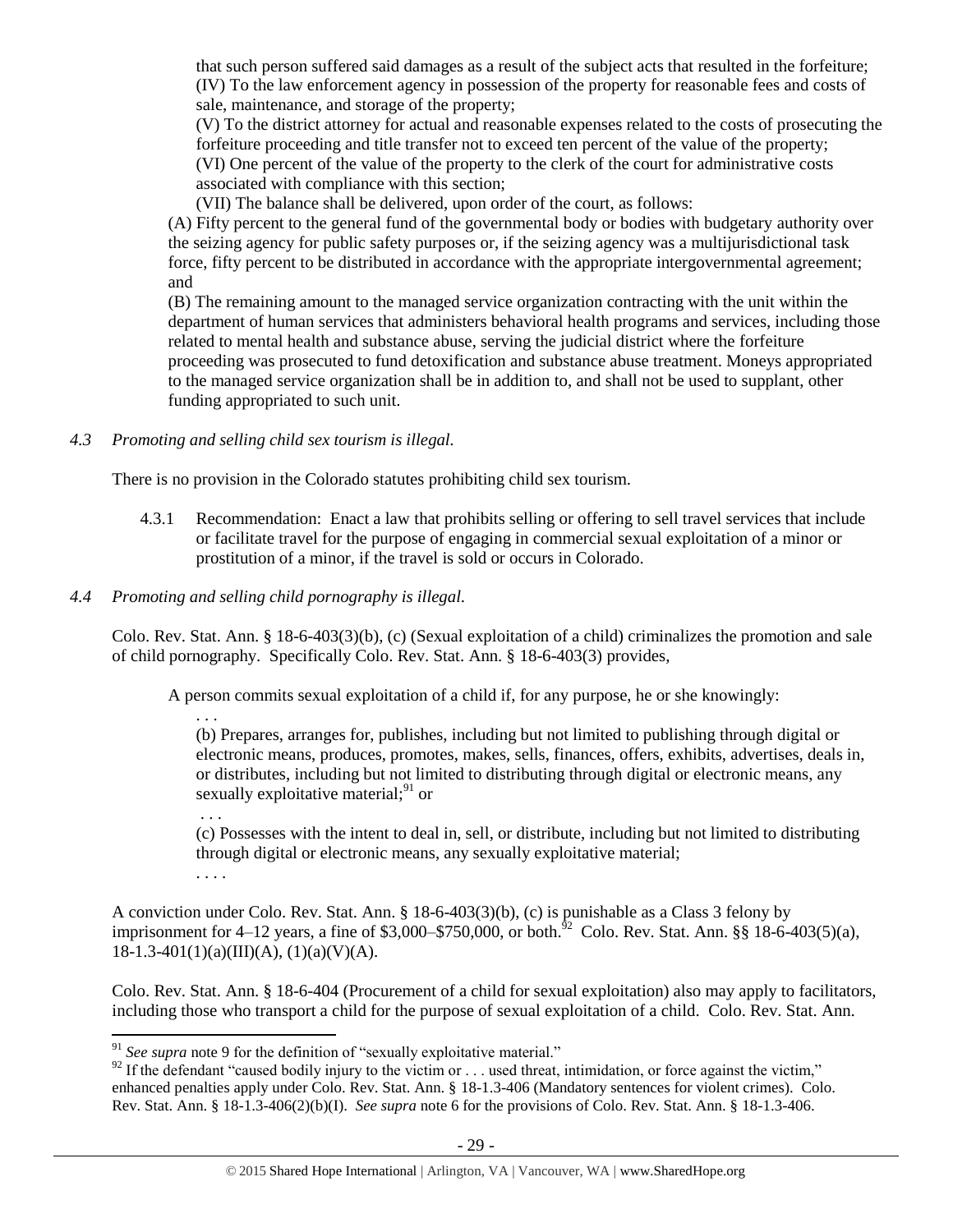§ 18-6-404 criminalizes when a person "intentionally gives, transports, provides, or makes available, or who offers to give, transport, provide, or make available, to another person a child for the purpose of sexual exploitation of a child." A conviction under Colo. Rev. Stat. Ann. § 18-6-404 is punishable as a Class 3 felony by imprisonment for 4–12 years, a fine of \$3,000–\$750,000, or both. Colo. Rev. Stat. Ann. §§ 18-6-404, 18- 1.3-401(1)(a)(III)(A), (1)(a)(V)(A).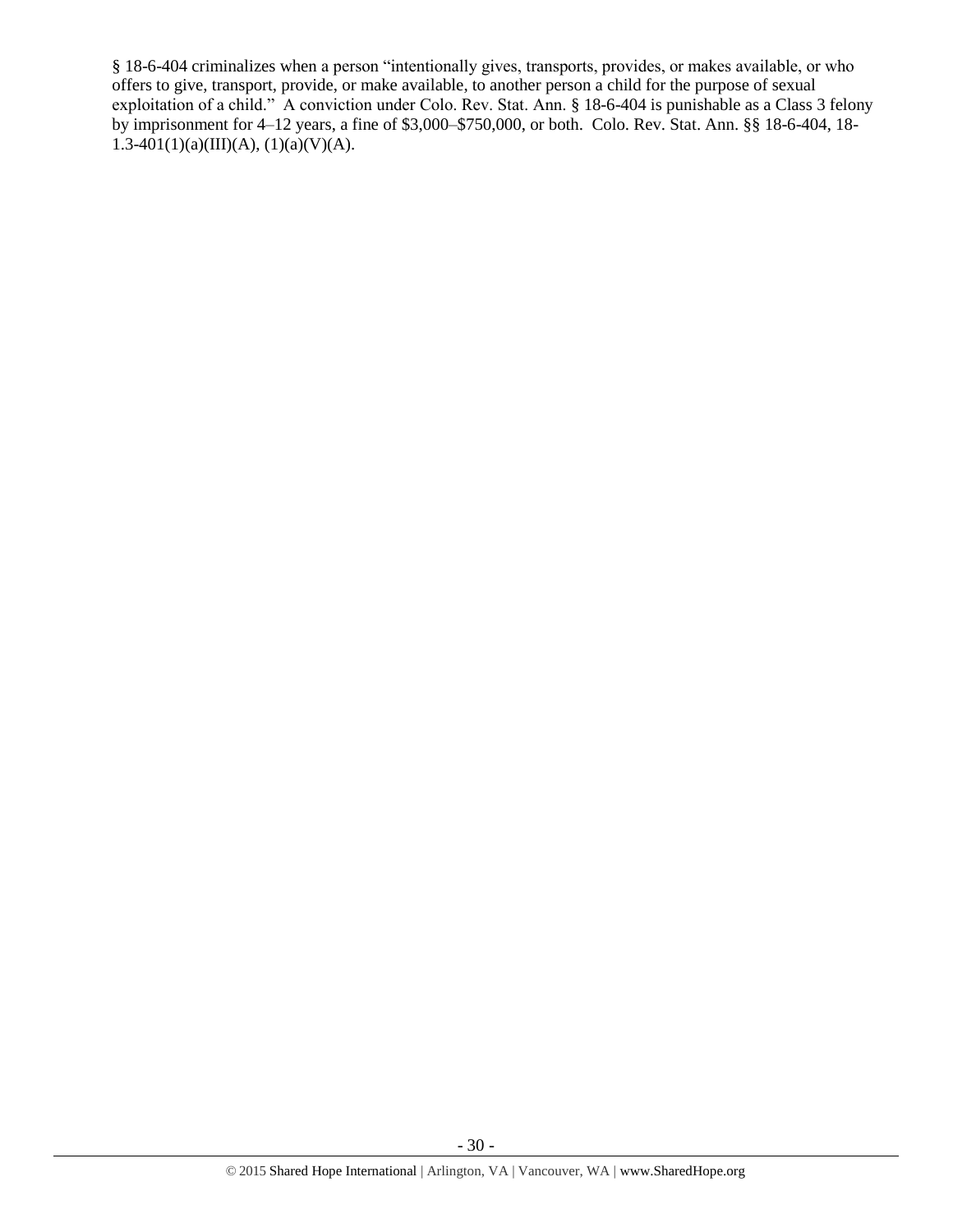#### **FRAMEWORK ISSUE 5: PROTECTIVE PROVISIONS FOR THE CHILD VICTIMS**

#### *Legal Components:*

- *5.1 Statutorily-mandated victim services define "victim" to specifically include victims of domestic minor sex trafficking or commercial sexual exploitation of children (CSEC) to ensure prompt identification and access to victims' rights and services.*
- *5.2 The state sex trafficking statute expressly prohibits a defendant from raising consent of the minor to the commercial sex acts as a defense.*
- *5.3 Prostitution laws apply only to adults, preventing criminalization of minors under 18 for prostitution offenses.*
- *5.4 State law provides a non-punitive avenue to specialized services through one of more points of entry.*
- *5.5 Commercial sexual exploitation is identified as a type of abuse and neglect within child protection statutes.*
- *5.6 The definition of "caregiver" or another related term in the child welfare statutes is not a barrier to a sex trafficked child accessing the protection of child welfare.*
- *5.7 Crime victims' compensation is specifically available to a child victim of sex trafficking or commercial sexual exploitation of children (CSEC) without regard to ineligibility factors.*
- *5.8 Victim-friendly procedures and protections are provided in the trial process for minors under 18.*
- *5.9 Expungement or sealing of juvenile delinquency records resulting from arrests or adjudications for prostitution-related offenses committed as a result of, or in the course of, the commercial sexual exploitation of a minor is available within a reasonable time after turning 18.*
- *5.10 Victim restitution and civil remedies for victims of domestic minor sex trafficking or commercial sexual exploitation of children (CSEC) are authorized by law.*

*\_\_\_\_\_\_\_\_\_\_\_\_\_\_\_\_\_\_\_\_\_\_\_\_\_\_\_\_\_\_\_\_\_\_\_\_\_\_\_\_\_\_\_\_\_\_\_\_\_\_\_\_\_\_\_\_\_\_\_\_\_\_\_\_\_\_\_\_\_\_\_\_\_\_\_\_\_\_\_\_\_\_\_\_\_\_\_\_*

*5.11 Statutes of limitations for civil and criminal actions for child sex trafficking or commercial sexual exploitation of children (CSEC) offenses are eliminated or lengthened sufficiently to allow prosecutors and victims a realistic opportunity to pursue criminal action and legal remedies.*

# *Legal Analysis:*

 $\overline{\phantom{a}}$ 

*5.1 Statutorily-mandated victim services define "victim" to specifically include victims of domestic minor sex trafficking or commercial sexual exploitation of children (CSEC) to ensure prompt identification and access to victims' rights and services.*

Under the definitions section in the chapter criminalizing human trafficking, Colo. Rev. Stat. Ann. § 18-3-502 (Definitions) defines "victim" as "a person who is alleged to have been, or who has been, subjected to human trafficking, as described in section 18-3-503 or section 18-3-504." Colo. Rev. Stat. Ann. § 18-3-502(12).

For purposes of Colorado's laws relating to restitution, Colo. Rev. Stat. Ann. § 18-1.3-602(4)(e)(Definitions) states, "Notwithstanding any other provision of this section, 'victim' includes a person less than eighteen years of age who has been trafficked by an offender, as described in section . . . 18-3-504 [Human trafficking for sexual servitude]."

Under the Crime Victim Compensation Act, Colo. Rev. Stat. Ann. § 24-4.1-102(10) (Definitions),

(a) "Victim" means any of the following persons who suffer property damage, economic loss, injury, or death as a result of a compensable crime<sup>93</sup> perpetrated or attempted in whole or in part in this state:

 $93$  Colo. Rev. Stat. Ann. § 24-4.1-102(4)(a)(I) defines "compensable crime" in part as "[a]n intentional, knowing, reckless, or criminally negligent act of a person . . . that results in residential property damage to or bodily injury or death of another person or results in loss of or damage to eyeglasses, dentures, hearing aids, or other prosthetic or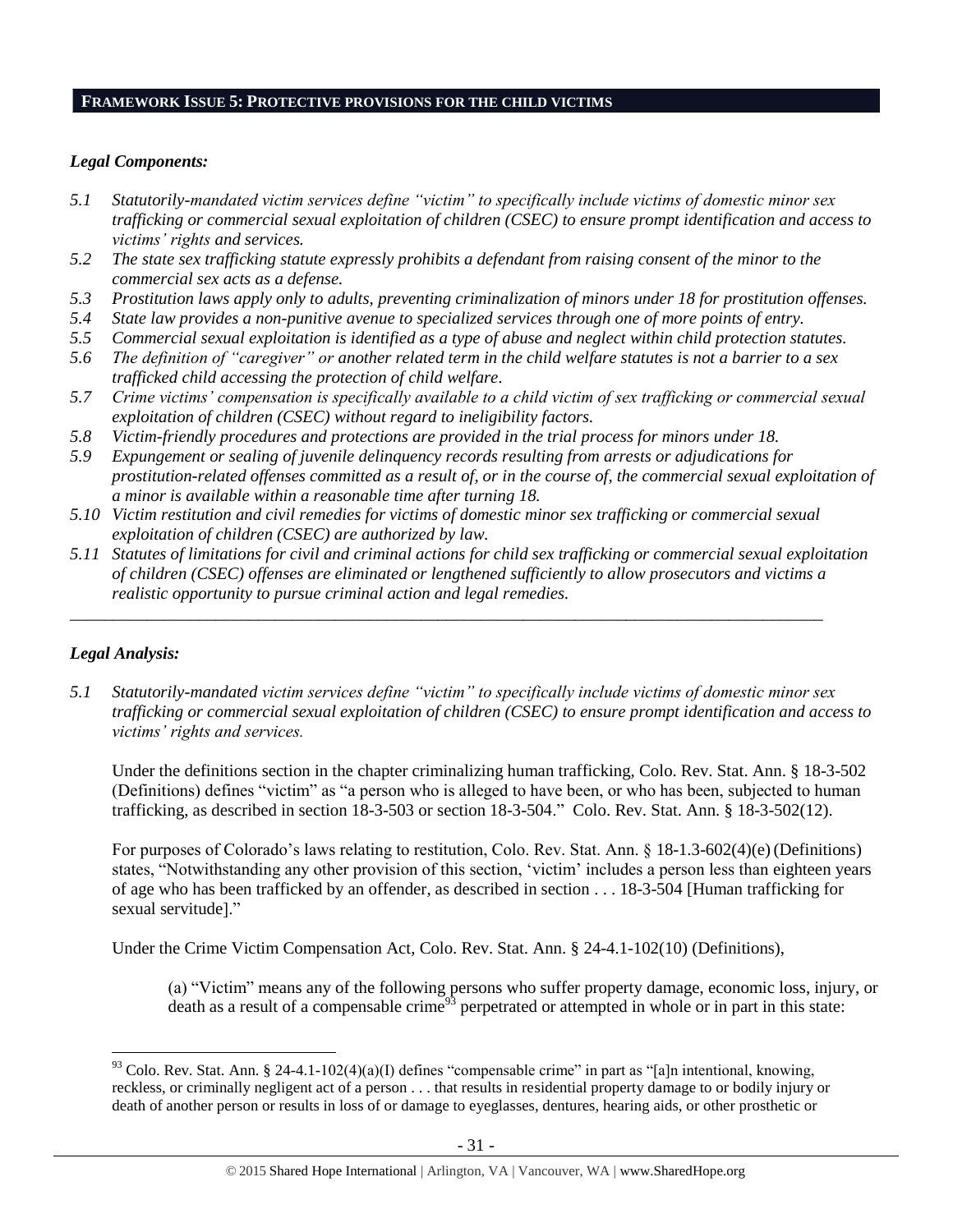(I) Any person against whom a compensable crime is perpetrated or attempted. Such person shall be referred to as a "primary victim".

(b) "Victim" also means a person who suffers injury or death, the proximate cause of which is a compensable crime perpetrated or attempted in the person's presence against a primary victim. (c) "Victim" also means a person who is a resident of this state and who is a victim of a crime that occurred outside of this state, where the crime would be a compensable crime had it occurred in this state and where the state or country in which the crime occurred does not have a crime victim compensation program for which the person would be eligible.

. . . .

. . . .

For purposes of rights afforded to victims of crime, "victim" is defined under, Colo. Rev. Stat. Ann. § 24-4.1- 302(5) (Definitions) to be

[A]ny natural person against whom any crime has been perpetrated or attempted, unless the person is accountable for the crime or a crime arising from the same conduct or plan as crime is defined under the laws of this state or the United States, or if such person is deceased or incapacitated, the person's spouse, parent, legal guardian, child sibling, grandparent, grandchild, significant other, or other lawful representative.

For purposes of this section only, "crime" is defined under Colo. Rev. Stat. Ann. § 24-4.1-302(1) (Definitions) to include

. . . .

(ii) Human trafficking, in violation of section 18-3-503 [Human trafficking for involuntary servitude] or 18-3-504 [Human trafficking for sexual servitude] C.R.S.;

. . .

(ll) Child prostitution, in violation of section 18-7-401, C.R.S.; soliciting for child prostitution, in violation of section 18-7-402, C.R.S.; procurement of a child for sexual exploitation, in violation of section 18-7-405, C.R.S., pimping of a child, in violation of section 18-7-405, C.R.S.; inducement of child prostitution, in violation of section 18-7-405.5, C.R.S.; or patronizing a prostituted child, in violation of section 18-7-406, C.R.S.

. . . .

 $\overline{a}$ 

Lastly, as used within Colo. Rev. Stat. Ann. § 18-3-405 (Sexual assault on a child) and § 18-3-405.4 (Internet sexual exploitation of a child), Colo. Rev. Stat. Ann. § 18-3-401(7) (Definitions) defines a "victim" as "the person alleging to have been subjected to a criminal sexual assault."

*5.2 The state sex trafficking statute expressly prohibits a defendant from raising consent of the minor to the commercial sex acts as a defense.*

Colorado specifically prohibits raising consent as a defense to a trafficking charge. Colo. Rev. Stat. Ann. § 18-  $3-504(2)(c)$ (I) (Human trafficking of a minor for sexual servitude) provides it is not a defense that "[t]he minor consented to being sold, recruited, harbored, transported, transferred, isolated, enticed, provided, received, obtained, or maintained by the defendant for the purpose of engaging in commercial sexual activity."

*5.3 Prostitution laws apply only to adults, preventing criminalization of minors under 18 for prostitution offenses.*

Colorado's law prohibiting prostitution, Colo. Rev. Stat. Ann. § 18-7-201(1) (Prostitution prohibited), is ageneutral, stating that "[a]ny person who performs or offers or agrees to perform any act of sexual intercourse,

medically necessary devices and which, if committed by a person of full legal capacity, is punishable as a crime in this state."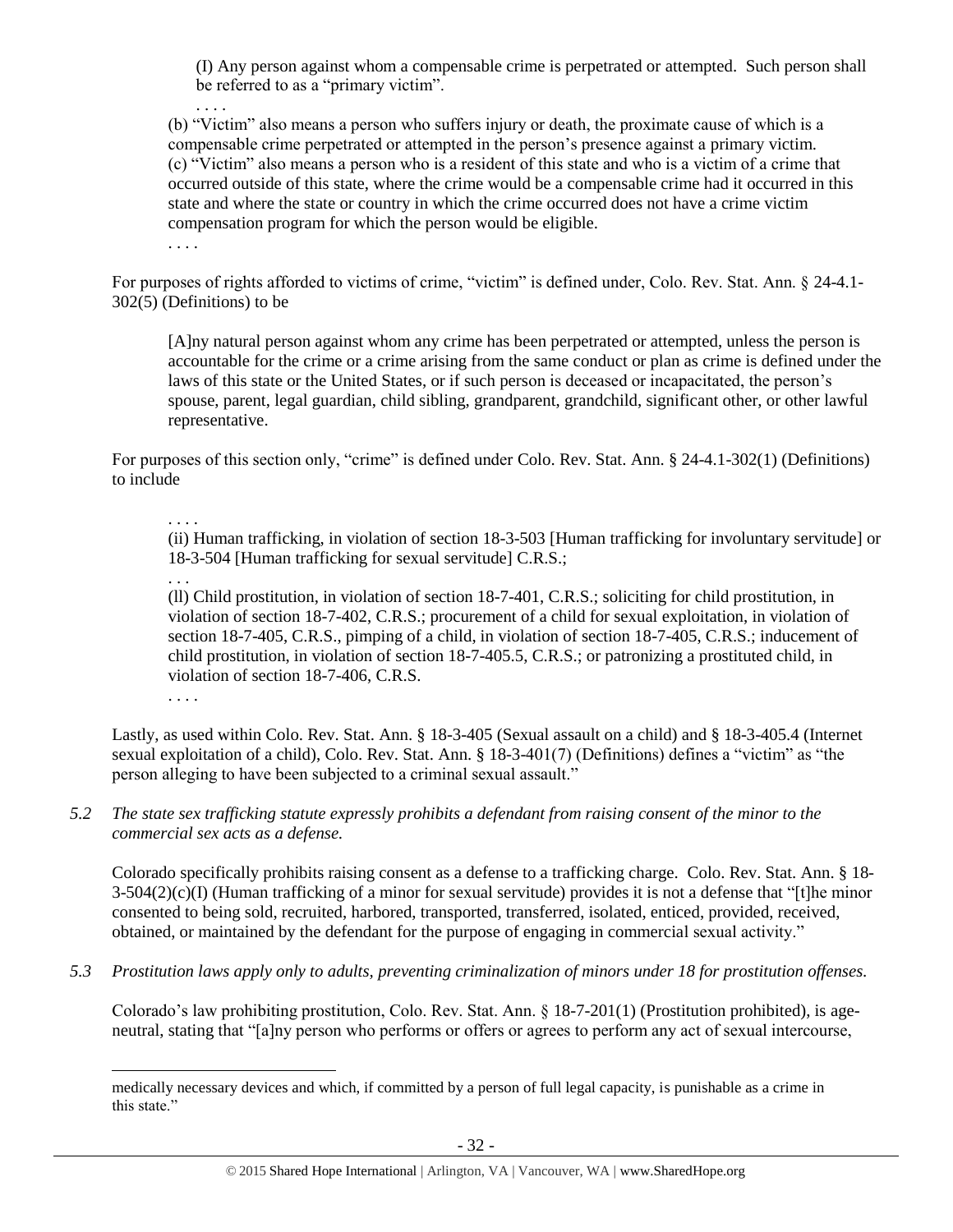fellatio, cunnilingus, masturbation, or anal intercourse with any person not his spouse in exchange for money or other thing of value commits prostitution."

However, minor victims of Colo. Rev. Stat. Ann. § 18-3-504(2) (Human trafficking of a minor for sexual servitude) and Colorado's CSEC laws may be able to assert a defense under Colo. Rev. Stat. Ann. § 18-1-604 (Exemptions from liability based upon behavior of another) which states, "[u]nless otherwise provided by the statute defining the offense, a person shall not be legally accountable for behavior of another constituting an offense if he is a victim of that offense or the offense is so defined that his conduct is inevitably incidental to its commission." While this provision does not prohibit arrest and prosecution of minors for prostitution offenses, a minor victim should be able to avoid a criminal justice outcome by asserting a defense that the violation of Colo. Rev. Stat. Ann. § 18-7-201(1) was "inevitably incidental to" the minor's victimization under Colo. Rev. Stat. Ann. § 18-3-504(2) (Human trafficking of a minor for sexual servitude) and Colorado's CSEC laws.<sup>94</sup>

- 5.3.1 Recommendation: Amend Colo. Rev. Stat. Ann. § 18-7-201 (Prostitution prohibited) to eliminate liability for prostitution offenses for all minors under 18.
- *5.4 State law provides a non-punitive avenue to specialized services through one or more points of entry.*

# **Child Identified as Neglected or Dependent**

 $\overline{\phantom{a}}$ 

Pursuant to Colo. Rev. Stat. Ann. § 19-1-103(1)(a)(II),<sup>95</sup> a sexually exploited child is likely to be identified as neglected or dependent. Colorado uses the term "custodian" in its child welfare statutes, and if a child is identified as neglected or dependent, the definition of "custodian" under Colo. Rev. Stat. Ann. § 19-1-103(35)<sup>96</sup> is not sufficiently broad to involve Child Protective Services in investigations where the child is in the custody or control of a non-family trafficker.

Colo. Rev. Stat. Ann. § 19-3-304(1)(a) (Persons required to report child abuse or neglect) requires certain medical professionals, social workers, school employees, and members of the clergy, among others, who have "reasonable cause to know or suspect that a child has been subjected to abuse or neglect . . . shall immediately upon receiving such information report or cause a report to be made . . . to the county department, the local law enforcement agency, or through the child abuse reporting hotline system as set forth in section 26-5-111, C.R.S."

Reports of known or suspected child abuse must "be made immediately to the county department, the local law enforcement agency, or through the child abuse reporting hotline system as set forth in section 26-5-111, C.R.S., and shall be followed promptly by a written report prepared by those persons required to report." Colo. Rev. Stat. Ann. § 19-3-307(1).<sup>97</sup> "The county department shall respond immediately upon receipt of any report

<sup>94</sup> Pursuant to Colo. Rev. Stat. Ann. § 18-3-505(a)(III) (Human trafficking council—created—duties—repeal), the Colorado Human Trafficking Council has been tasked with consideration of "whether the General Assembly should enact legislation concerning: (a) the prosecution of or granting of immunity to a child victim of commercial sexual exploitation for offenses related to that exploitation; (b) the creation of other legal protections, including statutory defenses for child victims of commercial sexual exploitation for offenses related to that exploitation and the creation of any necessary changes to title 19,C.R.S., to implement those legal protections or defenses; or (c) standards, guidelines, or mandates regarding the appropriate assessment, placement, and treatment of child victims of commercial sexual exploitation through title 19, C.R.S., including but not limited to the use of locked placement." The text of Colo. Rev. Stat. Ann. § 18-3-505 included here and elsewhere in this report includes amendments made by the passage of House Bill 1019 during the 1st regular session of the 70th Colorado Legislature (effective August 5, 2015).

<sup>&</sup>lt;sup>95</sup> See *infra* section 5.5 for a full analysis of the definition of "abuse" as it relates to identification of sexually exploited children.

<sup>&</sup>lt;sup>96</sup> See *infra* section 5.6 for a full analysis of the definition of "custodian."

<sup>&</sup>lt;sup>97</sup> The text of Colo. Rev. Stat. Ann. § 19-3-307 included here and elsewhere in this report includes amendments made by the passage of House Bill 1271 during the 1st regular session of the 69th Colorado Legislature.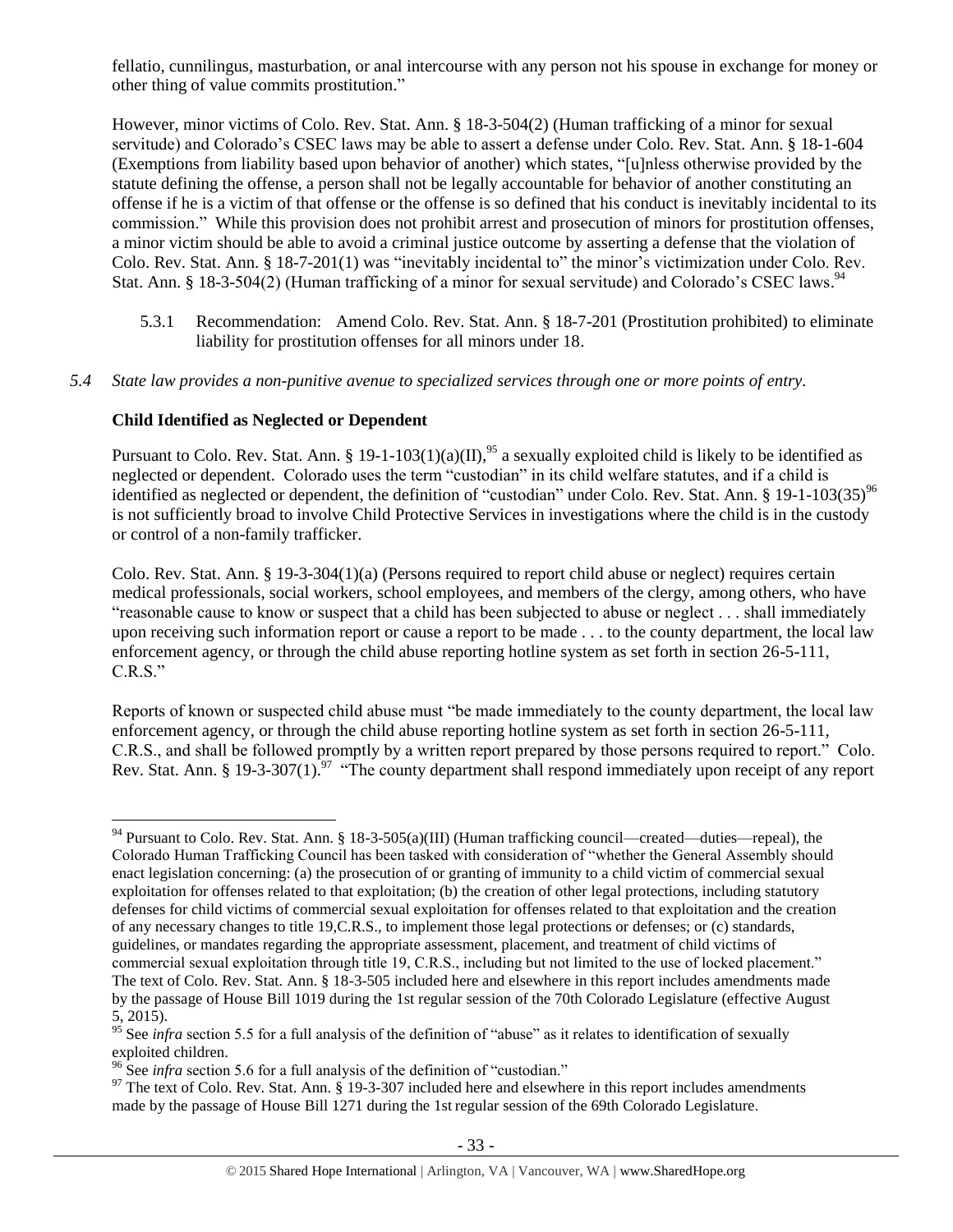of a known or suspected incident of intrafamilial abuse<sup>98</sup> or neglect to assess the abuse involved and the appropriate response to the report." Colo. Rev. Stat. Ann. § 19-3-308(1)(a). However, where the abuse reported is not intrafamilial, Colo. Rev. Stat. Ann. § 19-3-308(5.3)(a) provides in part,

Local law enforcement agencies shall have the responsibility for the coordination and investigation of all reports of third-party abuse or neglect<sup>99</sup> by persons ten years of age or older. Upon receipt of a report, if the local law enforcement agency reasonably believes that the protection and safety of a child is at risk due to an act or omission on the part of persons responsible for the child's care, such agency shall notify the county department of social services for an assessment regarding neglect or dependency. In addition, the local law enforcement agency shall refer to the county department of social services any report of third-party abuse or neglect in which the person allegedly responsible for such abuse or neglect is under age ten. Upon the completion of an investigation, the local law enforcement agency shall forward a copy of its investigative report to the county department of social services. The county department shall review the law enforcement investigative report and shall determine whether the report contains information that constitutes a case of confirmed child abuse and requires it to be submitted to the state department . . . .

Child protective services may also be available to a minor victim of third party abuse while investigation by law enforcement is pending if requested by law enforcement pursuant to Colo. Rev. Stat. Ann. § 19-3-308(5.3)(b), which provides, "If, before an investigation is completed, the local law enforcement agency determines that social services are necessary for the child and, if applicable, the child's family or that assistance from the county department of social services is otherwise required, the agency may request said services or assistance from the county department. The county department shall immediately respond to a law enforcement agency's request for services or assistance in a manner deemed appropriate by the county department." Colorado law also encourages the creation of child protection teams<sup>100</sup> to review investigatory reports of abuse. Colo. Rev. Stat. Ann. § 19-3-308(6)(a), (b). The team must "meet no later than one week after receipt of a report to evaluate such report of child abuse." Colo. Rev. Stat. Ann. § 19-3-308(9).

- *I. Initial Custody:* 
	- a. Authority for initial custody

Colo. Rev. Stat. Ann. § 19-3-401 (Taking children into custody) provides in part,

 $\overline{\phantom{a}}$  $98$  Colo. Rev. Stat. Ann. § 19-1-103(67) provides,

<sup>&</sup>quot;Intrafamilial abuse", as used in part 3 of article 3 of this title, means any case of abuse, as defined in subsection (1) of this section, that occurs within a family context by a child's parent, stepparent, guardian, legal custodian, or relative, by a spousal equivalent, as defined in subsection (101) of this section, or by any other person who resides in the child's home or who is regularly in the child's home for the purpose of exercising authority over or care for the child; except that "intrafamilial abuse" shall not include abuse by a person who is regularly in the child's home for the purpose of rendering care for the child if such person is paid for rendering care and is not related to the child.

 $99$  Colo. Rev. Stat. Ann. § 19-1-103(108) defines "third-party abuse" as "a case in which a child is subjected to abuse, as defined in subsection (1) of this section, by any person who is not a parent, stepparent, guardian, legal custodian, spousal equivalent, as defined in subsection (101) of this section, or any other person not included in the definition of intrafamilial abuse, as defined in subsection (67) of this section."

<sup>&</sup>lt;sup>100</sup> Pursuant to Colo. Rev. Stat. Ann. § 19-1-103(22), a "child protection team" is defined as a "multidisciplinary team consisting, where possible, of a physician, a representative of the juvenile court or the district court with juvenile jurisdiction, a representative of a local law enforcement agency, a representative of the county department, a representative of a mental health clinic, a representative of a county, district, or municipal public health agency, an attorney, a representative of a public school district, and one or more representatives of the lay community, at least one of whom shall be a person who serves as a foster parent in the county."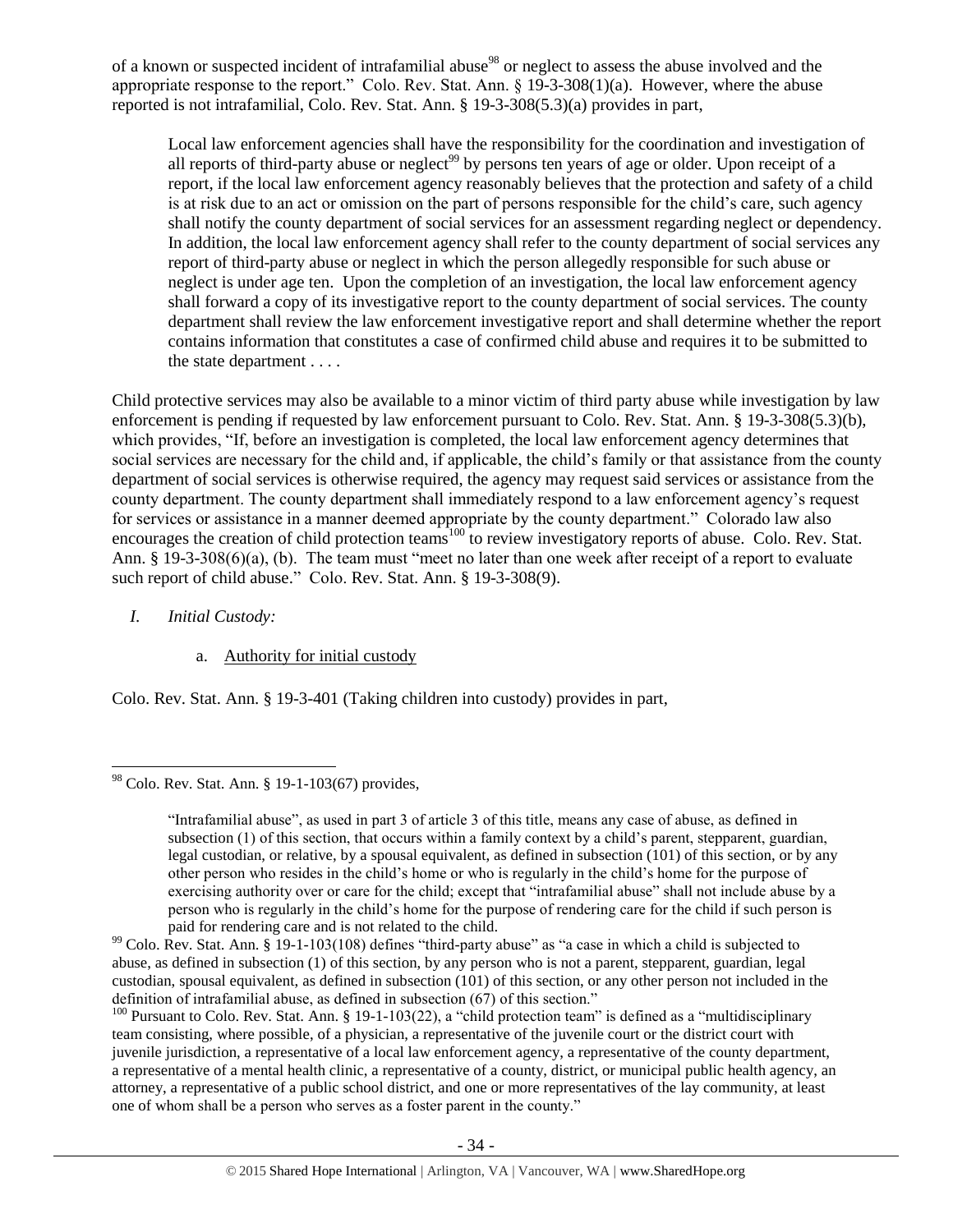(1) A child may be taken into temporary custody by a law enforcement officer without order of the court:

(a) When the child is abandoned, lost, or seriously endangered in such child's surroundings or seriously endangers others and immediate removal appears to be necessary for such child's protection or the protection of others

(b) When there are reasonable grounds to believe that such child has run away or escaped from such child's parents, guardian, or legal custodian and the child's parents, guardian, or legal custodian has not made a report to a law enforcement agency that the child has run away from home; or

. . . (1.3) A child shall be taken into temporary custody by a law enforcement officer without order of the court when there are reasonable grounds to believe the child has run away from the child's parents, guardian, or legal custodian and the child's parents, guardian, or legal custodian has made a report to a law enforcement agency that the child has run away from home.

… (1.5) An emergency exists and a child is seriously endangered as described in paragraph (a) of subsection (1) of this section whenever the safety or well-being of a child is immediately at issue and there is no other reasonable way to protect the child without removing the child from the child's home. If such an emergency exists, a child shall be removed from such child's home and placed in protective custody regardless of whether reasonable efforts to preserve the family have been made.

. . . .

Protective custody may also be available to protect commercially sexually exploited children pursuant to Colo. Rev. Stat. Ann. § 19-3-405(1), (2) (Temporary protective custody), which authorizes the court to issue temporary custody orders when law enforcement, social services, or a hospital administrator requests one based on a reasonable belief that the child has been abused or neglected.

b. Placement:

Unless it is in the child's best interest to remain outside the home, the child must then be released to the care of parents or other responsible adult. Colo. Rev. Stat. Ann. § 19-3-402(2). If the child is not released, then the child will "be taken directly to the court or to the place of detention, or a temporary holding facility, or a shelter designated by the court without unnecessary delay." Colo. Rev. Stat. Ann. § 19-3-402(3)(b). A child may be placed in detention where the child requires physical restraint. Colo. Rev. Stat. Ann. § 19-3-403(2).

# *II. Process following initial custody:*

When a child is taken into temporary custody, Colo. Rev. Stat. Ann. § 19-3-402(1) (Duty of officer notification—release or detention) requires the detaining law enforcement officer to notify the child's parent, guardian, or legal custodian.

To commence the process for a child to be declared a neglected or dependent child<sup>101</sup> by the court,<sup>102</sup> Colo. Rev. Stat. Ann. § 19-3-501(2)(a) (Petition initiation—preliminary investigation—informal adjustment) provides,

(b) The child lacks proper parental care through the actions or omissions of the parent, guardian, or legal custodian;

(c) The child's environment is injurious to his or her welfare;

 $\overline{\phantom{a}}$ <sup>101</sup> Colo. Rev. Stat. Ann. § 19-3-102 (Neglected or dependent child) provides,

<sup>(1)</sup> A child is neglected or dependent if:

<sup>(</sup>a) A parent, guardian, or legal custodian has abandoned the child or has subjected him or her to mistreatment or abuse or a parent, guardian, or legal custodian has suffered or allowed another to mistreat or abuse the child without taking lawful means to stop such mistreatment or abuse and prevent it from recurring;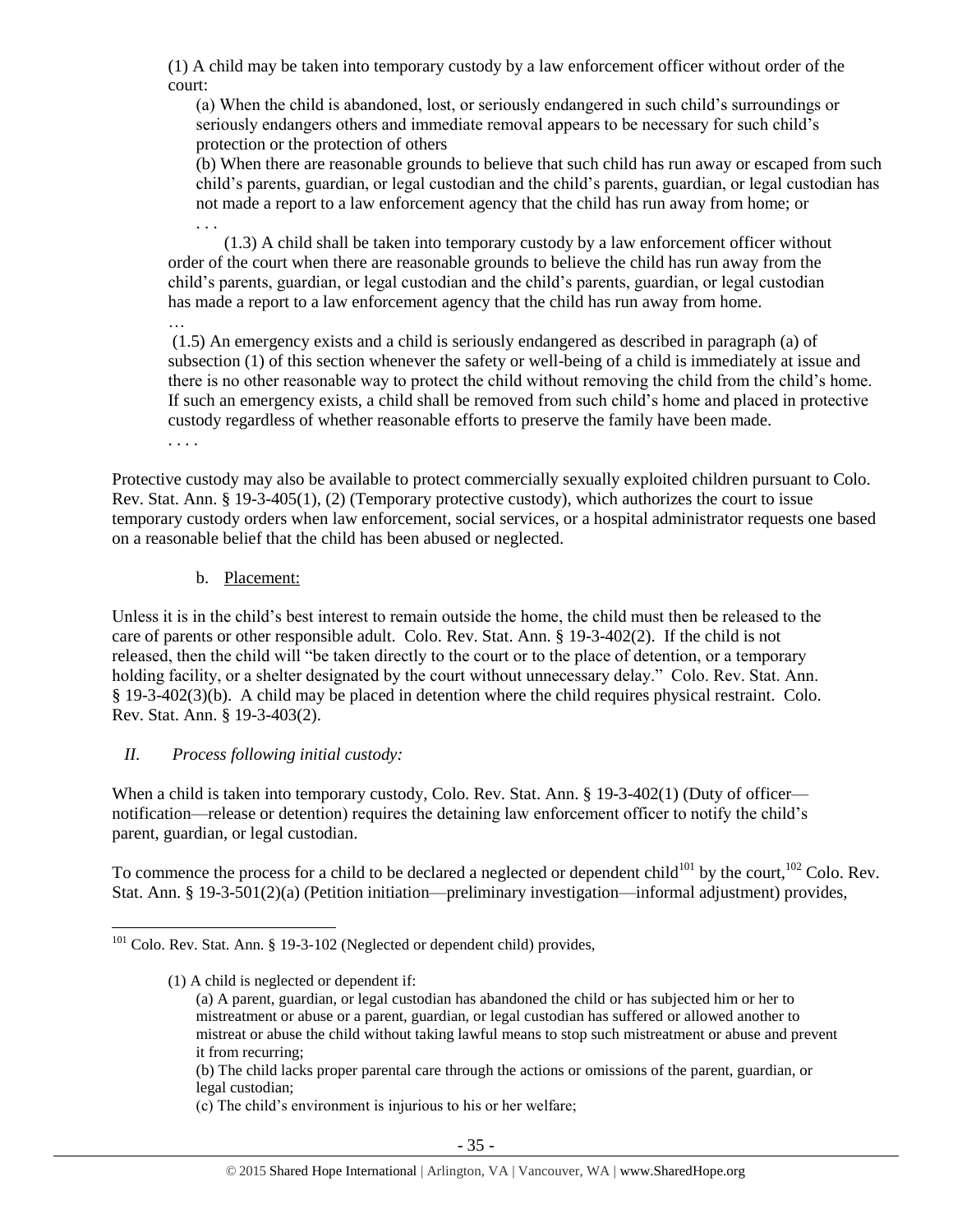"Upon receipt of a report filed by a law enforcement agency, or any other person required to report pursuant to section 19-3-304(2) indicating that a child has suffered abuse as defined in section 19-1-103 (1) and that the best interests of the child require that he be protected from risk of further such abuse, the court shall then authorize and may order the filing of a petition." Additionally, Colo. Rev. Stat. Ann. § 19-3-501(2)(b) provides, "Upon receipt of a report, as described in paragraph (a) of this subsection (2), from any person other than those specified in said paragraph (a), the court, after such investigation as may be reasonable under the circumstances, may authorize and may order the filing of a petition."<sup>103</sup>

## *III. Placement process pending adjudication/ investigation:*

If the child is placed in a "shelter facility or a temporary holding facility not operated by the department of human services designated by the court," a hearing must be held within 48 hours to decide whether the child requires further detention; however, if the child "is placed with the county department of social services pursuant to this section or section 19-3-405 [Temporary protective custody]," a hearing must be held within 72 hours. Colo. Rev. Stat. Ann. § 19-3-403(2), (3.5). However, children who are alleged runaways from another state "may be held in a shelter care or other appropriate facility for up to seven days." Colo. Rev. Stat. Ann. § 19-3-403(3.7).

Prior to the adjudicatory hearing, the court may release the child to his or her parents, or place the child with grandparents, other relatives, or in a shelter facility.<sup>104</sup>

. . . .

 $\overline{\phantom{a}}$ 

(2) A child is neglected or dependent if:

(b) Such parent, guardian, or legal custodian has been the respondent in another proceeding under this article in which a court has adjudicated another child to be neglected or dependent based upon allegations of sexual or physical abuse, or a court of competent jurisdiction has determined that such parent's, guardian's, or legal custodian's abuse or neglect has caused the death of another child; and (c) The pattern of habitual abuse described in paragraph (a) of this subsection (2) and the type of abuse described in the allegations specified in paragraph (b) of this subsection (2) pose a current threat to the child.

<sup>102</sup> Pursuant to Colo. Rev. Stat. Ann. § 19-1-104(1)(a), (b) (Jurisdiction), "Except as otherwise provided by law, the juvenile court shall have exclusive original jurisdiction in proceedings: (a) Concerning any child committing a delinquent act, as defined in section 19-1-103 (36); (b) Concerning any child who is neglected or dependent, as set forth in section 19-3-102."

<sup>103</sup> While Colo. Rev. Stat. Ann. § 19-3-501(2) seems to suggest that the court may commence a dependency proceeding based on any report of abuse submitted to the court, the court in *McCall v. District Court of County of Montezuma*, 651 P.2d 392, 394 (Colo. 1982) clarified by stating, "We conclude that the state is the exclusive party to bring neglect and dependency proceedings. The [private party] could request the county department of social services to bring such a proceeding or refer the matter to the juvenile court as provided in section 19-3-101(2)[Colo. Rev. Stat. Ann. § 19-3-101 has since been repealed by Laws 1996, H.B.96-1019, § 11, eff. March 20, 1996], but she could not bring a neglect and dependency petition on her own."

<sup>104</sup> *See* Colo. Rev. Stat. Ann. § 19-3-403 (Temporary custody - hearing - time limits - restriction – rules).

<sup>(</sup>d) A parent, guardian, or legal custodian fails or refuses to provide the child with proper or necessary subsistence, education, medical care, or any other care necessary for his or her health, guidance, or well-being;

<sup>(</sup>e) The child is homeless, without proper care, or not domiciled with his or her parent, guardian, or legal custodian through no fault of such parent, guardian, or legal custodian;

<sup>(</sup>f) The child has run away from home or is otherwise beyond the control of his or her parent, guardian, or legal custodian;

<sup>(</sup>a) A parent, guardian, or legal custodian has subjected another child or children to an identifiable pattern of habitual abuse; and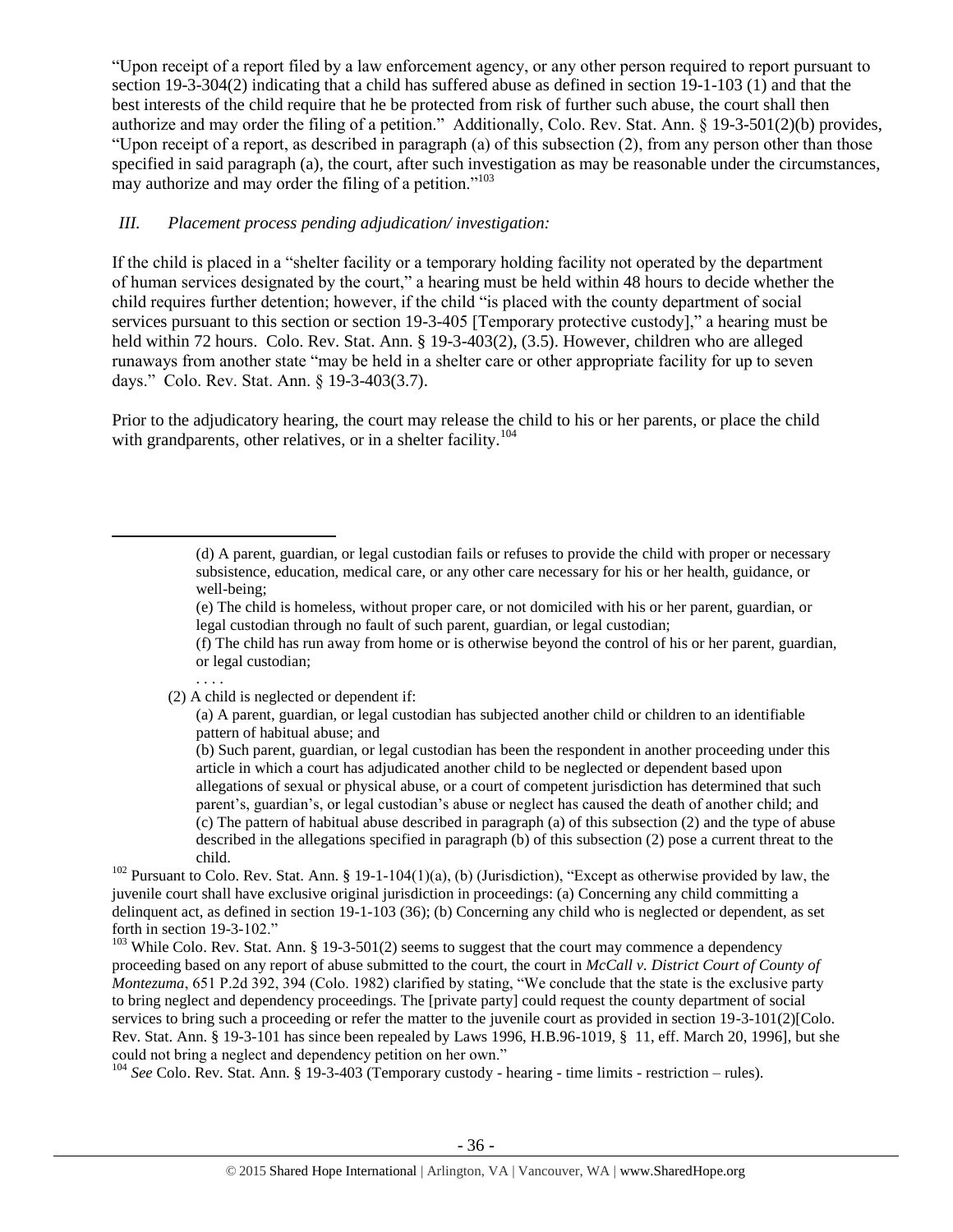## *IV. Adjudication or referral to alternate process:*

# a. Adjudication:

In accordance with Colo. Rev. Stat. Ann. § 19-3-505 (Adjudicatory hearing - findings – adjudication),

(1) At the adjudicatory hearing, the court shall consider whether the allegations of the petition are supported by a preponderance of the evidence...

…

(3) Adjudicatory hearings shall be held at the earliest possible time, but in no instance shall such hearing be held later than ninety days after service of the petition, or, in a county designated pursuant to section 19-1-123, if the child is under six years of age at the time a petition is filed in accordance with section 19-3-501 (2), in no instance shall such hearing be held later than sixty days after service of the petition unless the court finds that the best interests of the child will be served by granting a delay…

If a child is found to be neglected or dependent, a dispositional hearing must be held within thirty days after the adjudicatory hearing, unless good cause exists to postpone the hearing. Colo. Rev. Stat. Ann.  $§$  19-3-505 (7)(b).

*V. Outcomes*

 $\overline{\phantom{a}}$ 

If following the filing of a petition under Colo. Rev. Stat. Ann. § 19-3-501(2), the court adjudicates a child to be neglected or dependent, Colo. Rev. Stat. Ann. § 19-3-508(1)(a)–(c) (Neglected or dependent child disposition—concurrent planning) authorizes the court to, among other things, place the child in the custody of his or her parents, a relative, or the county department of social services for placement in foster care.

Colorado requires counties to provide certain services to eligible children pursuant to Colo. Rev. Stat. Ann. §19-3-208 (Services - county required to provide – rules). These services are designed to accomplish multiple goals, including promoting the immediate health, safety and well-being of eligible children, and reducing the risk of future maltreatment of children.<sup>105</sup> The list of services required by Colo. Rev. Stat. Ann. §19-3-208(b) include:

- (I) Screening, assessments, and individual case plans;
- (II) Home-based family and crisis counseling;
- (III) Information and referral services to available public and private assistance resources;
- (IV) Visitation services for parents with children in out-of-home placement; and
- (V) Placement services including foster care and emergency shelter.

Other services provided by the county (if funds are available) are set forth in Colo. Rev. Stat. Ann. §19-3- 208(d). This list includes:

(I) Transportation to these services when other appropriate transportation is not available;

 $105$  Colo. Rev. Stat. Ann. §19-3-208(2)(a) states, "Services' shall be designed to accomplish the following goals: (I) Promote the immediate health, safety, and well-being of children eligible for these services based upon the case assessment and individual case plan; (II) Reduce the risk of future maltreatment of children who have previously been abused or neglected and protect the siblings of such children and other children who are members of the same household who may be subjected to maltreatment; (III) Avoid the unnecessary placement of children into foster care resulting from child abuse and neglect, voluntary decisions by families, or the commission of status offenses; (IV) Facilitate, if appropriate, the speedy reunification of parents with any of their children who have been placed in outof-home placement; (V) Ensure that the placement of a child is neither delayed nor denied due to consideration of the race, color, or national origin of the child or any other person unless such consideration is permitted pursuant to federal law; and (VI) Promote the best interests of the child."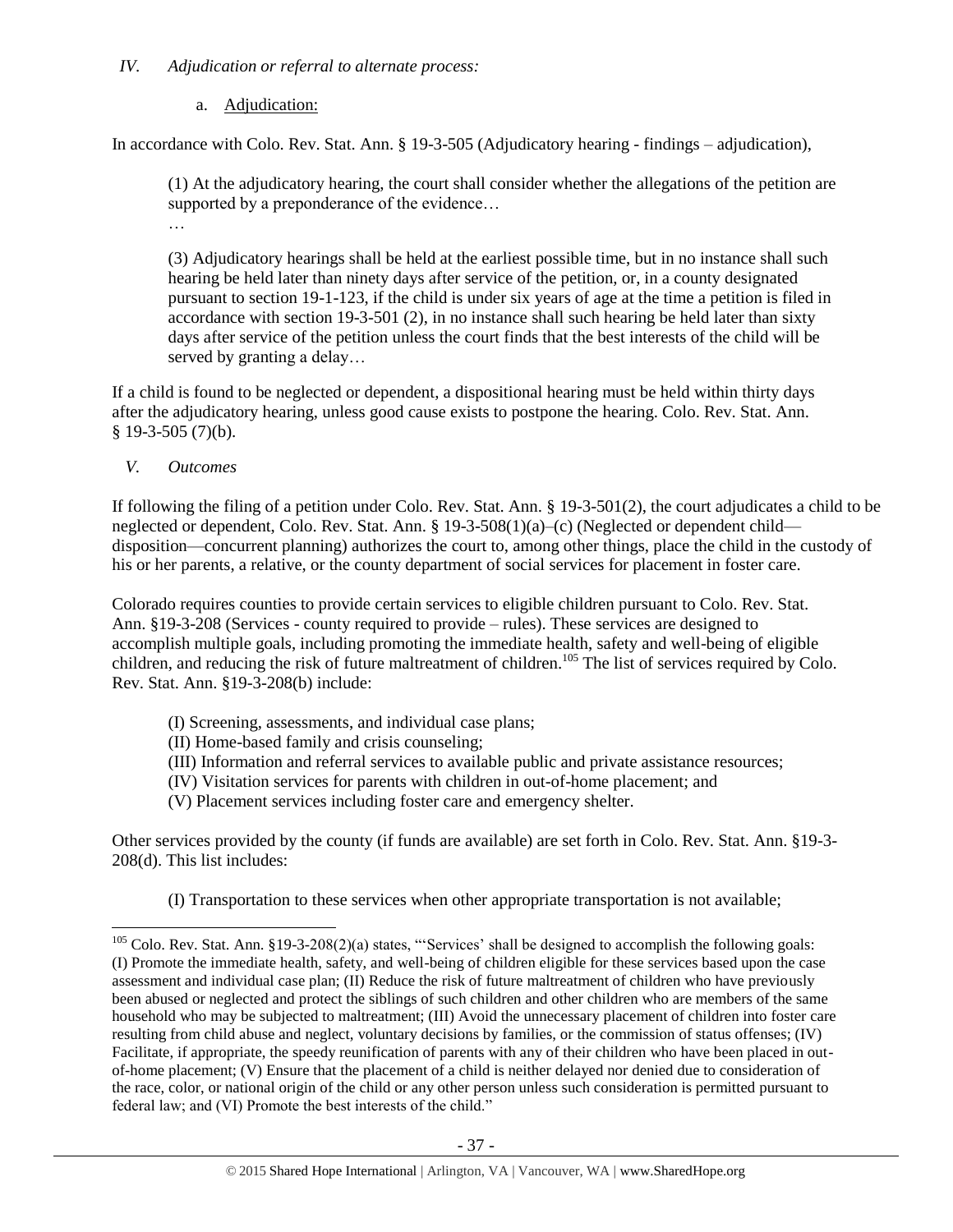(II) Child care as needed according to a case plan, when other child care is not available;

(III) In-home supportive homemaker services;

(IV) Diagnostic, mental health, and health care services;

(V) Drug and alcohol treatment services;

(VI) After care services to prevent a return to out-of-home placement;

(VII) Family support services while a child is in out-of-home placement including home-based services, family counseling, and placement alternative services;

(VIII) Financial services in order to prevent placement; and

(IX) Family preservation services….

# **Child Identified as Delinquent**

A commercially sexually exploited child may be detained for conduct committed as a result of the child's exploitation. Colo. Rev. Stat. Ann. § 19-1-103(36) (Definitions) defines a "delinquent act" as "a violation of any statute, ordinance, or order enumerated in section 19-2-104(1)(a) [Jurisdiction]." Offenses listed under Colo. Rev. Stat. Ann. § 19-2-104(1)(a)(I) include "[a]ny federal or state law, except nonfelony state traffic, game and fish, and parks and recreation laws or rules." Colo. Rev. Stat. Ann. § 19-1-103(71) defines a "juvenile delinquent" as "a juvenile who has been found guilty of a delinquent act." Under these definitions, a commercially sexually exploited child may be considered a juvenile delinquent for having violated Colo. Rev. Stat. Ann. § 18-7-201(1) (Prostitution prohibited).

- *I. Initial Custody* 
	- a. Authority for initial custody

Colo. Rev. Stat. Ann. § 19-2-502 (Taking juvenile into custody) provides,

(1) A juvenile may be taken into temporary custody by a law enforcement officer without order of the court when there are reasonable grounds to believe that he or she has committed a delinquent act. (2) A juvenile may be taken into temporary custody by a law enforcement officer executing a lawful warrant taking a juvenile into custody issued pursuant to section 19-2-503 [Issuance of a lawful warrant taking a juvenile into custody].

. . . .

(4) A juvenile may be detained temporarily by an adult other than a law enforcement officer if the juvenile has committed or is committing a delinquent act in the presence of such adult. Any person detaining a juvenile shall notify, without unnecessary delay, a law enforcement officer, who shall assume custody of said juvenile.

(5) The taking of a juvenile into temporary custody under this section is not an arrest, nor does it constitute a police record.

b. Placement:

Colo. Rev. Stat. Ann. § 19-2-507(2) allows the juvenile to be detained where "the law enforcement officer or the court determines that the juvenile's immediate welfare or the protection of the community require that the juvenile be detained." Otherwise, the juvenile must be released to the juvenile's parents or other responsible adult. Colo. Rev. Stat. Ann. § 19-2-507(3). If the juvenile is not released, the juvenile will "be taken directly to the court, or to a place of detention, a temporary holding facility or a shelter designated by the court." Colo. Rev. Stat. Ann. § 19-2-507(4)(b). Colo. Rev. Stat. Ann. § 19-2-508(1) (Detention and shelter—hearing—time limits—findings—reviews— confinement with adult offenders restrictions) provides that "[a] juvenile who must be taken from his or her home but who does not require physical restriction shall be given temporary care in a shelter facility designated by the court or the county department of social services and shall not be placed in detention."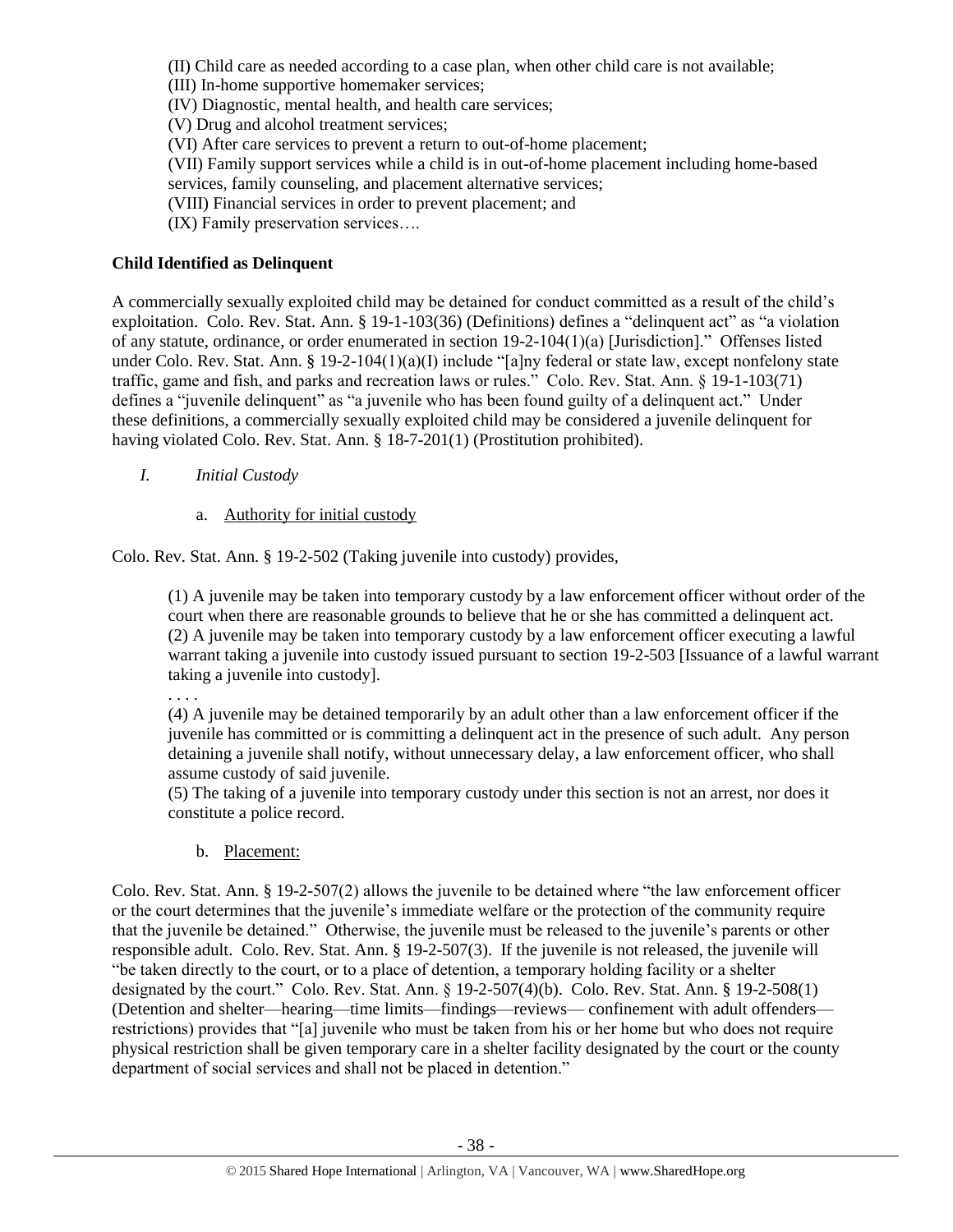# *II. Process following initial custody*

When a juvenile is taken into custody under Colo. Rev. Stat. Ann. § 19-2-502, Colo. Rev. Stat. Ann. § 19- 2-507(1) (Duty of officer—screening teams—notification—release or detention) requires the detaining officer to notify a "screening team for the judicial district," which will "notify the juvenile's parent, guardian, or legal custodian without unnecessary delay and inform him or her that, if the juvenile is placed in detention or a temporary holding facility, all parties have a right to a prompt hearing to determine whether the juvenile is to be detained further."

Pursuant to Colo. Rev. Stat. Ann. § 19-2-512(1), "If the district attorney determines that the interests of the juvenile or of the community require that further action be taken, the district attorney may file a petition in delinquency…"

# *III. Placement process pending adjudication*

When a juvenile is detained, a detention hearing must be held within 48 hours and "the court may further detain the juvenile only if the court finds from the information provided at the hearing that the juvenile is a danger to himself or herself or to the community." Colo. Rev. Stat. Ann. § 19-2-508(3)(a)(I), (III). After the detention hearing, pursuant to Colo. Rev. Stat. Ann. § 19-2-508(3)(a)(IV),

[T]he court shall enter one of the following orders:

(A) That the juvenile be released to the custody of a parent, guardian, or legal custodian without the posting of bond;

(B) That the juvenile be placed in a shelter facility;

(C) That bail be set and that the juvenile be released upon the posting of that bail;

(D) That no bail be set and that the juvenile be detained without bail upon a finding that such juvenile is a danger to himself or herself or to the community. . . .

(E) That no bail be set and that, upon the court's finding that the juvenile is a danger to himself or herself or to the community, the juvenile be placed in a preadjudication service program established pursuant to section 19-2-302. . . .

Colo. Rev. Stat. Ann. § 19-2-508(4)(b) provides that "[w]henever a juvenile is held pursuant to a direct filing or transfer in a facility where adults are held, the juvenile shall be physically segregated from the adult offenders," while Colo. Rev. Stat. Ann.  $\S$  19-2-508(4)(g) specifies,

A juvenile court shall not order a juvenile offender who is under eighteen years of age at the time of sentencing to enter a secure setting or secure section of an adult jail or lockup as a disposition for an offense or as a means of modifying the juvenile offender's behavior.

*IV. Adjudication or referral to alternate process*

a. Adjudication:

An adjudicatory trial must be held within sixty days following the entry of a plea of not guilty. Colo. Rev. Stat. Ann. § 19-2-708 (Entry of plea).

Pursuant to Colo. Rev. Stat. Ann. § 19-2-804 (Procedures at trial),

(1) At the adjudicatory trial, which shall be conducted as provided in section 19-1-106, the court shall consider whether the allegations of the petition are supported by evidence beyond a reasonable doubt…

… (3) If the juvenile is found guilty after an adjudicatory trial, the court may proceed to sentencing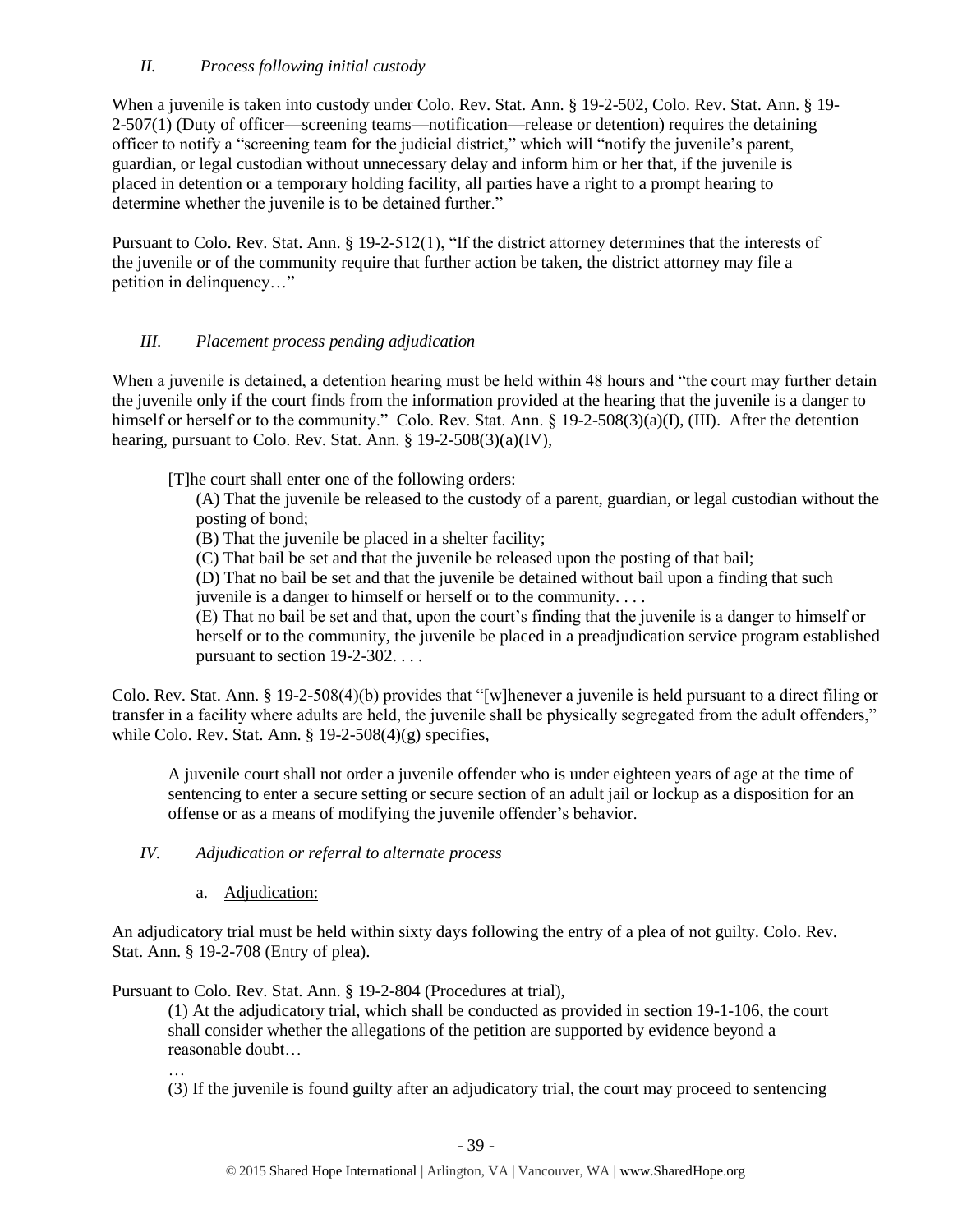or direct that the matter be set for a separate sentencing hearing within forty-five days following completion of the adjudicatory trial.

b. Diversion:

Juveniles may avoid an adjudication of delinquency and detention through both diversion<sup>106</sup> and restorative justice programs.<sup>107</sup> Under Colo. Rev. Stat. Ann. § 19-2-704 (Diversion), "As an alternative to a petition filed pursuant to section 19-2-512, an adjudicatory trial pursuant to part 8 of this article, or disposition of a juvenile delinquent pursuant to section 19-2-907, the district attorney may agree to allow a juvenile to participate in a diversion program established in accordance with section 19-2-303 [Juvenile diversion program—authorized]."

# *V. Outcomes (Final permanent placement)*

Upon completion of the hearing, pursuant to 19-2-907, the court shall enter a decree of sentence or commitment imposing any of the following sentences or combination of sentences, as appropriate:

(a) Commitment to the department of human services, as provided in section 19-2-909 [authorizing the court to commit a juvenile for up to 2 years where adjudicated a juvenile delinquent for an offense constituting a misdemeanor or felony if committed by an adult];

(b) Confinement in the county jail or in community corrections, as provided in section 19-2-910;

(c) Detention, as provided in section 19-2-911;

(d) Placement of legal custody of the juvenile with a relative or other suitable person, as provided in section 19-2-912;

(e) Probation, as provided in section 19-2-913;

(f) Commitment to the community accountability program, as provided in section 19-2-914;

(g) Placement of legal custody of the juvenile in the county department of social services or a child placement agency, as provided in section 19-2-915;

. . .

(l) Participation in an evaluation to determine whether the juvenile would be suitable for restorative justice practices that would be a part of the juvenile's sentence;  $\dots$ 

5.4.1 Recommendation: Enact a mandatory protective response for juvenile sex trafficking victims that provides an avenue to specialized services outside detention.

 $107$  Colo. Rev. Stat. Ann. § 19-1-103(94.1) (Definitions) defines "restorative justice" as

those practices that emphasize repairing the harm to the victim and the community caused by criminal acts. Restorative justice practices may include victim-offender conferences attended voluntarily by the victim, a victim advocate, the offender, community members, and supporters of the victim or the offender that provide an opportunity for the offender to accept responsibility for the harm caused to those affected by the crime and to participate in setting consequences to repair the harm. Consequences recommended by the participants may include, but need not be limited to, apologies, community service, restoration, and counseling. The selected consequences are incorporated into an agreement that sets time limits for completion of the consequences and is signed by all participants.

 $\overline{a}$  $106$  Colo. Rev. Stat. Ann. § 19-1-103(44) (Definitions) defines "diversion" as

a decision made by a person with authority or a delegate of that person that results in specific official action of the legal system not being taken in regard to a specific juvenile or child and in lieu thereof providing individually designed services by a specific program. The goal of diversion is to prevent further involvement of the juvenile or child in the formal legal system. Diversion of a juvenile or child may take place either at the prefiling level as an alternative to the filing of a petition pursuant to section 19-2-512 [Petition initiation] or at the postadjudication level as an adjunct to probation services following an adjudicatory hearing pursuant to section 19-3-505 [Adjudicatory hearing] or a disposition as a part of sentencing pursuant to section 19-2-907 [Sentencing schedule—options]. . . .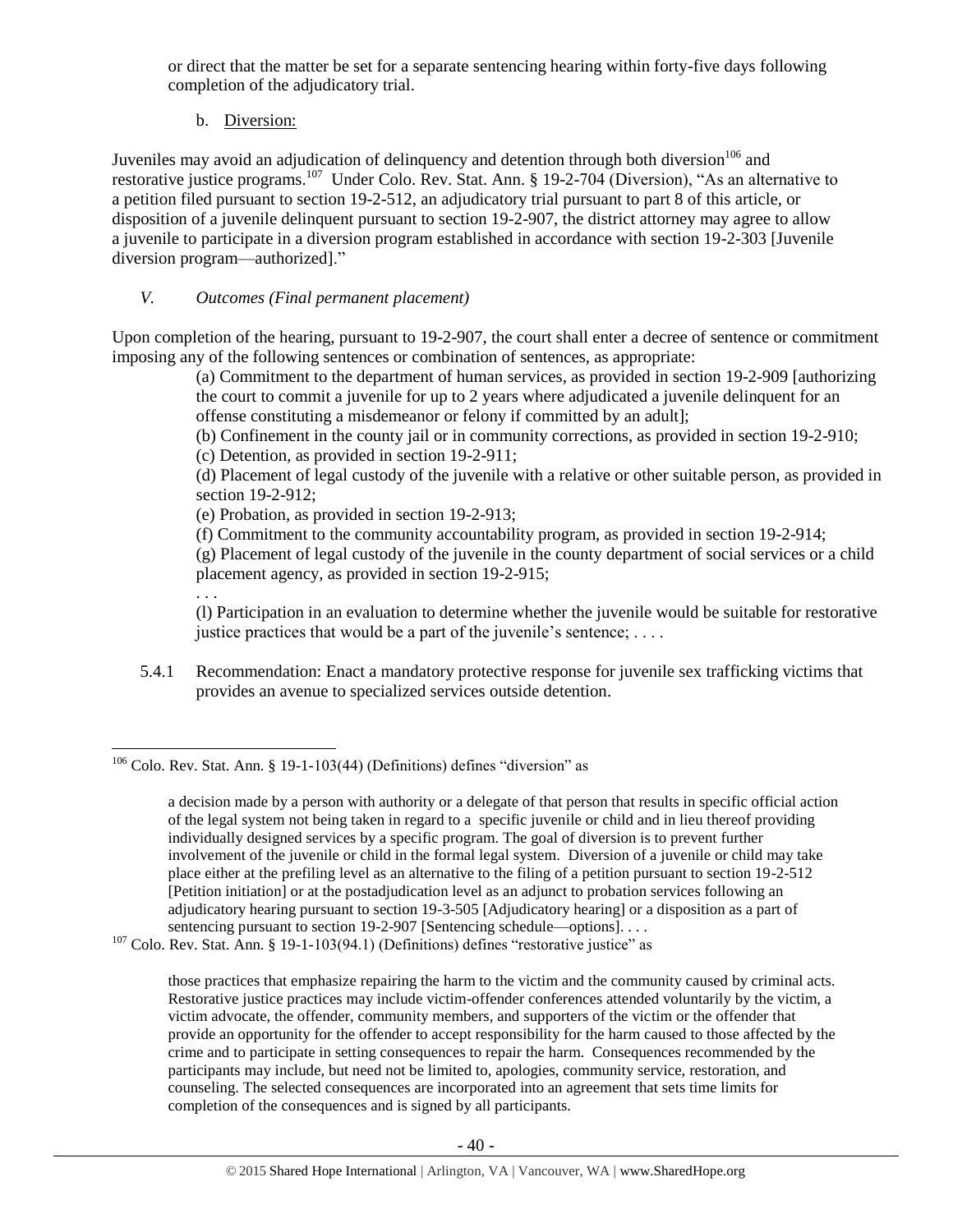# *5.5 Commercial sexual exploitation is identified as a type of abuse and neglect within child protection statutes.*

Human trafficking of a minor for sexual servitude and crimes involving commercial sexual exploitation of children are identified as abuse and neglect under Colorado's child protection statutes. Colo. Rev. Stat. Ann. § 19-1-103(1)(a)(II) defines "abuse" and "child abuse or neglect" for purposes of Colorado's laws on child abuse or neglect, as "an act or omission in one of the following categories that threatens the health or welfare of a child," including "[a]ny case in which a child is subjected to unlawful sexual behavior as defined in section 16-22-102(9), C.R.S. [Definitions]." Colo. Rev. Stat. Ann. § 16-22-102(9) includes violations of Colo. Rev. Stat. Ann. § 18-3-504(2) (Human trafficking of a minor for sexual servitude), § 18-3-405 (Sexual assault on a child), § 18-3-305 (Enticement of a child), § 18-6-403 (Sexual exploitation of children), § 18-6-404 (Procurement of a child for sexual exploitation), § 18-7-402 (Soliciting for child prostitution), § 18-7-403 (Pandering of a child), § 18-7-403.5 (Procurement of a child), § 18-7-404 (Keeping a place of child prostitution), § 18-7-405 (Pimping of a child), § 18-7-405.5 (Inducement of child prostitution), § 18-7-406 (Patronizing a prostituted child), § 18-3-306(3) (Internet luring of a child) (where a Class 4 felony), and § 18-3- 405.4 (Internet sexual exploitation of a child) within the definition of "unlawful sexual behavior."

# *5.6 The definition of "caregiver" or another related term in the child welfare statutes is not a barrier to a sex trafficked child accessing the protection of child welfare.*

Colo. Rev. Stat. Ann. § 19-1-103(35) (Definitions) defines a "custodian" as "a person who has been providing shelter, food, clothing, and other care for a child in the same fashion as a parent would, whether or not by order of court." This definition is broad enough to include a trafficker (pimp) in custody or control of a child in order to bring a trafficked child into child protective services.

Additionally, the definition of "neglected or dependent child," as defined in Colo. Rev. Stat. Ann. § 19-3-102 (Neglected or dependent child) is broad enough to potentially encompass commercially sexually exploited youth who are not residing with their legal custodians. Colo. Rev. Stat. Ann. § 19-3-102(1) specifies that

[a] child is neglected or dependent if

. . . (e) [t]he child is homeless, without proper care, or not domiciled with his or her parent, guardian, or legal custodian through no fault of such parent, guardian, or legal custodian; (f) The child has run away from home or is otherwise beyond the control of his or her parent, guardian, or legal custodian;

. . . .

 $\overline{\phantom{a}}$ 

# *5.7 Crime victims' compensation is specifically available to a child victim of sex trafficking or commercial sexual exploitation of children (CSEC) without regard to ineligibility factors.*

Crime victims' compensation may be available to domestic minor sex trafficking victims pursuant to Colo. Rev. Stat. Ann. § 24-4.1-102(10)(a) (Definitions) to the extent that the victim<sup>108</sup> suffers "property damage, economic loss, injury, or death as a result of a compensable crime." A "compensable crime" is defined in part as "[a]n intentional, knowing, reckless or criminally negligent act . . . that results in residential property damage to or bodily injury or death of another person." Colo. Rev. Stat. Ann. § 24-4.1-102(4)(a)(I).

Even where a domestic minor sex trafficking victim is eligible to be an applicant for compensation, certain criteria in Colo. Rev. Stat. Ann. § 24-4.1-108 (Awarding compensation) may limit the ability of a commercially exploited child to obtain compensation. Under Colo. Rev. Stat. Ann.  $\frac{8}{2}$  24-4.1-108(1)(b), (f),<sup>109</sup> to receive an award, a victim must have reported the crime to law enforcement within 72 hours of the crime's commission and file a claim for compensation within 1 year of the crime unless the board finds good cause for failure to do

<sup>&</sup>lt;sup>108</sup> See supra Section 5.1 for the definition of "victim."

<sup>&</sup>lt;sup>109</sup> Colo. Rev. Stat. Ann. § 24-4.1-108(f) further states, "For purposes of this paragraph (f), 'good cause' may include but is not limited to circumstances in which a crime has remained unsolved for more than one year."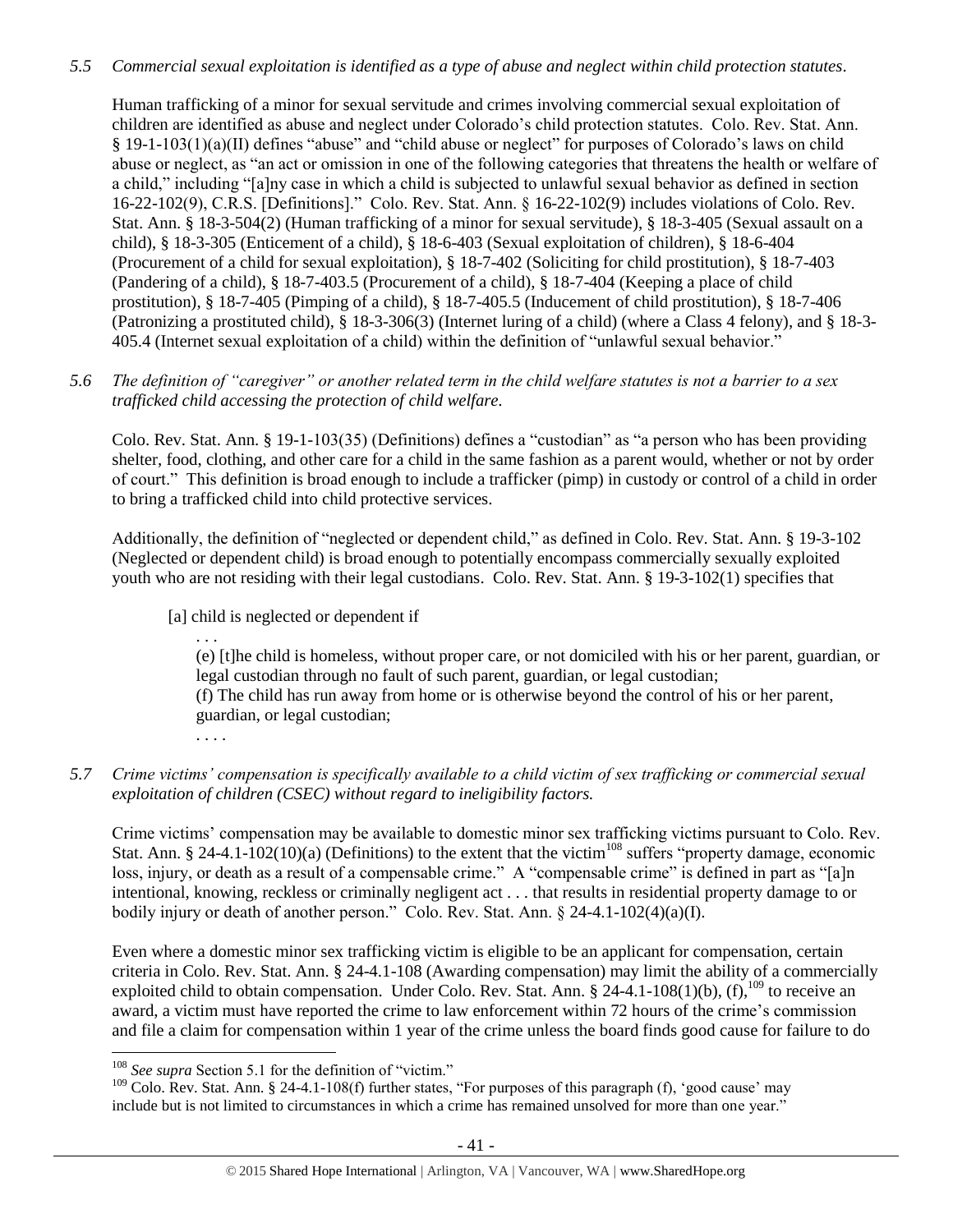so. Colo. Rev. Stat. Ann.  $\S 24-4.1-108(1)(c)$  further requires the victim to have "cooperated fully with law enforcement officials in the apprehension and prosecution of the assailant [unless] the board has found good cause exists for the failure to cooperate." Lastly, Colo. Rev. Stat. Ann. § 24-4.1-108(1)(e) requires that "[t]he death of or injury to the victim was not substantially attributable to [the victim's] wrongful act or substantial provocation of his assailant." Despite these limitations, Colo. Rev. Stat. Ann. § 24-4.1-108(2) authorizes the board to waive any of the requirements for compensation if justice so requires.

5.7.1 Recommendation: Amend Colo. Rev. Stat. Ann. § 24-4.1-108 (Awarding compensation) to create exceptions for victims of domestic minor sex trafficking to the ineligibility criteria in Colo. Rev. Stat. Ann. § 24-4.1-108(1).

## *5.8 Victim-friendly procedures and protections are provided in the trial process for minors under 18.*

Colorado affords some protections to commercially exploited children who are victims of Colo. Rev. Stat. Ann. § 18-3-504(2) (Human trafficking of a minor for sexual servitude) and Colorado's CSEC crimes.

Colo. Rev. Stat. Ann. § 18-3-411 (3)–(5)<sup>110</sup> (Sex offenses against children) provides certain protections to victims of an "unlawful sexual offense." <sup>111</sup> Colo. Rev. Stat. Ann. § 18-3-411(3)–(5) provides,

(3) Out-of-court statements made by a child describing any act or attempted act of sexual contact, intrusion, or penetration, as defined in section 18-3-401 [Definitions], performed or attempted to be performed with, by, or on the child declarant, not otherwise admissible by a statute or court rule which provides an exception to the objection of hearsay, may be admissible in any proceeding in which the child is a victim of an unlawful sexual offense pursuant to the provisions of section 13-25-129 [Statements of child victim of unlawful sexual offense against a child or of child abuse—hearsay exception], C.R.S.

(4) All cases involving the commission of an unlawful sexual offense shall take precedence before the court; the court shall hear these cases as soon as possible after they are filed.

(5) The statutory privilege between the husband and the wife shall not be available for excluding or refusing testimony in any prosecution of an unlawful sexual offense.

Additionally, Colo. Rev. Stat. Ann. § 18-3-413 (Video tape depositions—children—victims of sexual offenses) provides,

(1) When a defendant has been charged with an unlawful sexual offense . . . and when the victim at the time of the commission of the act is a child less than fifteen years of age, the prosecution may apply to the court for an order that a deposition be taken of the victim's testimony and that the deposition be recorded and preserved on video tape.

. . . . (3) Upon timely receipt of the application, the court shall make a preliminary finding regarding whether, at the time of trial, the victim is likely to be medically unavailable or otherwise unavailable within the meaning of rule 804(a) of the Colorado rules of evidence. Such finding shall be based on, but not be limited to, recommendations from the child's therapist or any other person having direct contact with the child, whose recommendations are based on specific behavioral indicators exhibited by the child. If the court so finds, it shall order that the deposition be taken, pursuant to rule 15 (d) of the Colorado rules of criminal procedure, and preserved on video tape. . . .

(4) If at the time of trial the court finds that further testimony would cause the victim emotional trauma so that the victim is medically unavailable or otherwise unavailable within the meaning of rule 804 (a)

 $\overline{\phantom{a}}$ 

 $110$  The text of Colo. Rev. Stat. Ann. § 18-3-411 included here and elsewhere in this report includes amendments made by the passage of House Bill 1183 (effective April 10, 2015) during the 1st regular session of the 70th Colorado Legislature.

<sup>&</sup>lt;sup>111</sup> See supra note[s 6](#page-1-0) and [7](#page-1-2) for the definition of "unlawful sexual offense."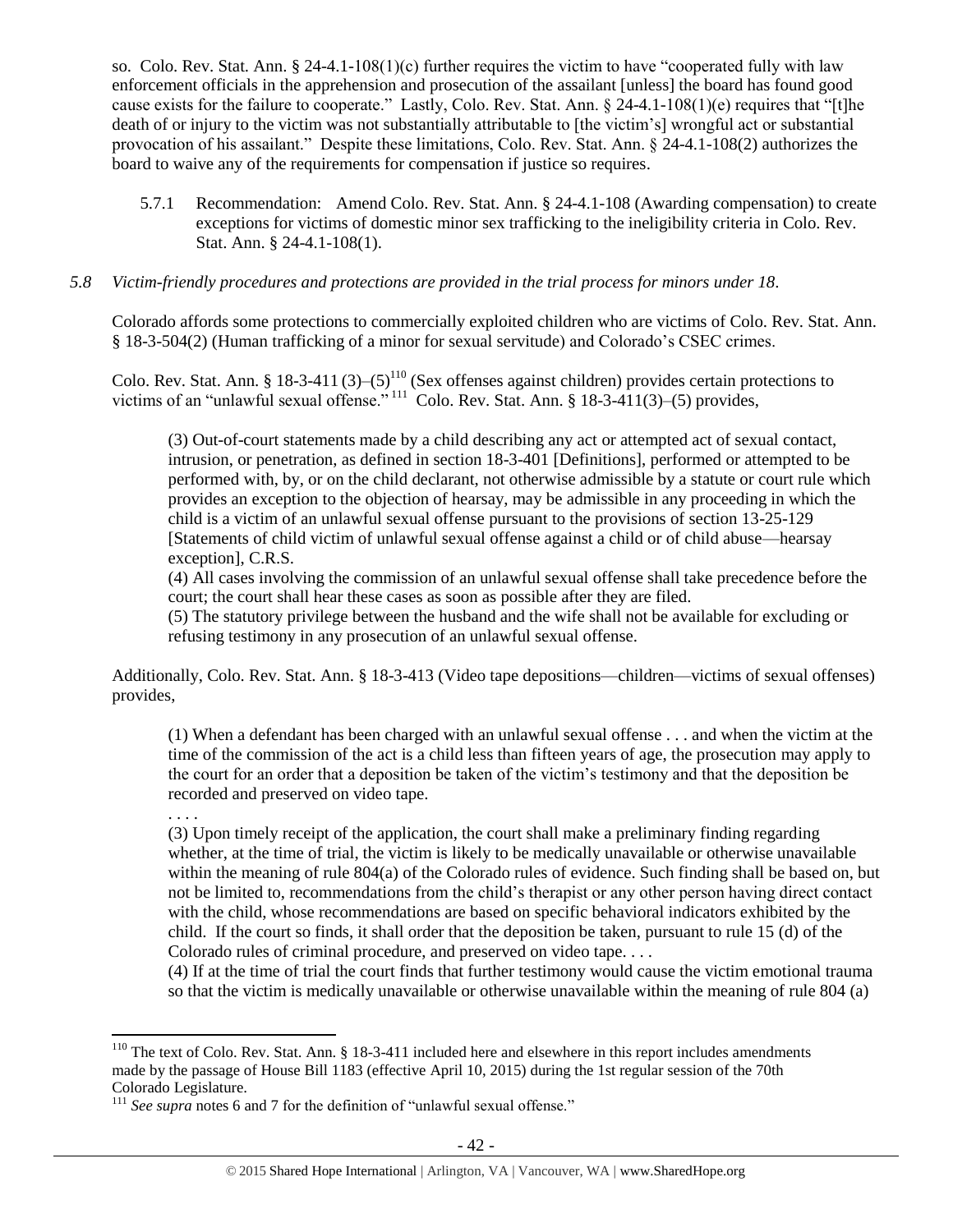of the Colorado rules of evidence, the court may admit the video tape of the victim's deposition as former testimony under rule 804 (b) (1) of the Colorado rules of evidence. (5) Nothing in this section shall prevent the admission into evidence of any videotaped statements of children which would qualify for admission pursuant to section 13-25-129, C.R.S., or any other statute or rule of evidence.

Colo. Rev. Stat. Ann. § 18-3-417 (Reports of sexual assault by applicants, registrants, or licensed professionals) makes victims' advocates available to victims of Colo. Rev. Stat. Ann. § 18-3-405 (Sexual assault on a child), § 18-3-405.4 (Internet sexual exploitation of a child), or any unlawful sexual offense. Colo. Rev. Stat. Ann. § 18-3-417 requires a victim's advocate to "make reasonable efforts to advise the victim of the right to pursue criminal action, the right to pursue civil action, the applicable statutes of limitations, and contact information for the police, sheriff, and community-based resources in the jurisdiction where the alleged offense occurred." When a victim is under the age of 15, pursuant to Colo. Rev. Stat. Ann. § 18-3-414 (Payment of treatment costs for the victim or victims of a sexual offense against a child), a court may order an offender convicted of "an unlawful sexual offense"<sup>112</sup> to pay for the victim's treatment.

Pursuant to Colo. Rev. Stat. Ann. § 18-3-407(1) (Victim's and witness's prior history—evidentiary hearing victim's identity—protective order),

(1) Evidence of specific instances of the victim's or a witness's prior or subsequent sexual conduct, opinion evidence of the victim's or a witness's sexual conduct, and reputation evidence of the victim's or a witness's sexual conduct may be admissible only at trial and shall not be admitted in any other proceeding except at a proceeding pursuant to paragraph (c) of subsection (2) of this section. At trial, such evidence shall be presumed to be irrelevant except:

(a) Evidence of the victim's or witness' prior or subsequent sexual conduct with the actor;

(b) Evidence of specific instances of sexual activity showing the source or origin of semen, pregnancy, disease, or any similar evidence of sexual intercourse offered for the purpose of showing that the act or acts charged were or were not committed by the defendant.

In prosecutions of "class 4 felony internet luring of a child, as described in section 18-3-306(3) . . . and 18-6- 404 [Procurement of a child for sexual exploitation], and any offense described in Part 4 of Article 7 of this Title"<sup>113</sup> among other sex offenses, Colo. Rev. Stat. Ann. § 18-3-407(2) provides that "evidence, that is not excepted under subsection (1) of this section, of specific instances of the victim's or a witness's prior or subsequent sexual conduct, or opinion evidence of the victim's or a witness's sexual conduct, or reputation evidence of the victim's or a witness's sexual conduct, or evidence that the victim or a witness has a history of false reporting of sexual assaults," shall only be admitted upon the following of certain procedures set out in the statute.

Other rights are more generally afforded to all victims of crimes. Colo. Rev. Stat. Ann. § 24-4.1-302.5(1) (Rights afforded to victims) provides certain enumerated rights for victims, including the following:

. . .

(b.7) For a victim of a sex offense, the right to be informed of the filing of a petition by the perpetrator of the offense to terminate sex offender registration . . .

(c) (I) Except as otherwise provided in subparagraph (II) of this paragraph (c):

(A) The right to be informed, upon request by the victim, when a person who is accused or convicted of a crime against the victim is released or discharged from county jail; (B) The right to be informed, upon written request by the victim, when a person who is accused

or convicted of a crime against the victim is released or discharged from custody other than

 $\overline{a}$ 

<sup>112</sup> *See supra* note[s 6](#page-1-0) and [7.](#page-1-2)

 $^{113}$  See supra section 1.2 (Part 4 of Article 7 of Title 18 includes many of the CSEC offenses listed in section 1.2.).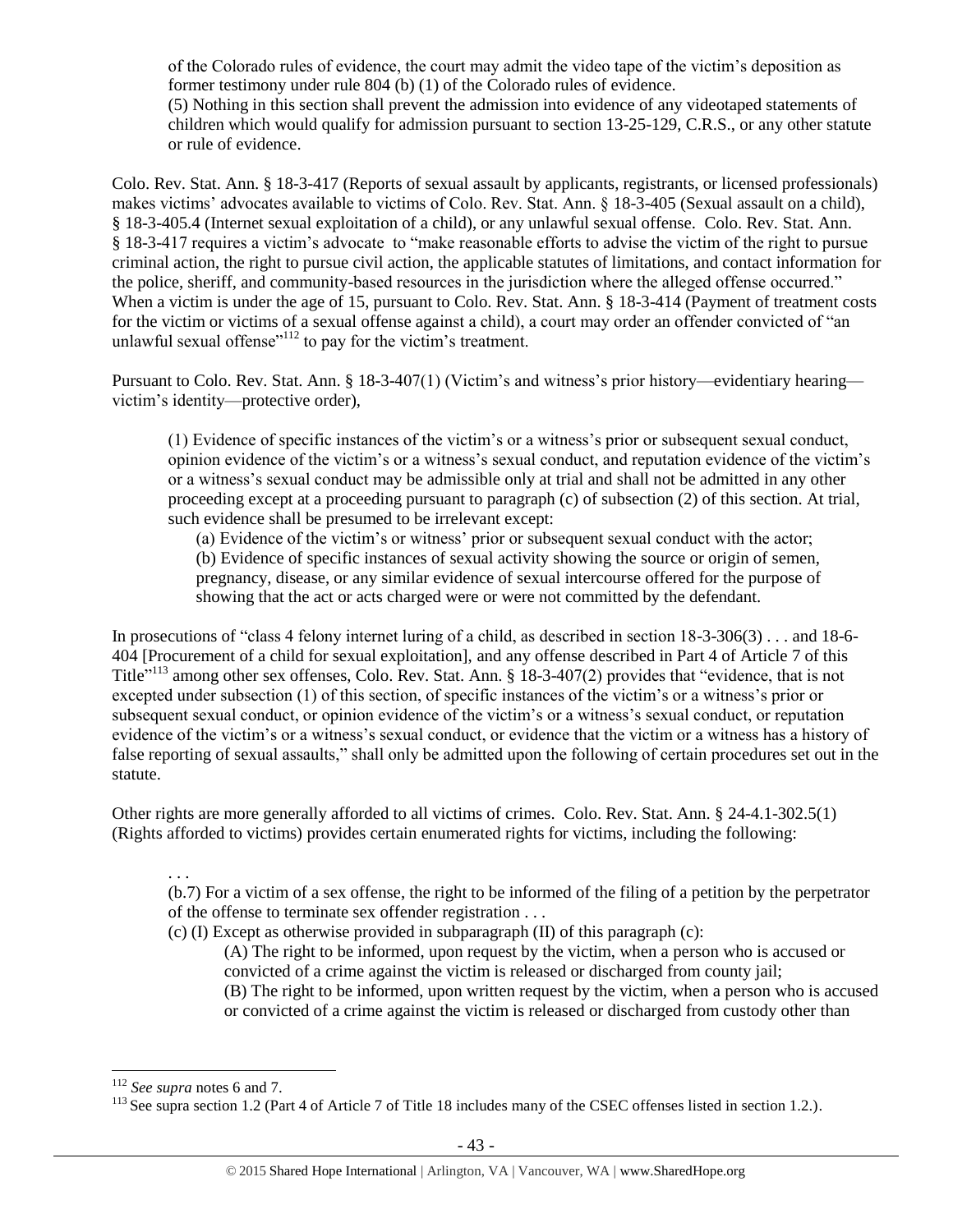county jail, is paroled, escapes from a secure or nonsecure correctional facility or program, or absconds from probation or parole.

. . . . . . . .

Lastly, human trafficking victims who assert an affirmative defense to prostitution charges pursuant to Colo. Rev. Stat. Ann. § 18-7-201.3 (Affirmative defense—human trafficking—expungement of record protective order—definitions) may also request a protective order to protect their confidentiality. Colo. Rev. Stat. Ann.  $\S$  18-7-201.3(3)<sup>114</sup> states, "At the request of a person who asserted the affirmative defense pursuant to subsection (1) of this section,<sup>115</sup> the court may at any time issue a protective order concerning protecting the confidentiality of the person asserting the affirmative defense."

*5.9 Expungement or sealing of juvenile delinquency records resulting from arrests or adjudications for prostitution-related offenses committed as a result of, or in the course of, the commercial sexual exploitation of a minor is available within a reasonable time after turning 18.*

Colo. Rev. Stat. Ann. § 18-7-201.3<sup>116</sup> (Affirmative defense—human trafficking—expungement of record protective order—definitions) sets forth the process for human trafficking victims to expunge prostitution convictions. Pursuant to Colo. Rev. Stat. Ann. § 18-7-201.3(2),

(a) On or after January 1, 2016, a person charged with or convicted of prostitution, as described in section 18-7-201 or any corresponding municipal code or ordinance, for an offense committed before July 1, 2015, which offense was committed as a direct result of being a victim of human trafficking, as defined in subsection (4) of this section,<sup>117</sup> may apply to the court for a sealing of his or her records pursuant to section 24-72-702 or 24-72-706, C.R.S., as applicable.

(b) A juvenile charged with or adjudicated of prostitution, as described in section 18-7-201 or any corresponding municipal code or ordinance, for an offense committed before July 1, 2015, which offense was committed as a direct result of being a victim of human trafficking, as defined in subsection (4) of this section, may apply to the court for expungement of his or her record pursuant to section 19-1- 306, C.R.S.

(c) An official determination or documentation is not required to grant a motion pursuant to this subsection (2), but official documentation from a federal, state, local, or tribal government agency indicating that the defendant was a victim at the time of the offense creates a presumption that his or her participation in the offense was a direct result of being a victim.

Colo. Rev. Stat. Ann. § 19-1-306 (Expungement of juvenile delinquent records) sets forth the criteria establishing when a minor may expunge juvenile delinquent records.<sup>118</sup> Under Colo. Rev. Stat. Ann. § 19-1- $306(5)(d)$ ,

l

(1) A defendant may petition the district court of the district in which any conviction records pertaining to the defendant's conviction for prostitution, as described in section 18-7-201, C.R.S.; soliciting for prostitution, as described in section 18-7-202, C.R.S.; keeping a place of prostitution, as described in section 18-7-204, C.R.S.; or any corresponding municipal code or ordinance are located for the sealing of the conviction records, except for basic identifying information.

(2) If a petition is filed pursuant to subsection (1) of this section for the sealing of a record of conviction for prostitution, as described in section 18-7-201, C.R.S.; keeping a place of prostitution, as described in section 18-7-

<sup>114</sup> *See supra* not[e 22.](#page-7-0)

<sup>&</sup>lt;sup>115</sup> *See supra* Section 1.3 for text of Colo. Rev. Stat. Ann. § 18-7-201.3(1).

<sup>116</sup> *See supra* not[e 22.](#page-7-0)

<sup>117</sup> *See supra* not[e 23.](#page-7-1)

 $118$  If a victim is adjudicated in the criminal justice system, Colo. Rev. Stat. Ann. § 24-72-706 (Sealing of criminal conviction records information for offenses committed by victims of human trafficking) provides for the sealing of conviction records: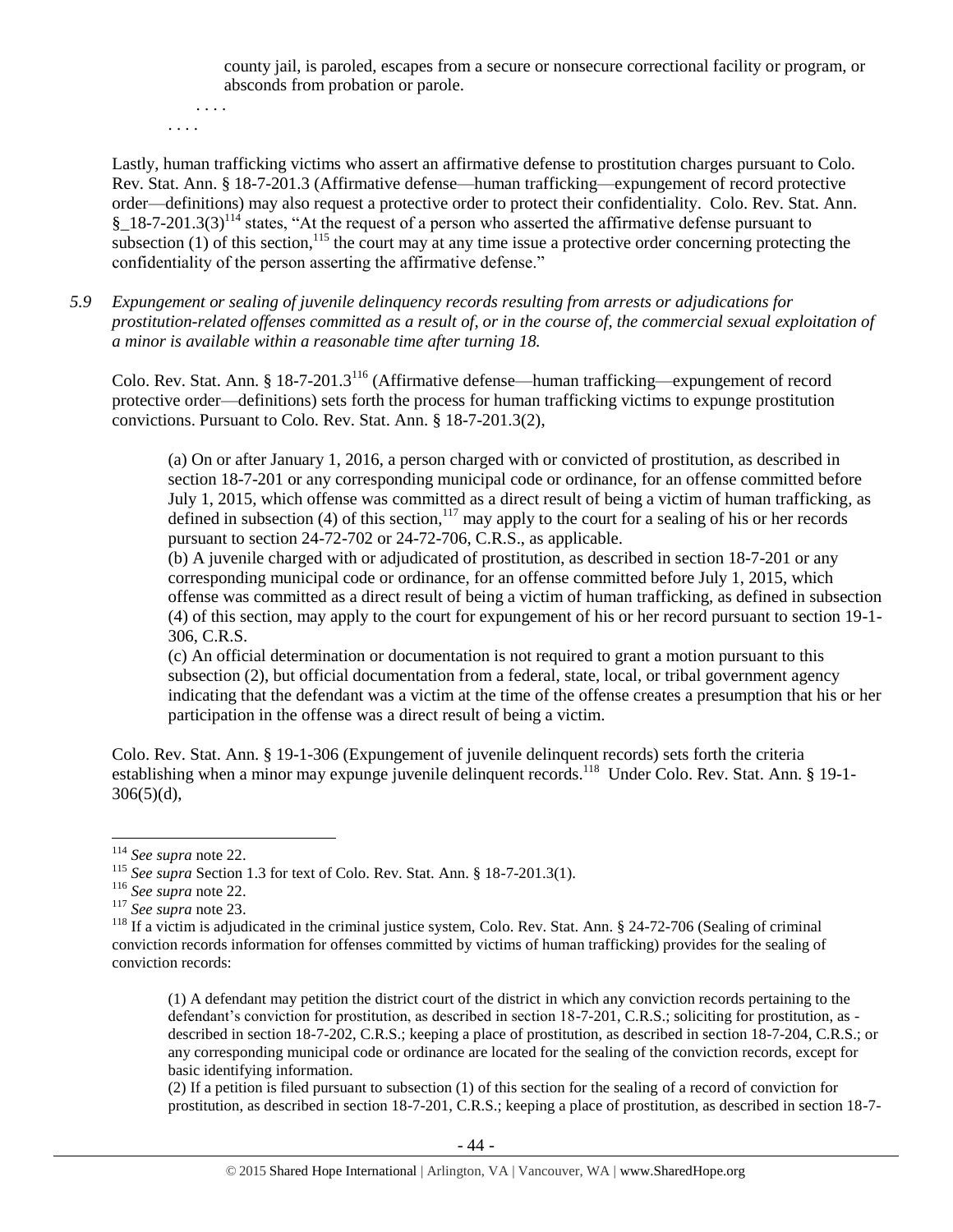The court shall order expunged all records in the custody of the court and any record in the custody of any other agency or official that pertain to the petitioner's conviction for prostitution, as described in section 18-7-201, C.R.S.; soliciting for prostitution, as described in section 18-7-202, C.R.S.; keeping a place of prostitution, as described in section 18-7-204, C.R.S.; public indecency, as described in section 18-7-301, C.R.S.; soliciting for child prostitution, as described in section 18-7-402, C.R.S., or any corresponding municipal code or ordinance if, at the hearing, the court finds that the petitioner who is the subject of the hearing has established by a preponderance of the evidence that, at the time he or she committed the offense, he or she:

(I) Had been trafficked by another person, as described in section 18-3-503 [Human trafficking for involuntary servitude] or 18-3-504 [Human trafficking for sexual servitude], C.R.S., for the purpose of performing the offense; or

(II) Was coerced by another person, as described in section 18-3-503 [Coercion of involuntary servitude], C.R.S., to perform the offense.

Under Colo. Rev. Stat. Ann. § 19-1-306(6),

A person is eligible to petition for an expungement order:

. . . . (a.5) At any time for the purposes described in paragraph (d) of subsection (5) of this section; . . . .

Colo. Rev. Stat. Ann.  $\S$  19-1-306(5)(c) further provides,

The court may order expunged all records in the petitioner's case in the custody of the court and any records in the custody of any other agency or official if at the hearing the court finds that:

(I) The petitioner who is the subject of the hearing has not been convicted of, or adjudicated a juvenile delinquent for, any felony offense or a misdemeanor offense involving domestic violence, unlawful sexual behavior, or possession of a weapon; since the termination of the court's jurisdiction or the petitioner's unconditional release from parole supervision;

(II) No proceeding concerning a felony, misdemeanor, or delinquency action is pending or being instituted against the petitioner;

(III) The rehabilitation of the petitioner has been attained to the satisfaction of the court; and (IV) The expungement is in the best interests of the petitioner and the community.

*5.10 Victim restitution and civil remedies for victims of domestic minor sex trafficking or commercial sexual exploitation of children (CSEC) are authorized by law.* 

Restitution for victims of human trafficking is mandatory following a conviction for a trafficking offense in Colorado. Colo. Rev. Stat. Ann. § 18-1.3-603(9) (Assessment of restitution – corrective orders) establishes that

For a conviction for human trafficking for involuntary servitude, as described in section 18-3-503, or human trafficking for sexual servitude, as described in section 18-3-504, the court shall order

. . .

 $\overline{\phantom{a}}$ 

<sup>204,</sup> C.R.S., or public indecency, as described in section 18-7-301, C.R.S.; the court shall order the record sealed after:

<sup>(</sup>c) The defendant established by a preponderance of the evidence that, at the time he or she committed the offense, he or she had been trafficked by another person, as described in section 18-3-503 [Human trafficking for involuntary servitude] or 18-3-504 [Human trafficking for sexual servitude], C.R.S., for the purpose of performing the offense.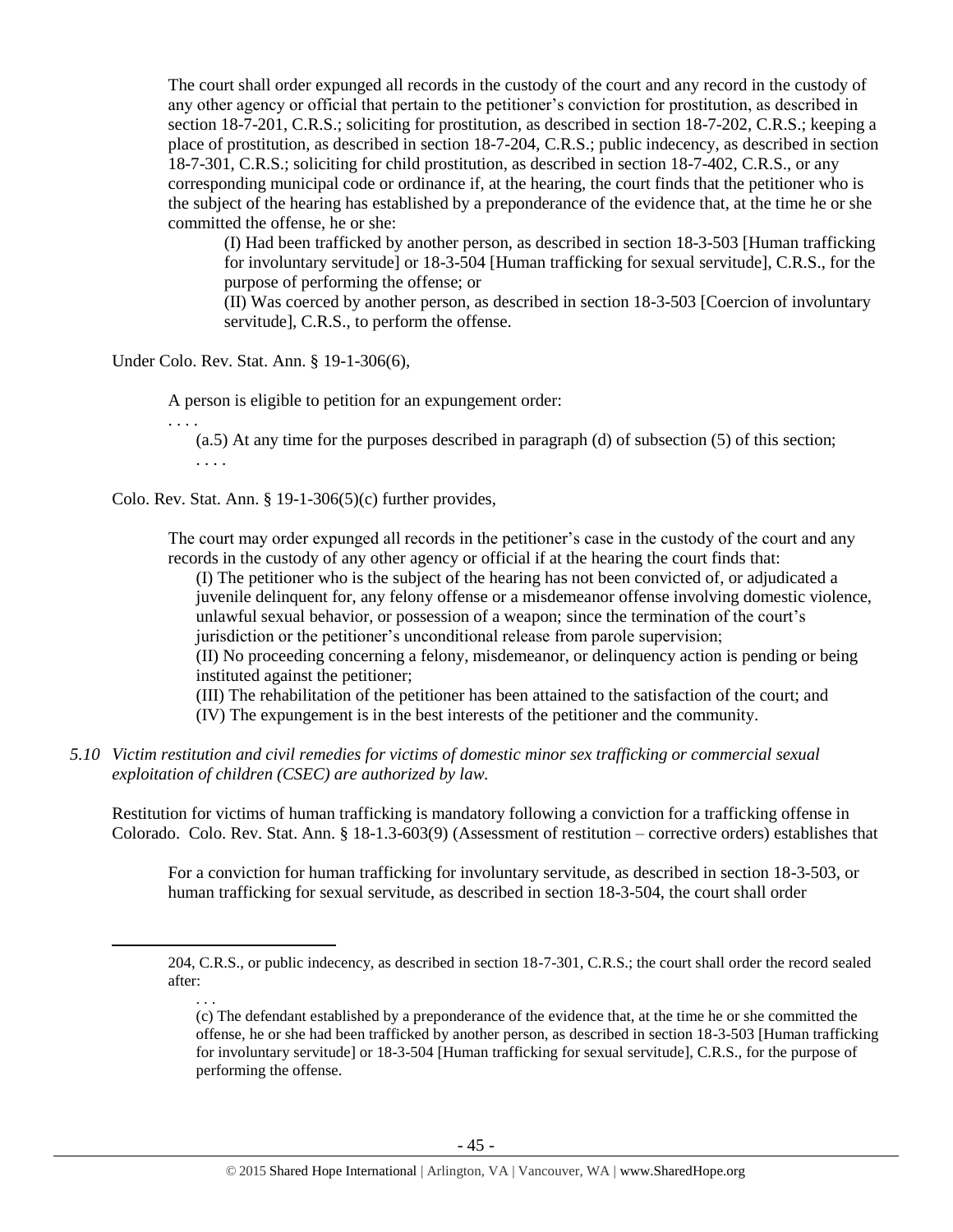restitution, if appropriate, pursuant to this section even if the victim is unavailable to accept payment of restitution. $119$ 

Additionally, Colo. Rev. Stat. Ann.  $\S 18-1.3-602(4)(e)$  expressly defines a "victim" as "a person less than eighteen years of age who has been trafficked by an offender, as described in section . . . 18-3-504 [Trafficking for sexual servitude]." Colo. Rev. Stat. Ann. § 18-1.3-603(1) (Assessment of restitution—corrective orders) states,

Every order of conviction of a felony, misdemeanor, petty, or traffic misdemeanor offense, except any order of conviction for a state traffic misdemeanor offense issued by a municipal or county court in which the prosecuting attorney is acting as a special deputy district attorney pursuant to an agreement with the district attorney's office, shall include consideration of restitution. Each such order shall include one or more of the following:

(a) An order of a specific amount of restitution be paid by the defendant;

(b) An order that the defendant is obligated to pay restitution, but that the specific amount of restitution shall be determined within the ninety-one days immediately following the order of conviction, unless good cause is shown for extending the time period by which the restitution amount shall be determined;

(c) An order, in addition to or in place of a specific amount of restitution, that the defendant pay restitution covering the actual costs of specific future treatment of any victim of the crime; or (d) Contain a specific finding that no victim of the crime suffered a pecuniary loss and therefore no order for the payment of restitution is being entered.

Colo. Rev. Stat. Ann. § 16-18.5-107(1) (Collection of restitution by the victim) provides that "[a]ny victim in whose name a restitution order has been entered shall have a right to pursue collection of the amount of restitution owed to such person in such person's own name." Under Colo. Rev. Stat. Ann. § 16-18.5-109(1), (2) (Declined or unclaimed restitution), even if the victim initially declines restitution or cannot be located when an order for restitution is entered, the victim can receive restitution within 2 years of the final determination of the case.

Additionally, under Colo. Rev. Stat. Ann. § 18-3-414 (Payment of treatment costs for the victim or victims of a sexual offense against a child), when the victim is under the age of 15 the offender may be required to pay for all or part of the victim's treatment if the offender is convicted of an unlawful sexual offense.<sup>120</sup>

Additionally, where the offender is convicted of Colo. Rev. Stat. Ann. § 18-17-104 (Prohibited activities), Colo. Rev. Stat. Ann. § 18-17-106 (Civil remedies) authorizes the victim to file a civil action. Under Colo. Rev. Stat. Ann. § 18-17-106(7), the victim may be able to receive triple damages, attorney fees and the costs of the investigation to a victim in a civil action.

Colo. Rev. Stat. Ann § 13-21-127(1) states that a minor is "entitled to recover damages proximately caused by any person who commits . . . human trafficking for sexual servitude, as described in section 18-3-504, C.R.S." The defendant in the civil action need not have been convicted for trafficking in order for the victim to sustain their cause of action. Colo. Rev. Stat. Ann. § 13-21-127(2).

 $\overline{\phantom{a}}$ 

<sup>&</sup>lt;sup>119</sup> Colo. Rev. Stat. Ann. § 18-1.3-603(10)(a) (Assessment of restitution – corrective orders) provides, "If, as a result of the defendant's conduct, a crime victim compensation board has provided assistance to or on behalf of a victim pursuant to article 4.1 of title 24, C.R.S., the amount of assistance provided and requested by the crime victim compensation board is presumed to be a direct result of the defendant's criminal conduct and must be considered by the court in determining the amount of restitution ordered." The text of Colo. Rev. Stat. Ann. § 18-1.3-603 included here and elsewhere in this report was added by enactment of House Bill 1035 during the 1st regular session of the 70th Colorado Legislature (effective March 30, 2015).

<sup>&</sup>lt;sup>120</sup> *See supra* note[s 6](#page-1-0) and [7](#page-1-2) for the definition of "unlawful sex offense."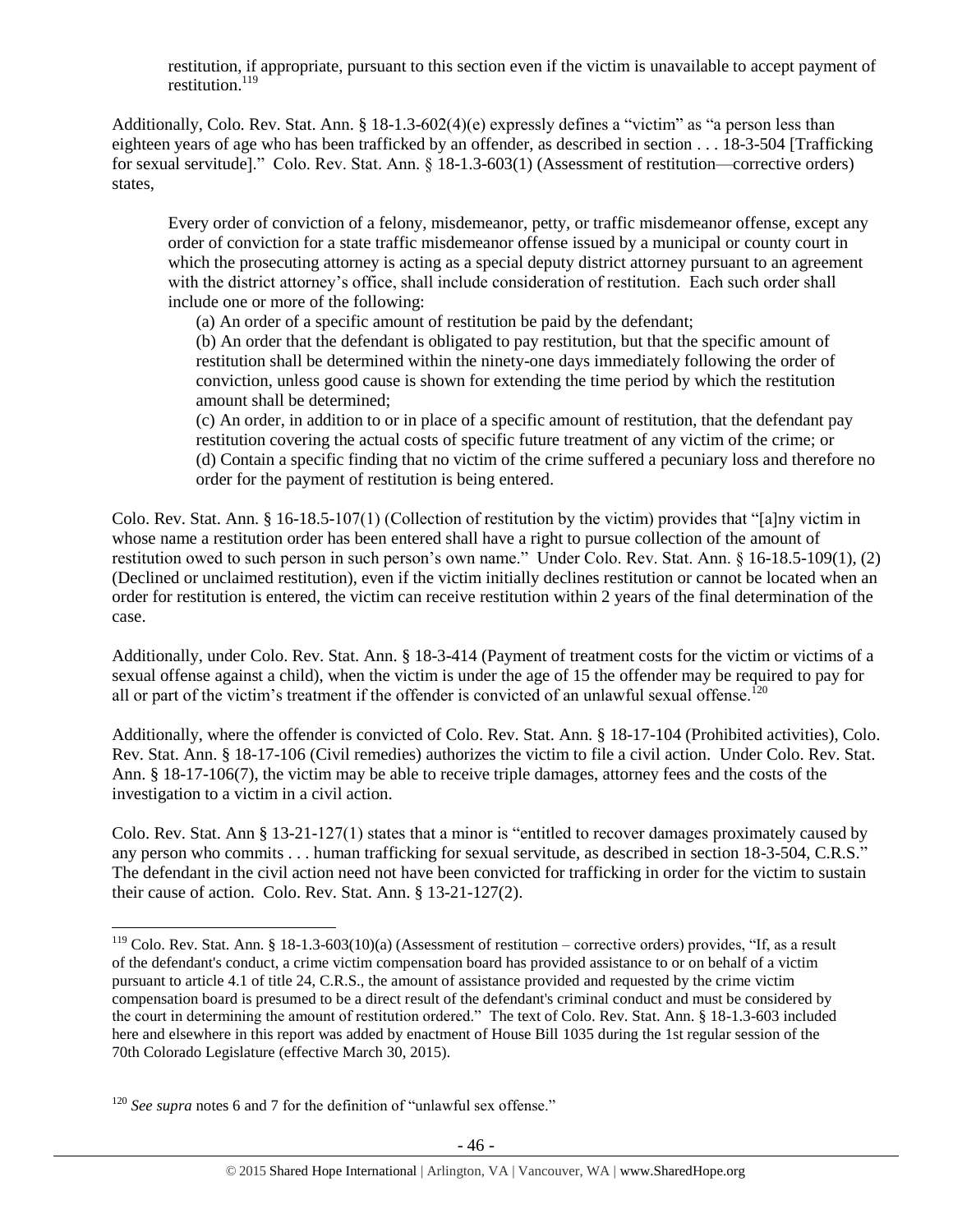*5.11 Statutes of limitations for civil and criminal actions for child sex trafficking or commercial sexual exploitation of children (CSEC) offenses are eliminated or lengthened sufficiently to allow prosecutors and victims a realistic opportunity to pursue criminal action and legal remedies.*

Colorado has no statute of limitations for criminal prosecutions of Colo. Rev. Stat. Ann. § 18-3-504 (Human trafficking of a minor for sexual servitude) or for any of Colorado's CSEC laws. Colo. Rev. Stat. Ann. § 16-5-  $401(1)(a)$  (Limitation for commencing criminal proceedings and juvenile delinquency proceedings)<sup>121</sup> provides that no statute of limitations applies to "any sex offense against a child" or any "attempt, conspiracy, or solicitation to commit any sex offense against a child."<sup>122</sup>

In regard to civil claims, Colo. Rev. Stat. Ann. § 13-80-103.7 (General limitation of actions—sexual assault or sexual offense against a child—six years) provides for a six year statute of limitation. The statue provides,

(1) Notwithstanding any other statute of limitations specified in this article, or any other provision of law that can be construed to reduce the statutory period set forth in this section, any civil action based on a sexual assault or a sexual offense against a child shall be commenced within six years after a disability has been removed for a person under disability, as such term is defined in subsection (3.5) of this section, or within six years after a cause of action accrues, whichever occurs later, and not thereafter. . . .

. . . .

(3) For the purposes of this section, "sexual offense against a child" shall include all offenses listed in section 18-3-411, C.R.S.

(3.5) (a) For the purpose of this section, "person under disability" means any person who is a minor under eighteen years of age, a mental incompetent, or a person under other legal disability and who does not have a legal guardian. . . . For the purpose of this section, where the plaintiff is a victim of a series of sexual assaults or sexual offenses against a child, the plaintiff need not establish which act of a series of acts caused the plaintiff's injury, and the statute of limitations set forth in this section shall commence with the last in the series of acts, subject to the provisions of this section regarding disability. However, as elements of the cause of action, a person under disability who is psychologically or emotionally unable to acknowledge the assault or offense and the harm resulting therefrom shall have the burden of proving that the assault or offense occurred and that such person was actually psychologically or emotionally unable to acknowledge the assault or offense and the harm resulting therefrom.

(c) If the plaintiff brings a civil action under this subsection (3.5) fifteen years or more after the plaintiff attains the age of eighteen, the plaintiff may only recover damages for medical and counseling treatment and expenses, plus costs and attorney fees.

. . . .

 $\overline{a}$ 

. . . .

<sup>&</sup>lt;sup>121</sup> "It is the intent of the general assembly in enacting the provisions of paragraph (a) of subsection (1) of this section concerning sex offenses against children to apply an unlimited statute of limitations to sex offenses against children committed on or after July 1, 1996, and to sex offenses against children committed before July 1, 1996, for which the applicable statute of limitations in effect prior to July 1, 2006, has not yet run on July 1, 2006." Colo. Rev. Stat. Ann. § 16-5-401(1.5)(c).

<sup>&</sup>lt;sup>122</sup> Colo. Rev. Stat. Ann. § 16-5-401(1)(c)(IV) states that a "sex offense against a child" has the same meaning as an "unlawful sexual offense" in Colo. Rev. Stat. Ann. § 18-3-411(1). *See supra* notes [6](#page-1-0) an[d 7](#page-1-2) for crimes that constitute an "unlawful sexual offense."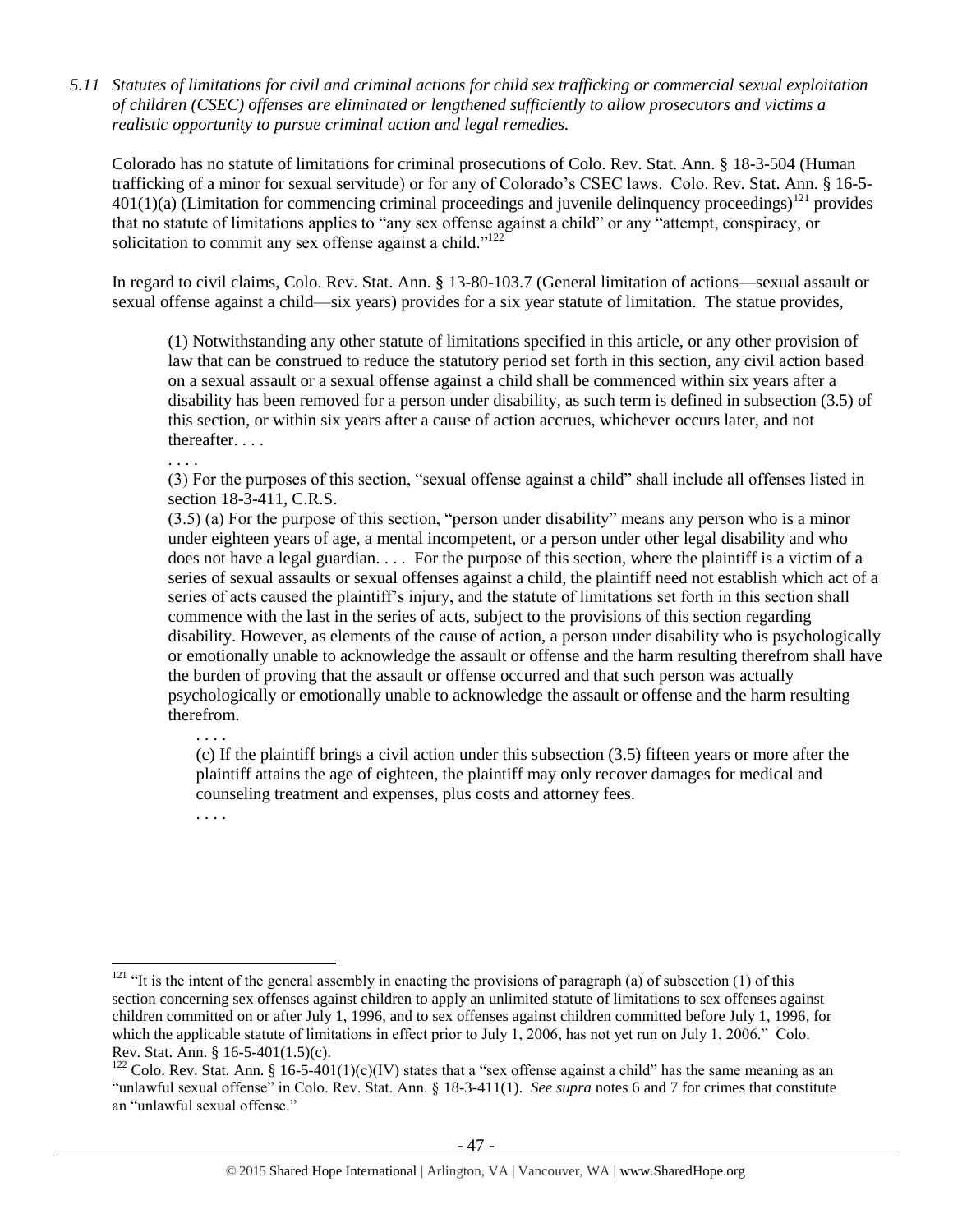#### **FRAMEWORK ISSUE 6: CRIMINAL JUSTICE TOOLS FOR INVESTIGATION AND PROSECUTIONS**

#### *Legal Components:*

- *6.1 Training on human trafficking and domestic minor sex trafficking for law enforcement is statutorily mandated or authorized.*
- *6.2 Single party consent to audiotaping is permitted in law enforcement investigations.*
- *6.3 Wiretapping is an available tool to investigate domestic minor sex trafficking.*
- *6.4 Using a law enforcement posing as a minor to investigate buying or selling of commercial sex acts is not a defense to soliciting, purchasing, or selling sex with a minor.*
- *6.5 Using the Internet or electronic communication to investigate buyers and traffickers is a permissible investigative technique.*

*\_\_\_\_\_\_\_\_\_\_\_\_\_\_\_\_\_\_\_\_\_\_\_\_\_\_\_\_\_\_\_\_\_\_\_\_\_\_\_\_\_\_\_\_\_\_\_\_\_\_\_\_\_\_\_\_\_\_\_\_\_\_\_\_\_\_\_\_\_\_\_\_\_\_\_\_\_\_\_\_\_\_\_\_\_\_\_\_*

*6.6 Law enforcement and child welfare agencies are mandated to promptly report missing and recovered children.* 

## *Legal Analysis:*

*6.1 Training on human trafficking and domestic minor sex trafficking for law enforcement is statutorily mandated or authorized.*

The establishment of law enforcement training requirements falls under the P.O.S.T. board's (peace officers standards and training board) oversight. Colo. Rev. Stat. Ann. § 24-31-303(1). Colo. Rev. Stat. Ann. § 24-31- 303, which sets out the P.O.S.T board's duties, does not specifically require or authorize the P.O.S.T. board to establish law enforcement training on human trafficking or domestic minor sex trafficking.<sup>123</sup>

- 6.1.1 Recommendation: Enact a law mandating training or authorizing the development of training curriculum on domestic minor sex trafficking for law enforcement.
- *6.2 Single party consent to audiotaping is permitted in law enforcement investigations.*

Colorado permits single party consent to audio-taping. Colo. Rev. Stat. Ann. § 18-9-304(1)(a) (Eavesdropping prohibited—penalty) provides that "[a]ny person not visibly present during a conversation or discussion commits eavesdropping if he: (a) Knowingly overhears or records such conversation or discussion without the consent of at least one of the principal parties thereto, or attempts to do so."

Similarly, Colo. Rev. Stat. Ann. § 18-9-303(1)(a) (Wiretapping prohibited—penalty) states,

Any person not a sender or intended receiver of a telephone or telegraph communication commits wiretapping if he:

(a) Knowingly overhears, reads, takes, copies, or records a telephone, telegraph, or electronic communication without the consent of either a sender or a receiver thereof or attempts to do so . . .

*6.3 Wiretapping is an available tool to investigate domestic minor sex trafficking.* 

Investigations related to violations of Colo. Rev. Stat. Ann. § 18-3-504(2)(a) (Human trafficking of a minor for sexual servitude) or any of Colorado's CSEC laws are not included as enumerated offenses in Colo. Rev. Stat.

 $\overline{a}$ <sup>123</sup> Although P.O.S.T. certification for an officer does not require training on human trafficking, Colorado's human trafficking council is tasked with developing "training standards and curricula for . . . law enforcement agencies," indicating that some training may become available for law enforcement agencies. Colo. Rev. Stat. Ann. § 18-3- 505(4)(e).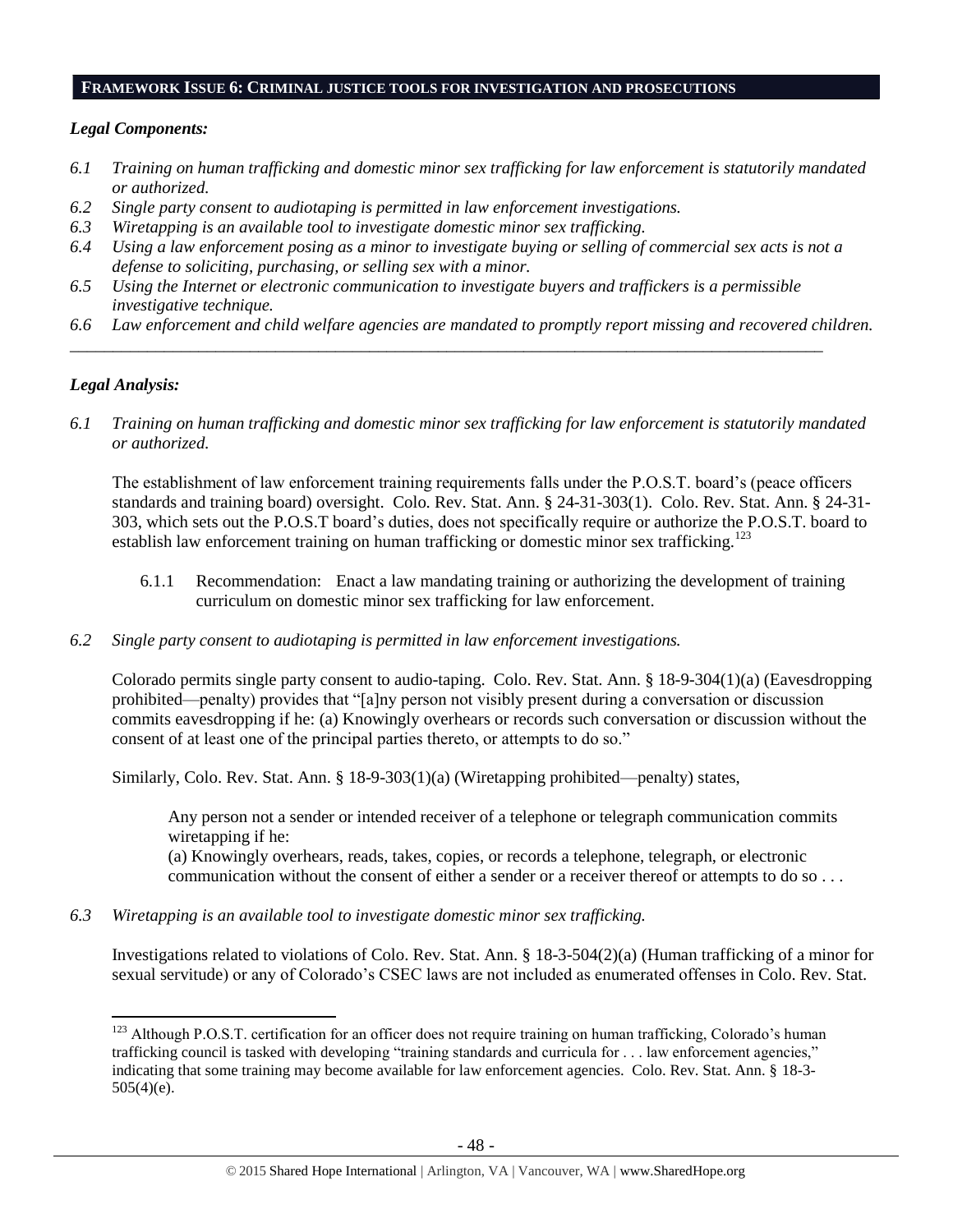Ann. § 16-15-102(1)(a) (Ex parte order authorizing the interception of wire, oral, or electronic communications) for which "the interception of any wire, oral, or electronic communication may be issued."

6.3.1 Recommendation: Add Colo. Rev. Stat. Ann. § 18-3-504 (Human trafficking of a minor for sexual servitude) and the statutes related to the prohibition of child prostitution codified in Title 18, Article 7, Part 4 to the enumerated list of crimes for which interception of communications is permitted in Colo. Rev. Stat. Ann. § 16-15-102(1) (Ex parte order authorizing the interception of wire, oral, or electronic communications).

#### *6.4 Using a law enforcement posing as a minor to investigate buying or selling of commercial sex acts is not a defense to soliciting, purchasing, or selling sex with a minor.*

No statute expressly authorizes the use of a decoy by law enforcement in the investigation of prostitution or sex trafficking. However, a close analogy is the use of the Internet to investigate traffickers and buyers of minors. Under Colo. Rev. Stat. Ann. § 18-3-306(1) (Internet luring of a child), "An actor commits internet luring of a child if the actor knowingly communicates over a computer or computer network, telephone network, or data network or by a text message or instant message to a person who the actor knows or believes to be under fifteen years of age," which appears to contemplate a defendant communicating with a law enforcement decoy. Additionally, Colo. Rev. Stat. Ann. § 18-3-306(2) further provides, "It shall not be a defense to this section that a meeting did not occur." Similarly, Colo. Rev. Stat. Ann. § 18-3-405.4(1) (Internet sexual exploitation of a child) states in part, "An actor commits internet sexual exploitation of a child if the actor knowingly importunes, invites, or entices through communication via a computer network or system, telephone network, or data network or by a text message or instant message, a person whom the actor knows or believes to be under fifteen years of age and at least four years younger than the actor . . . ."

Colorado's entrapment statute, Colo. Rev. Stat. Ann. § 18-1-709 (Entrapment), does not specifically state that use of a decoy is not a defense to the purchase of sex with a minor and states in part that "[m]erely affording a person an opportunity to commit an offense is not entrapment even though representations or inducements calculated to overcome the offender's fear of detection are used."

- 6.4.1 Recommendation: Enact a statute explicitly permitting the use of a decoy to investigate domestic minor sex trafficking related crimes.
- *6.5 Using the Internet or other electronic communication to investigate buyers and traffickers is a permissible investigative technique.*

Colorado law does not expressly authorize law enforcement officers to use the Internet or other electronic communication to investigate buyers and traffickers of domestic minor sex trafficking; however, such tactics are likely permissible. Colo. Rev. Stat. Ann. § 18-3-405.4(1) (Internet sexual exploitation of a child) states in part, "An actor commits internet sexual exploitation of a child if the actor knowingly importunes, invites, or entices through communication via a computer network or system, telephone network, or data network or by a text message or instant message, a person whom the actor knows or believes to be under fifteen years of age and at least four years younger than the actor . . . ." Similarly, Colo. Rev. Stat. Ann. § 18-3-306 (Internet luring of a child) makes it a crime when a person

knowingly communicates over a computer or computer network . . . to a person who the actor knows or believes to be under fifteen years of age and, in that communication or in any subsequent communication . . . describes explicit sexual conduct . . . and, in connection with that description, makes a statement persuading or inviting the person to meet the actor for any purpose, and the actor is more than four years older than the person or than the age the actor believes the person to be.

The use of the language "believes to be under fifteen years of age" suggests that it is permissible for law enforcement to be involved in the investigation of Colo. Rev. Stat. Ann. § 18-3-405.4 and § 18-3-306.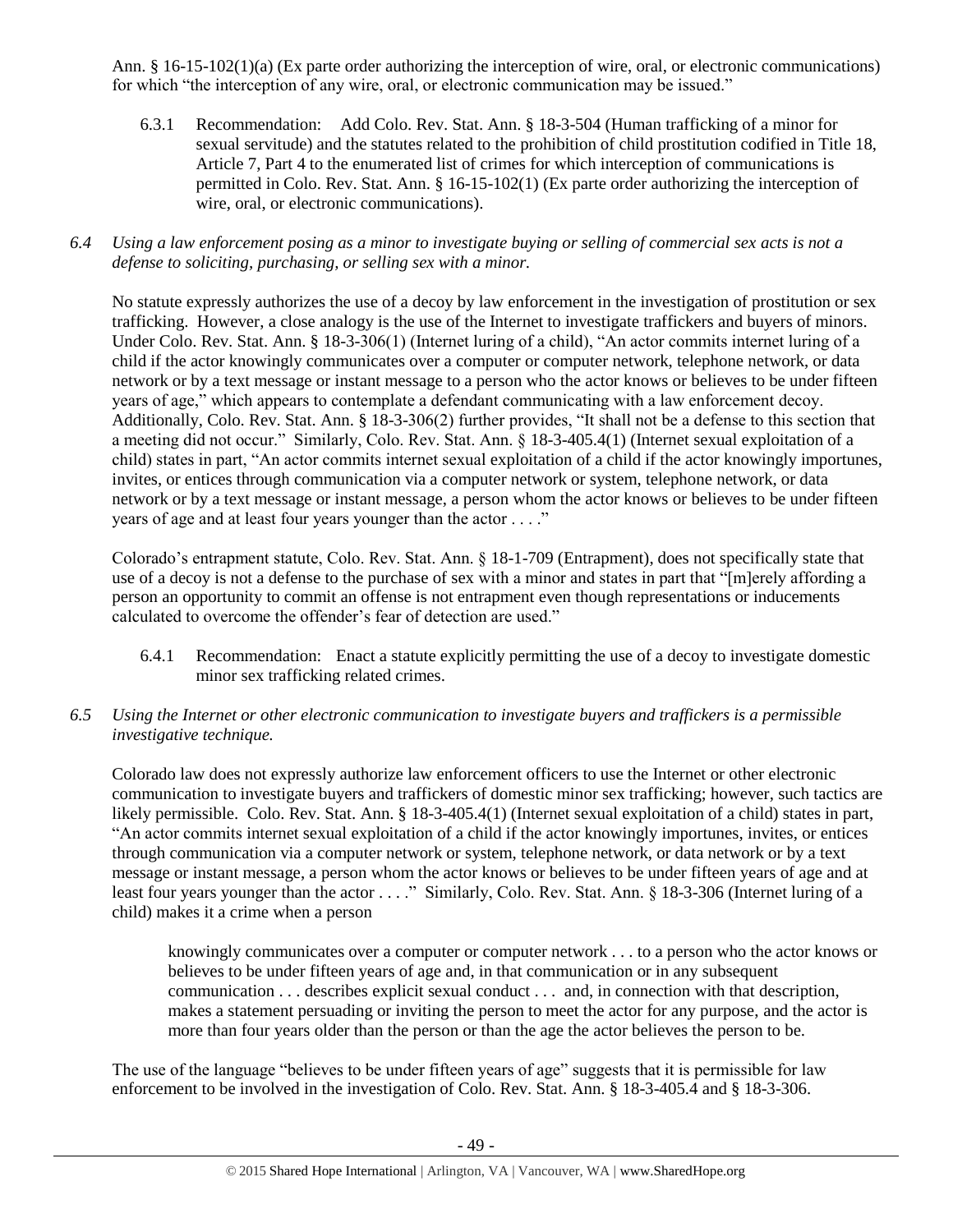## *6.6 Law enforcement and child welfare agencies are mandated to promptly report missing and recovered children.*

Colorado requires the reporting of both missing and rescued children. Colo. Rev. Stat. Ann. § 16-2.7-102(1) (Missing person reports—acceptance) provides that "[a]ny person with relevant, credible information suggesting that a person is missing may make a missing person report to a law enforcement agency." Colo. Rev. Stat. Ann. 16-2.7-102(2) requires the law enforcement agency that receives the report to accept the report without delay if

(a) The missing person resides, or was last known to reside, within the jurisdiction of the law enforcement agency and the missing person's last-known location is the missing person's residence or his or her location is unknown; or

(b) There is credible information indicating that the missing person was last believed to be within the jurisdiction of the law enforcement agency.

Colo. Rev. Stat. Ann. § 24-33.5-415.1(2)(a) directs the bureau to "compile, maintain, and distribute a list of missing children,"<sup>124</sup> and Colo. Rev. Stat. Ann. § 24-33.5-415.1(5) directs the bureau to distribute this list to all school districts in Colorado. Colo. Rev. Stat. Ann. § 24-33.5-415.1(3) (List of missing children) provides,

[E]very law enforcement agency in this state shall, upon receipt of information that a child is believed to be missing, send a missing child report containing identifying and descriptive information about the child to the bureau as soon as possible but no later than twenty-four hours after obtaining such information. If, at a later time, the law enforcement agency determines that the missing child has been located, the agency shall send notification to the bureau no later than twenty-four hours after making such determination.

Colo. Rev. Stat. Ann. § 24-33.5-415.1(5) further requires school districts to "immediately notify the bureau if it comes in contact with a child whose name appears on the list of missing children . . . and, if a missing child is identified, the bureau shall, in turn, notify the law enforcement agency that submitted the missing child report." The bureau also may distribute the list of missing children "to any other person or entity the bureau determines might be instrumental in the identification and location of missing children." Colo. Rev. Stat. Ann. § 24-33.5- 415.1(6).

Child welfare is also required to promptly report to law enforcement and the National Center for Missing and Exploited Children when a child in out-of-home placement is missing. Pursuant to Colo. Rev. Stat. Ann. § 19-  $1-115.3^{125}$  (Missing children and youth from out-of-home placement - required reporting to law enforcement.),

If a child or youth for whom the Department of Human Services or a county department of human or social services has legal custody pursuant to the provisions of this title is determined by the agency to be missing, the agency having legal custody of said child or youth shall report the disappearance immediately, and in no case later than twenty-four hours after learning of the disappearance, to the National Center for Missing and Exploited Children and to law enforcement. Law enforcement authorities shall notify the Colorado Bureau of Investigation for transmission to the Federal Bureau of Investigation for entry into the National Crime Information Center database pursuant to section 16-2.7-

 $\overline{a}$  $124$  Colo. Rev. Stat. Ann. § 24-33.5-415.1(1) (List of missing children) provides, "For the purposes of this section, 'missing child' means a child whose whereabouts are unknown, whose domicile at the time he was first reported missing was Colorado, and whose age at the time he was first reported missing was seventeen years of age or younger."

<sup>&</sup>lt;sup>125</sup> The text of Colo. Rev. Stat. Ann. § 19-1-115.3 included here and elsewhere in this report was added by the enactment of House Bill 1078 during the 1st regular session of the 70th Colorado Legislature (effective January 1, 2016).